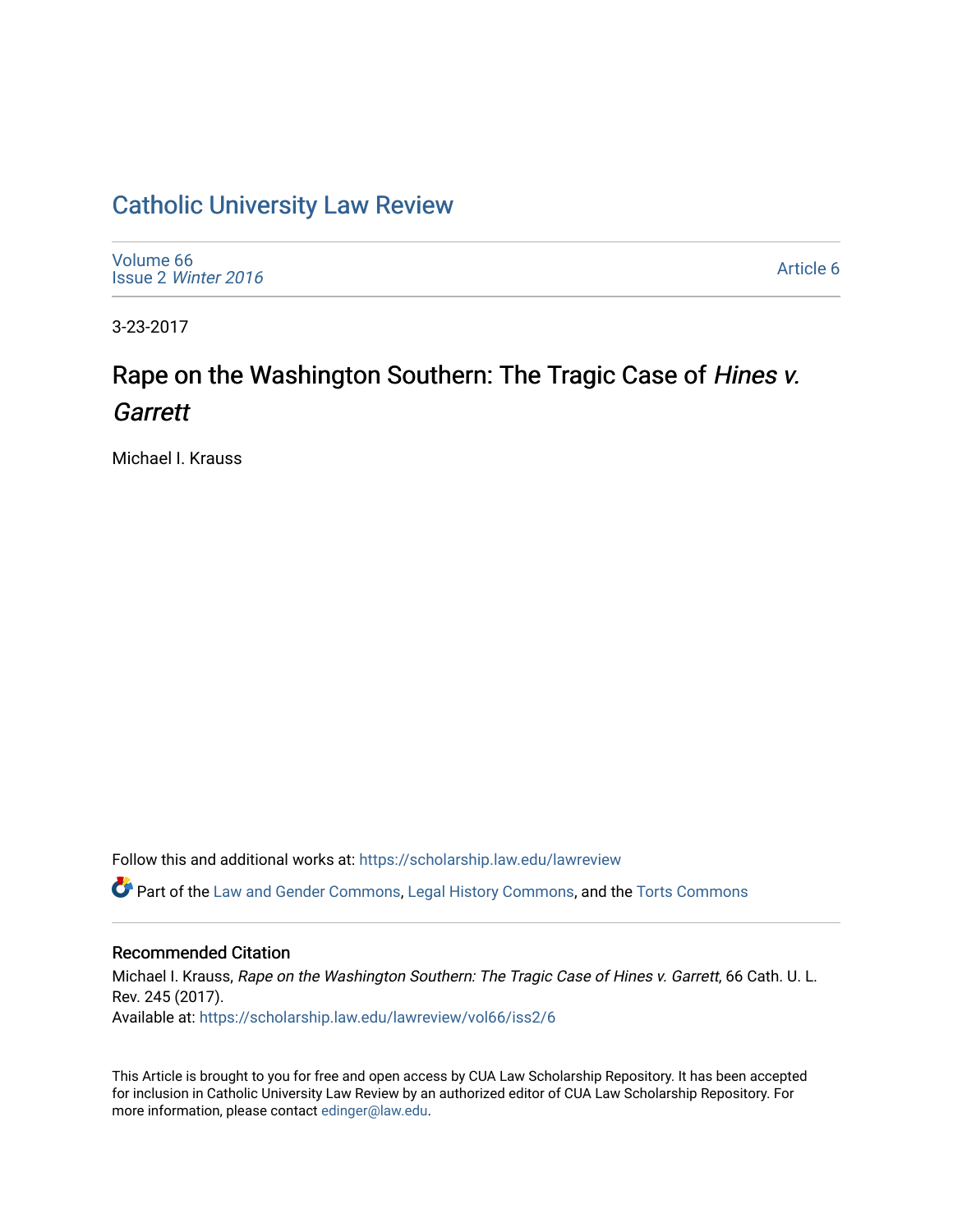## Rape on the Washington Southern: The Tragic Case of Hines v. Garrett

### Cover Page Footnote

Professor of Law, Antonin Scalia Law School at George Mason University. Thanks are due to William H. Jones, George Mason University School of Law Class of 2011 for substantial research on an earlier draft of this paper, and to Keith Underkoffler, George Mason University School of Law Class of 2017, for work on this version. This paper has been a long time in the making, and I also thank George Mason students and faculty for their input. It is estimated that 12.4% of Virginia women will be forcibly raped during their lifetime. Only one rape in six will be reported to authorities. See D. Kilpatrick & K. Ruggiero, Rape in Virginia: A Report to the Commonwealth, National Violence Against Women Prevention Research Center, Medical University of South Carolina (2003) 6–7. This article commemorates the courage of those victims.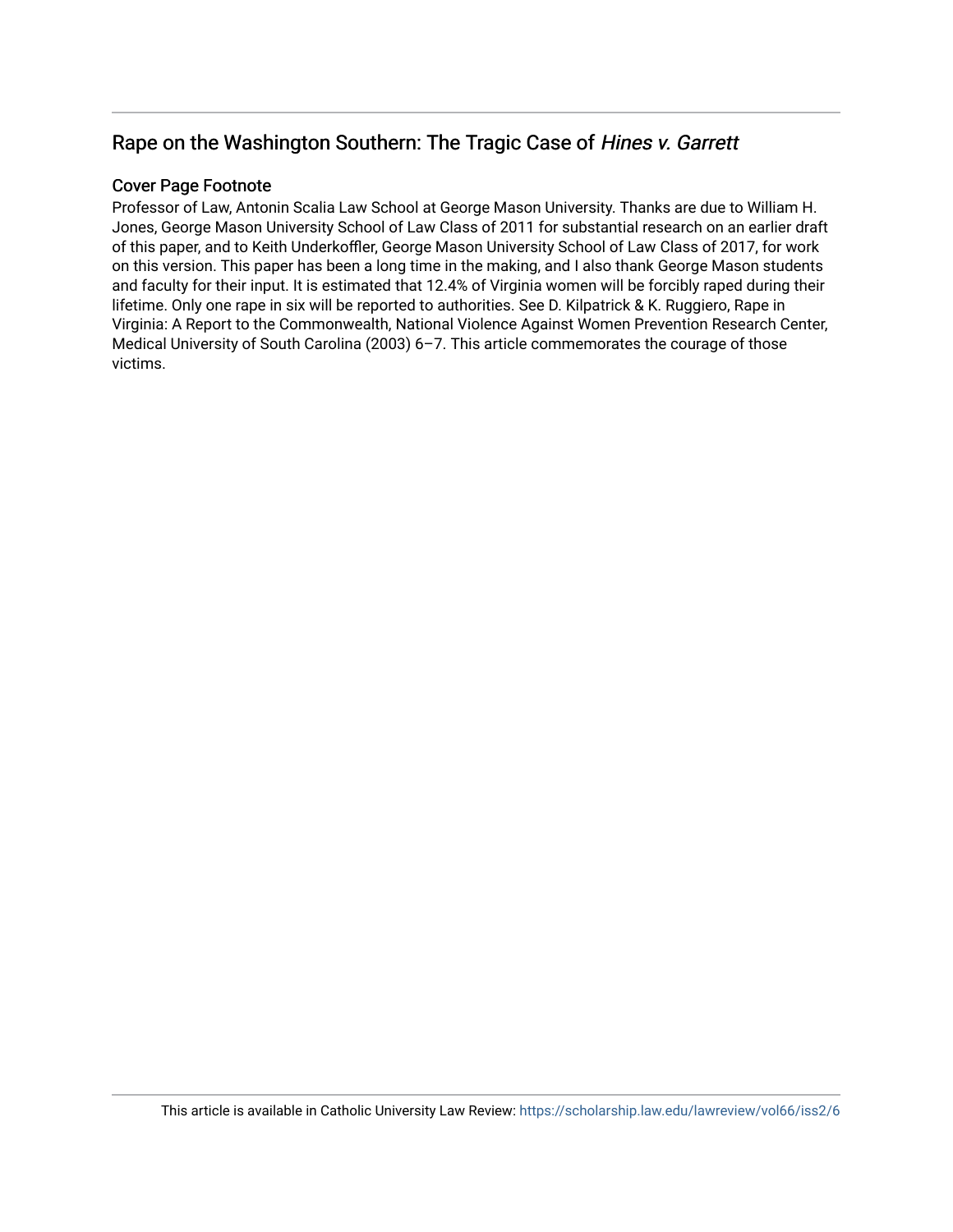## RAPE ON THE WASHINGTON SOUTHERN: THE TRAGIC CASE OF *HINES V. GARRETT*

*Michael I. Krauss<sup>+</sup>*

It was the winter of 1919 in the Nation's capital. The United States was emerging as an international power following its successful, if belated, participation in World War I. The Great War was technically not over, though; President Woodrow Wilson had extended his stay in Europe to negotiate the Treaty of Versailles.<sup>1</sup> Social change was the order of the day. Women's suffrage was on the horizon<sup>2</sup> and racial tensions were building. Northern Virginia chapters of the Ku Klux Klan were established in  $1915$ ,<sup>3</sup> and the Klan attracted

 $\overline{\phantom{a}}$ 

245

<sup>+</sup> Professor of Law, Antonin Scalia Law School at George Mason University. Thanks are due to William H. Jones, George Mason University School of Law Class of 2011 for substantial research on an earlier draft of this paper, and to Keith Underkoffler, George Mason University School of Law Class of 2017, for work on this version. This paper has been a long time in the making, and I also thank George Mason students and faculty for their input. It is estimated that 12.4% of Virginia women will be forcibly raped during their lifetime. Only one rape in six will be reported to authorities. *See* D. Kilpatrick & K. Ruggiero, Rape in Virginia: A Report to the Commonwealth, National Violence Against Women Prevention Research Center, Medical University of South Carolina (2003) 6–7. This article commemorates the courage of those victims.

<sup>1</sup>*. The Paris Peace Conference and the Treaty of Versailles*, U.S. DEPT. OF STATE, https://history.state.gov/milestones/1914-1920/paris-peace (last visited Oct. 15, 2016).

<sup>2.</sup> In 1917, suffragettes picketed in front of the White House only to be arrested and imprisoned at the Occoquan/Lorton Workhouse. *See People: Alice Paul*, PBS, http://www.pbs.org/ wgbh/amex/wilson/peopleevents/p\_paul.html (last visited Oct. 15, 2016). Their efforts were not in vain because on August 18, 1920, the Nineteenth Amendment was ratified and granted women the right to vote. U.S. CONST. amend. XIX. Virginia, however, would not ratify the amendment until 1952. VIRGINIA DABNEY, VIRGINIA: THE NEW DOMINION 477 (1971).

<sup>3.</sup> In 1923, the *Fairfax Herald* called the Ku Klux Klan "'much beloved by the people'" of Fairfax, and by 1929 Fairfax celebrated "Herndon Day" at the county fair, featuring a Burning Cross and a fireworks finale. NAN NETHERTON ET AL., FAIRFAX COUNTY, VIRGINIA: A HISTORY 534–35 (1978).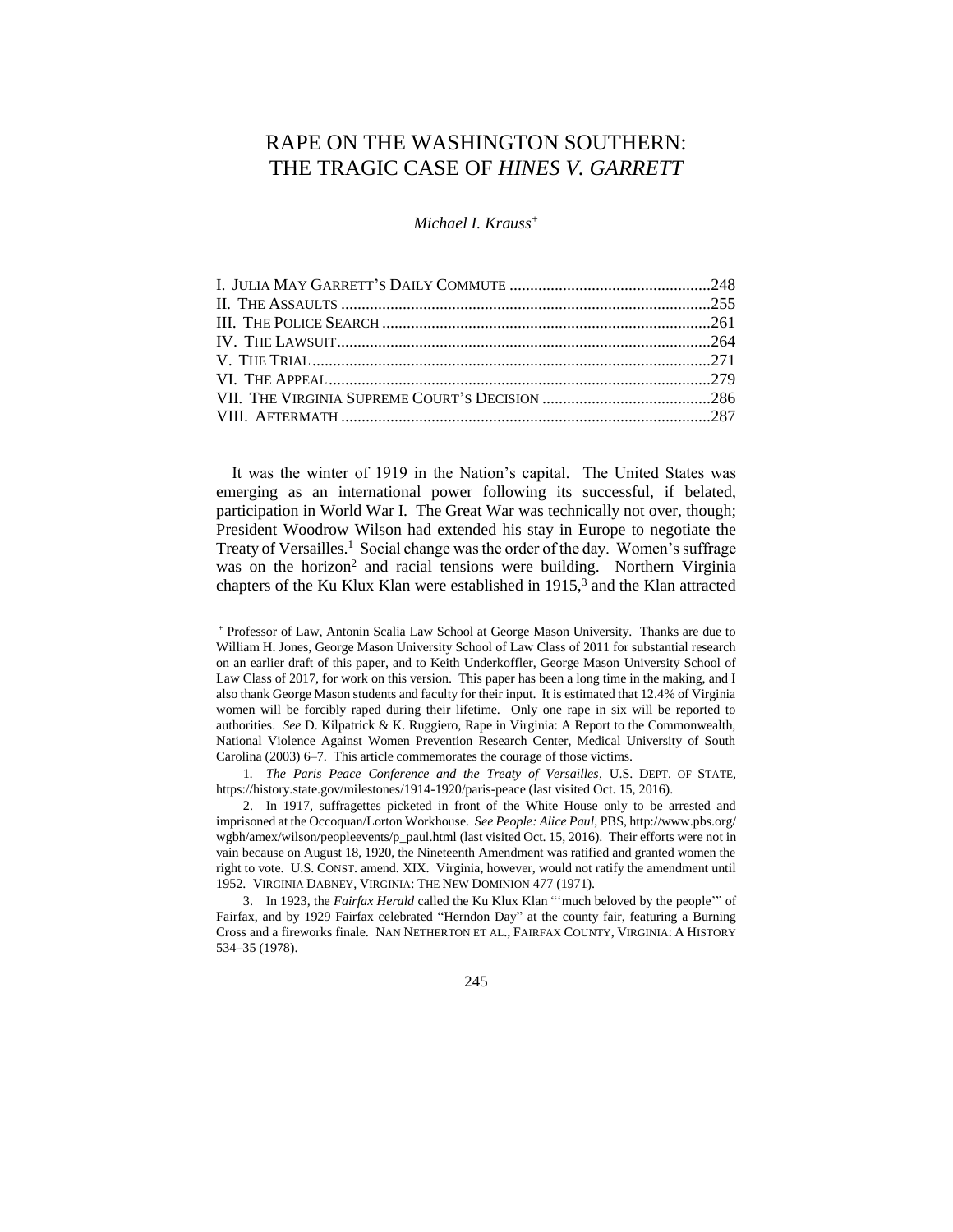upwards of thirty-thousand new members in neighboring Maryland.<sup>4</sup> In Washington, the federal government had been re-segregated by President Wilson.<sup>5</sup>

A few miles south of the capital city and just outside the Alexandria city limits, Fairfax County, Virginia was affected by this upheaval.<sup>6</sup> Like its neighbor Montgomery County, Maryland, Fairfax was a rural and agricultural county whose white population had generally supported the Confederacy.<sup>7</sup> But by 1919, Fairfax agriculture was declining as the county's economy was pulled into the orbit of Washington's growing federal government.<sup>8</sup> The influenza epidemic of 1918<sup>9</sup> and the military requirements of World War I constricted the area's white male labor market, <sup>10</sup> just as railroads and a network of electric trolleys made it cheaper to travel to jobs in the District of Columbia.<sup>11</sup> Deprived of adequate labor, some Fairfax County farmers' fields lay fallow.<sup>12</sup> Meanwhile for the first time, wives and daughters, such as eighteen-year-old Julia May Garrett, found it possible to supplement their families' income by commuting to clerical employment in Washington that had formerly been reserved for men.

After work one Sunday afternoon in February 1919, Ms. Garrett departed for home from her job as a "messenger girl" (also known as a telegraph operator) at

<sup>4.</sup> Knights of the Ku Klux Klan, Klan No. 51, Mt. Rainier, Maryland, UNIV. OF MARYLAND LIBRS. DIG. COLLECTION (1924–1965).

<sup>5</sup>*. See* DOUGLAS A. BLACKMON, SLAVERY BY ANOTHER NAME: THE RE-ENSLAVEMENT OF BLACK AMERICANS FROM THE CIVIL WAR TO WORLD WAR II 357–58 (2008). On President Wilson's racist views, in general, *see* William Keelor, "The long-forgotten racial attitudes and policies of Woodrow Wilson," Boston University Professors' Voices, March 4, 2013, http://www.bu.edu/professorvoices/2013/03/04/the-long-forgotten-racial-attitudes-and-policiesof-woodrow-wilson/ (last visited Jan. 3, 2017).

<sup>6</sup>*. See generally Staff Report for 2232-P13-13 (Tinner Hill Historic Site) – Fairfax County, Va.,* FAIRFAX COUNTY PLANNING COMMISSION 1–47 (Jan. 23, 2014), www.fairfaxcounty.gov/ dpz/2232/staffreports/2232-p13-13.pdf.

<sup>7.</sup> CHARLES V. MAURO, THE CIVIL WAR IN FAIRFAX COUNTY: CIVILIANS AND SOLDIERS 19–21 (2006) (noting that Fairfax County citizens supported efforts to secede from the Union by adopting "twelve resolutions for the common defense of the county as well as forming a Committee of Safety and Central Home Guard"). Neither Maryland nor Virginia ever ratified the Fourteenth Amendment.

<sup>8</sup>*. See* KARLIANA SAKAS, NINE DECADES OF MAKING THE BEST BETTER: A HISTORY OF 4- H IN FAIRFAX COUNTY, VIRGINIA 3 (2002).

<sup>9.</sup> The epidemic killed 531 people in Fairfax County. NETHERTON ET AL., *supra* note 3, at 499.

<sup>10</sup>*. Id*. at 530. (noting that "'[t]he war aggravated the existing labor calls for help with farm labor'").

<sup>11</sup>*. See infra* notes 30, 32 and accompanying text.

<sup>12</sup>*. See* NETHERTON ET AL., *supra* note 3, at 530.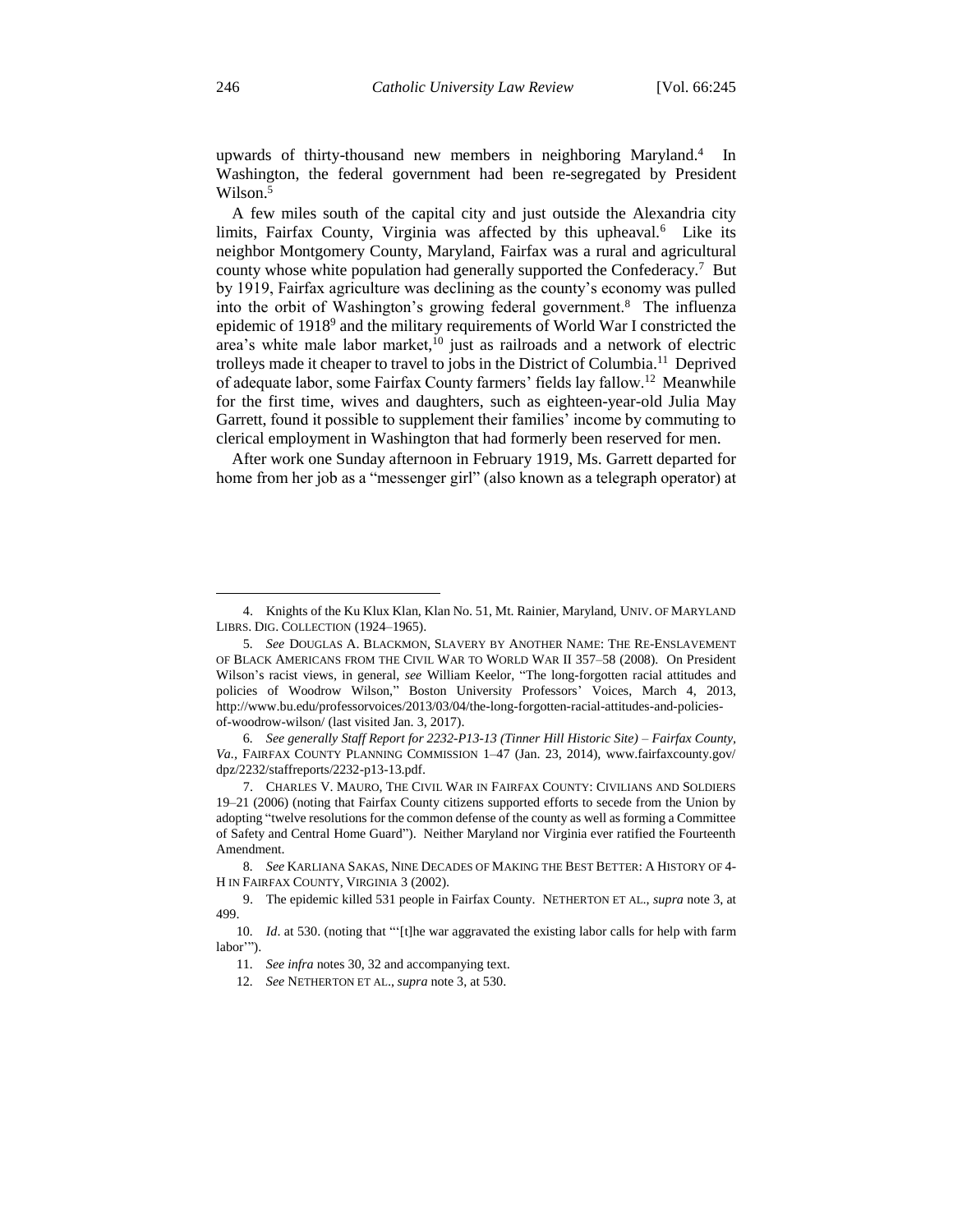$\overline{\phantom{a}}$ 

the Southern Railway's<sup>13</sup> head office near the White House.<sup>14</sup> As an employee she held a free pass for the Southern Railway, but she was not able to catch the local train and instead boarded Train 29 of her employer's competitor,<sup>15</sup> the Washington Southern Railway.<sup>16</sup> However, the Washington Southern Railway train failed to stop at Ms. Garrett's intended station, letting her off approximately eight-tenths of a mile further down the line instead.<sup>17</sup> While she was walking back home along the tracks, Ms. Garrett was accosted and raped twice, first by a soldier and then by a vagabond.<sup>18</sup>

Ms. Garrett's attorneys sued the U.S. Director General of Railroads ("Director"), Walker D. Hines, alleging that Washington Southern Railway had negligently caused her harm. After a contentious trial, the jury awarded her \$2,500.<sup>19</sup> On appeal, the Virginia Supreme Court confirmed that the railroad's negligence could be the proximate cause of Ms. Garrett's injuries, but remanded the case to clarify one important factual question. Before the case was decided on remand, however, Ms. Garrett settled for a mere \$1,000 minus court costs.<sup>20</sup> The settlement left her essentially without compensation, but kept intact a

<sup>13.</sup> The Southern Railway was "the product of nearly 150 predecessor lines that had been combined, reorganized, and recombined since the 1830s[,]" formally becoming the Southern Railway in 1894. *See Southern Railway History*, SOUTHERN RAILWAY HIST. ASS'N, http://www.srha.net/public/History/history.htm (last visited Oct. 15, 2016). In 1982, Southern was placed under control of Norfolk Southern Corporation along with the Norfolk and Western Railway. The company was renamed Norfolk Southern Railway in 1990. *See Norfolk Southern Merger Family Tree*, TRAINS MAG. (June 2, 2006), http://trn.trains.com/railroads/railroad-history/ 2006/06/norfolk-southern-merger-family-tree.

<sup>14.</sup> Brief in Behalf of Defendant in Error at 3, Hines v. Garrett, 108 S.E. 690 (Va. 1921) (Record No. 653); Petition for Writ of Error at 8, Hines v. Garrett, 108 S.E. 690 (Va. 1921) (Record No. 653); *see also Two Attack a Girl*, WASH. POST, Feb. 3, 1919, at 3.

<sup>15.</sup> Brief in Behalf of Defendant in Error, *supra* note 14, at 3; Petition for Writ of Error, *supra* note 14, at 8.

<sup>16.</sup> The Alexandria and Fredericksburg Railway was chartered by Washington during the Civil War, but hostilities and damage prevented it from beginning operations until July 2, 1872, when it began running to Quantico, VA. *See* Al Cox, *The Alexandria Union Station*, 1 HISTORIC ALEXANDRIA Q. 1, 3 (1996). There the 1.70-mile long Potomac Railroad, which had opened two months earlier, connected the Alexandria and Fredericksburg Railway with the Richmond, Fredericksburg and Potomac Railroad. *Id.* On March 31, 1890, the Alexandria and Fredericksburg Railway and the Washington and Alexandria Railroad merged to form the Washington Southern Railway. The merged company was in turn merged into CSX Transportation [Chessie System], the great rival of Norfolk Southern, in 1991. *Id.* at 5.

<sup>17.</sup> Petition for Writ of Error, *supra* note 14, at 3.

<sup>18</sup>*. See id.* at 8; *see also* Brief in Behalf of Defendant in Error, *supra* note 14, at 7.

<sup>19.</sup> 10 Fairfax Circuit Court Minute Book, at 162 (1919–1922); Brief in Behalf of Defendant in Error, *supra* note 14, at 2; Petition for Writ of Error, *supra* note 14, at 1.

<sup>20.</sup> 10 Fairfax Circuit Court Minute Book (1919–1922). \$13,700 in 2015 dollars. *See* the *CPI Inflation Calculator*, BUREAU OF LAB. STAT., http://data.bls.gov/cgi-bin/cpicalc.pl? cost1=1%2C000.00&year1=1919&year2=2015 (last visited Oct. 15, 2016). Court costs likely diminished this amount by about fifteen percent. Even adjusted for inflation, this was very low compensation for the pain and suffering, as well as job-related losses, caused by two violent rapes.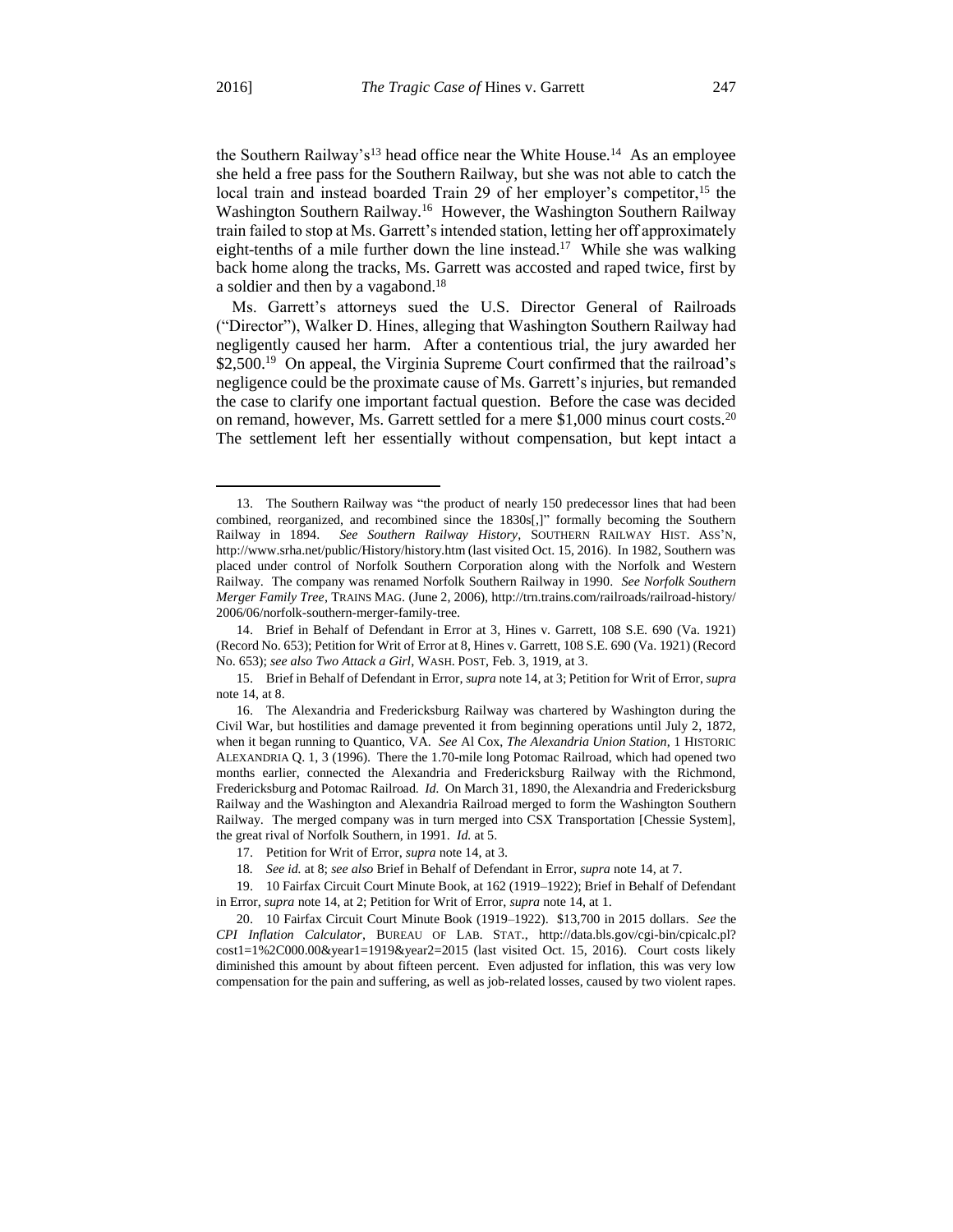precedent on proximate causation that is still cited in American casebooks, $^{21}$ cases<sup>22</sup> and law review articles.<sup>23</sup>

Those are the headlines. This essay and its historical footnotes tell the rest of Ms. Garrett's story.

#### I. JULIA MAY GARRETT'S DAILY COMMUTE

In 1917, sixteen-year old Julia May Garrett began working as a messenger girl in the Southern Railway's telegraph office near the White House, commuting to work by rail from her home in Fairfax County, Virginia.<sup>24</sup> Today, Fairfax is a prosperous suburb of Washington, D.C. and home to civil servants, politicians, and diplomats; but in 1917, the area was rural, sparsely populated, and only recently pulled into the orbit of the Nation's Capital.<sup>25</sup> Ms. Garrett lived on a two-acre farm with her sixteen year old brother J.W. Garrett,<sup>26</sup> her six-month old half-sister Ellen Frinks,<sup>27</sup> her mother Rowena Garrett Frinks, and her stepfather

<sup>21</sup>*. See* RICHARD EPSTEIN, CASES AND MATERIALS ON TORTS 504, 510–11 (9th ed. 2008); JOHN W. WADE ET AL., PROSSER, WADE AND SCHWARTZ'S CASES AND MATERIALS ON TORTS 322 (9th ed. 1994); WILLIAM LLOYD PROSSER ET AL., CASES AND MATERIALS ON TORTS 348 (7th ed. 1982); FRANK J. VANDALL ET AL., TORTS: CASES AND PROBLEMS 324 (2d ed. 2003). *See, e.g.*, JERRY J. PHILLIPS ET AL., TORT LAW: CASES, MATERIALS, PROBLEMS (3d ed. 2002); HARRY SHULMAN ET AL., LAW OF TORTS: CASES AND MATERIALS (4th ed. 2003); VINCENT R. JOHNSON & ALAN GUNN, STUDIES IN AMERICAN TORT LAW (4th ed. 2009); WARD FARNSWORTH & MARK F. GRADY, TORTS: CASES AND QUESTIONS (2004); JAMES A. HENDERSON ET AL., THE TORTS PROCESS (7th ed. 2007); DOMINICK VETRI ET AL., TORT LAW AND PRACTICE (2d ed. 2003); JOHN C.P. GOLDBERG ET AL., TORT LAW: RESPONSIBILITIES AND REDRESS (2004).

<sup>22</sup>*. See, e.g.*, Taboada v. Daly Seven, Inc., 641 S.E.2d 68, 73 (Va. 2007) (ruling a common carrier is liable for third party criminal harm when the carrier's agents knew or ought to have known that danger was threatened and failed to protect the passenger from impending peril).

<sup>23</sup>*. See* Stephen D. Sugarman, *Rethinking Tort Doctrine: Visions of a Restatement (Fourth) of Torts*, 50 UCLA L. REV. 585, 613 (2002) (arguing that "harm within the risk" analysis of proximate cause explains frequent defendant liability despite intervening causes); Lawrence M. Solan & John M. Darley, *Causation, Contribution, and Legal Liability: An Empirical Study*, 64 L. & CONTEMP. PROBS. 265, 269–70 (2001) (describing enabling torts, where the negligent defendant merely sets the stage for a subsequent wrongdoer to cause the plaintiff's harm); Robert N. Strassfeld, *Causal Comparisons*, 60 FORDHAM L. REV. 913, 928–29 (1992) (arguing that "greatest cause" analysis is insufficient when allocating comparative liability between two causes if one cause occasions the other cause).

<sup>24.</sup> Transcript of Record at 263, 268, Hines v. Garrett, 108 S.E. 690 (Va. 1921) [hereinafter Transcript].

<sup>25</sup>*. See supra* notes 7–12 and accompanying text. Although their home was located in Fairfax County, the Frinks very likely saw themselves as Alexandria residents. The family belonged to Alexandria's Washington Street Methodist Episcopal Church South. A regional Washington, D.C., telephone book listed a Mrs. Charles Frinks in "Alexandria" on "Duke Street Extended." By contrast, the Fairfax County seat, Fairfax Courthouse (today Fairfax City) was far away, in the vicinity of the Little River Turnpike. NETHERTON ET AL., *supra* note 3, at 256.

<sup>26</sup>*. See Suspects Released*, ALEXANDRIA GAZETTE, Feb. 5, 1919, at 1.

<sup>27.</sup> Ellen Frinks was born in Alexandria on September 29, 1918.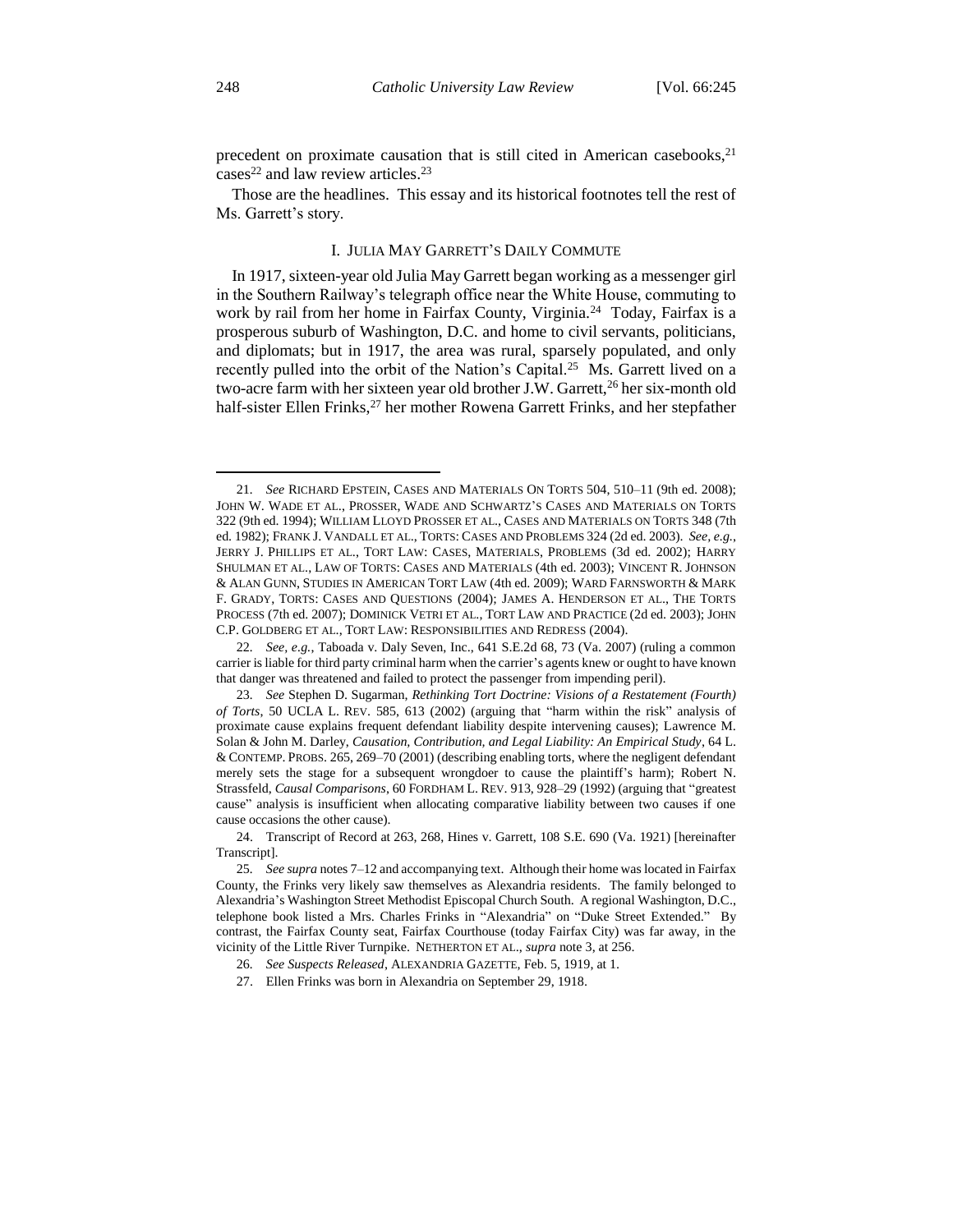$\overline{\phantom{a}}$ 

#### Charles Frinks.<sup>28</sup>

Ms. Garrett had three transit options to get home from work. Normally she traveled on her employer's train, where she held a free pass.<sup>29</sup> However, on Sundays Southern Railway service was limited. If she missed the Southern Railway train, she could purchase a ticket either on the cheaper electric streetcar operated by the Washington-Virginia Railway<sup>30</sup> or on the more expensive Washington Southern Railway train.<sup>31</sup> Both routes proceeded southwest from Washington, crossing the Potomac River into the retroceded portion of Virginia.<sup>32</sup>

31*. See* Transcript, *supra* note 24, at 42, 256–57, 262–64.

32*. Compare id.* at 18 (explaining that the railroad tracks, including those of the Washington Southern Railway, ran southwest towards Richmond, VA) *with* Scott M. Kozel, *14th Street Bridge Complex (I-395 and US-1)*, ROADS TO THE FUTURE, http://www.roadstothefuture.com/14th\_Street \_Bridge.html (last updated June 20, 2004) (showing the railroad tracks run southwest over the 14th Street Bridge). An additional swing-span bridge called the Highway Bridge, 500 feet (150 m) upriver opened February 12, 1906 to serve non-railroad traffic including streetcars. *See id.* In August, 1904, a railroad-only bridge opened where today's five-span "14th Street Bridge" (I-395) is located. See *George Mason Memorial Bridge*, INFOLIST, http://www.theinfolist.com/ php/SummaryGet.php?FindGo=George%20Mason%20Memorial%20Bridge (last visited Oct. 21, 2016). The Highway Bridge was replaced by the George Mason Memorial Bridge in 1962. *See* Chief Justice William H. Rehnquist, Remarks to the Arlington Historical Soc'y at the Bicentennial Banquet Army-Navy Country Club (April 27, 2001), http://www.supremecourtus.gov/public info/speeches/sp\_04-27-01.html.

<sup>28.</sup> Rowena Garrett and Charles Frinks were both widowed when they married in 1904. Charles was substantially older than Rowena. Born in 1847, Mr. Frinks had possibly participated in the latter stages of the Civil War: he donated \$5.00 to the Confederate Soldiers reunion fund in 1900. *Report of Treasury of Re-Union Finance Committee*, FAIRFAX HERALD, Nov. 30, 1900, at 2. *See* CONSTANCE K. RING & CRAIG R. SCOTT, INDEX TO THE FAIRFAX COUNTY, VIRGINIA REGISTER OF MARRIAGES, 1853–1933 50 (1997).

<sup>29</sup>*. See* Transcript, *supra* note 24, at 263.

<sup>30</sup>*. See id.* at 263, 269. The Washington, Alexandria, and Mount Vernon Railway streetcar was opened in 1892 between Alexandria and Mount Vernon and extended in 1896 across the Long Bridge to downtown Washington, D.C., terminating at 12th and D Streets, NW, near the present location of Federal Triangle Metro Station. *See* Philip V. Bagdon, *South from Alexandria to Mount Vernon*: *The Washington, Alexandria & Mt. Vernon R.R.,* ECHOES OF HIST., Nov. 1970, at 20, 31- 32 (Nov. 1970). The streetcars ran in what is, today, Arlington, near and along the present routes of Interstate 395 (I-395) and S. Eads Street, travelling largely on the grade of a towpath on the west side of the defunct Alexandria Canal. The Washington, Alexandria, and Mount Vernon Railway and its affiliates constructed Luna Park, an amusement park, and a rail yard complete with a car barn and power plant. After crossing Four Mile Run into Alexandria, the streetcars ran along the present route of Commonwealth Avenue until reaching the city's Old Town area at King Street. *See id.* at 20. At Mount Vernon, the estate's proprietors allowed the railroad to build only a modest terminal next to the trolley turnaround. They resisted commercial development out for fear of compromising the dignity of the historical Mount Vernon site. The estate convinced financier Jay Gould to purchase and donate thirty-three acres outside the main gate for protection. By 1906, the railway had transported 1,743,734 passengers along its routes with 92 daily trains. *Id.* During World War I, the line was extended to Camp Humphreys (now Fort Belvoir). *See id.* at 32. In 1913, the Washington, Alexandria, and Mount Vernon Railway merged with the Washington, Arlington & Falls Church Railroad to form the Washington-Virginia Railway. That company went into receivership in 1920 when buses became the dominant form of local public transportation. *Id.*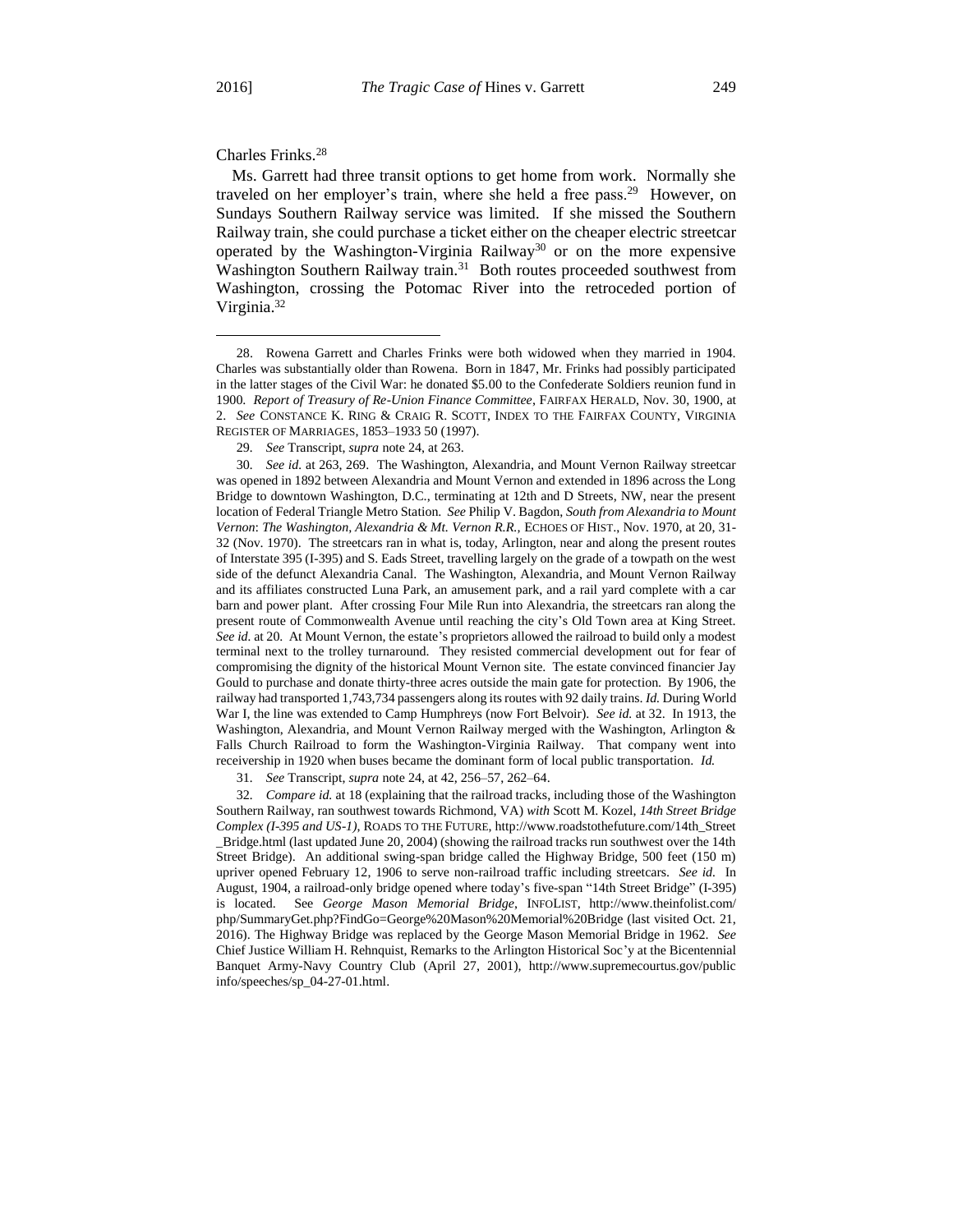Ms. Garrett's route traversed an area imbued with a rich and disturbing history. Alexandria County was an area inextricably linked both to the District of Columbia and to the institution of slavery.<sup>33</sup> In 1791, when the U.S. Capital was moved to the South, Maryland and Virginia ceded territory to the federal government.<sup>34</sup> Virginia ceded Alexandria County and the independent city of Alexandria, while Maryland ceded parts of Prince George's and Montgomery Counties, including the Montgomery County seat, the city of Georgetown.<sup>35</sup> Almost immediately, citizens in the prosperous port cities of Alexandria and Georgetown complained that they lacked political rights and that the new national Congress poorly managed their local affairs. Retrocession of the two cities to Virginia and to Maryland, respectively, was discussed.<sup>36</sup>

The retrocession movement in Alexandria came to a head in 1840, when Congress was urged to abolish slavery in the District of Columbia.<sup>37</sup> At the time, Virginia's legislature pitted abolitionist forces in what is today West Virginia against pro-slavery voices from plantations in the eastern part of the state.<sup>38</sup> Now lacking representation in the House of Representatives and the U.S. Senate, farmers in the ceded Alexandria County had no say over abolition if the county remained part of the federal capital. By contrast, if the county were to become

<sup>33.</sup> Transcript, *supra* note 24, at 256–67.

<sup>34</sup>*. Washington, DC- Historical Timeline of the Nation's Capital*, DC VOTE, https://www.dc vote.org/fight-equality/washington-dc-historical-timeline-nations-capital (last visited Oct. 21, 2016). Locating the Capital entailed a delicate compromise between Southern representatives and Alexander Hamilton, under which plan the federal government would assume the Revolutionary War debts of Northern states in return for moving the capital from Philadelphia to the slaveholding South. FORREST MCDONALD, ALEXANDER HAMILTON: A BIOGRAPHY 199–200, 202–03 (1979).

<sup>35.</sup> Initially, the District of Columbia had five distinct legal divisions: Alexandria City, Alexandria County, Georgetown, Washington County, and Washington City (the latter is, roughly, today known as Capitol Hill). Mark David Richards, *The Debates Over the Retrocession of the District of Columbia, 1801–2004*, WASH. HIST., Spring/Summer 2004, at 9, 56, 59, 62, 78. Though today the term "Washington, D.C." is tautologous (the District of Columbia is the city of Washington, and *vice versa*) such was not originally the case: people lived in Georgetown DC, Alexandria DC, etc.

<sup>36</sup>*. See id.* at 59–62.

<sup>37.</sup> The infamous 1836–1844 "gag rule" in the US House of Representatives was initially passed to squelch petitions to abolish slavery in the District of Columbia. *See* 2 WILHELMUS BOGART BRYAN, A HISTORY OF THE NATIONAL CAPITAL: FROM ITS FOUNDATION THROUGH THE PERIOD OF THE ADOPTION OF THE ORGANIC ACT 143 (1916). *See also* Jeffrey Jenkins & Charles Stewart, III, *The Gag Rule, Congressional Politics, and the Growth of Anti-Slavery Popular Politics* 11 (Draft of April 16, 2005), http://web.mit.edu/cstewart/www/gag\_rule\_v12.pdf (indicating that the passage of the gag rule quickly followed the debate of retrocession in Alexandria).

<sup>38</sup>*. See* Erik S. Root, *The Virginia Slavery Debate of 1831–1832*, ENCYCL. VIRGINIA, http://www.encyclopediavirginia.org/Virginia\_Slavery\_Debate\_of\_1831-1832\_The#start\_entry (last modified Sept. 23, 2015).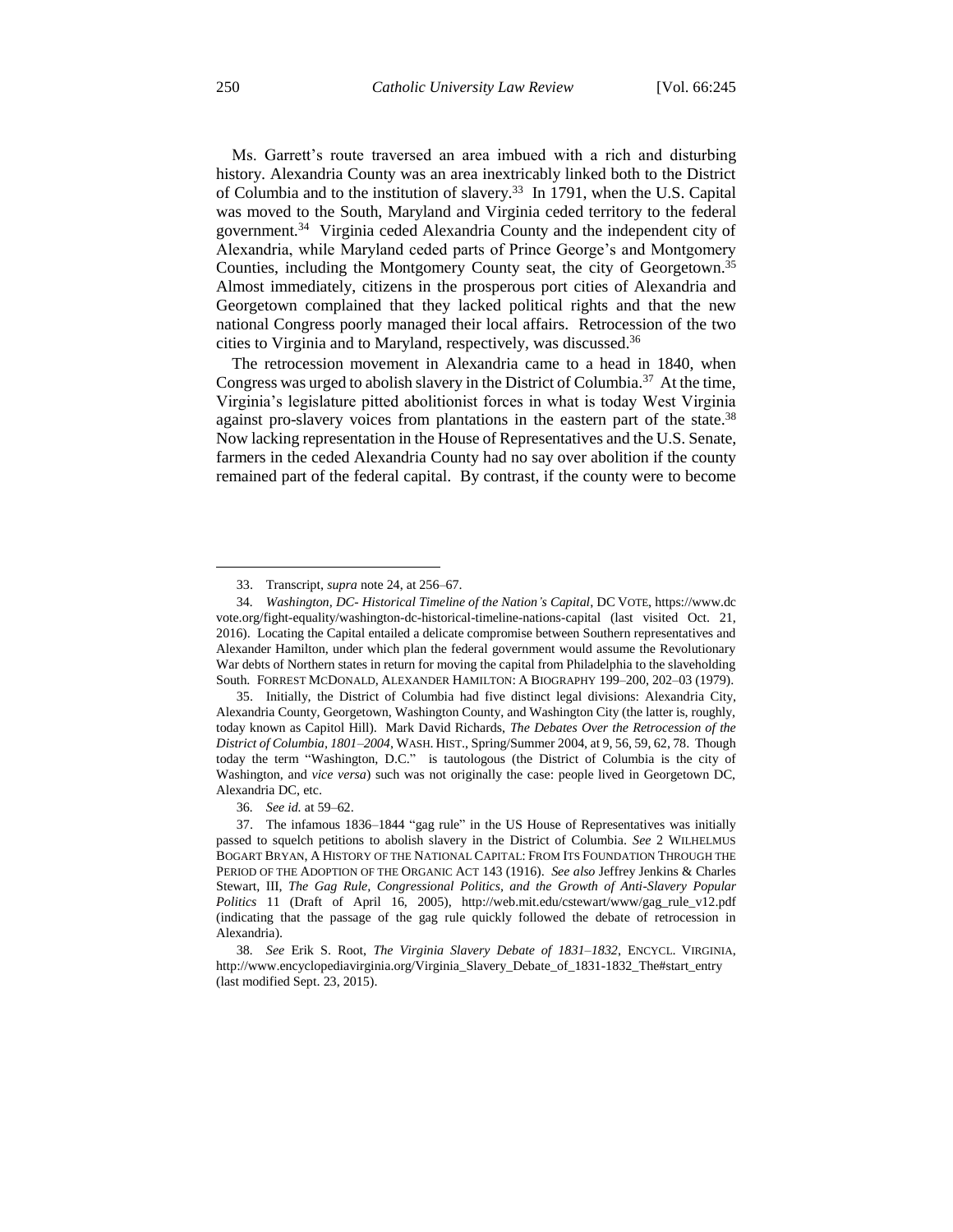l

part of Virginia again, Alexandria County's votes would strengthen the proslavery majority in the divided Virginia legislature.<sup>39</sup>

Meanwhile, in 1840 Congress refused to extend bank charters in the District of Columbia and to fund a much-demanded canal in Alexandria. These developments gave Alexandrians the final push they needed to seek to rejoin Virginia.<sup>40</sup> The Virginia legislature voted to accept the region back and both Alexandria City and Alexandria County voted to retrocede. In 1846, Congress acquiesced and retroceded the region to Virginia.<sup>41</sup> In 1847, the Virginia legislature voted to fund the canal in Alexandria, thus paying the price for Alexandria's votes.<sup>42</sup>

Passing through Alexandria County, Ms. Garrett's route afforded her a view of Arlington House, sited on a bluff overlooking Washington, D.C.<sup>43</sup> Arlington

<sup>39</sup>*. See The Slavery Question-—Resistance Contemplated by the South-—Proposed Retrocession of the District of Columbia, &c.*, THE BALTIMORE SUN, Dec. 27, 1848, at 4.

<sup>40.</sup> Andrew Jackson's Democrats continued the war against banks even after Jackson left office. The subtle irony is that George Washington bargained to include Alexandria in the Capital city in return for establishing a bank, and then years later George Washington Parke Custis, Washington's step-grandson and owner of Arlington House, would lead Alexandria out of the District of Columbia because Congress refused to re-charter Alexandria's banks. Richards, *supra* note 35, at 62, 66–67.

<sup>41.</sup> The gag rule prevented Congress from discussing whether retrocession would have an impact on abolition politics, but Congress did grapple with two other foreboding questions that presaged issues of the coming Civil War. First, Congress considered whether the U.S. Constitution contained any authority for the Congress to retrocede land once the land had joined the capital city. Second, Congress considered whether it was wise for the Federal Government to give up control of Alexandria County's strategic high-ground within bombardment range of the White House. The strategic high ground included Robert E. Lee's home, the Arlington House and plantation. *Id.* at 55, 58–59, 70–71, 76–77.

<sup>42.</sup> At the same time, the Maryland retrocession movement in Georgetown faded. Maryland was already in debt from funding public works, and could not afford to offer similar infrastructure boondoggles to bribe the citizens of Georgetown into favoring retrocession. Georgetown residents, who did not want to pay taxes to Maryland without such bribes, began to look toward full amalgamation with Washington City as a different avenue to increased local funding. *See* BRYAN, *supra* note 37, at 261, 263.

<sup>43</sup>*. See Arlington House, The Robert E. Lee Memorial*, NAT'L PARK SERV., http://www.nps. gov/arho/index.htm (last visited Oct. 21, 2016) (showing by its address that the house overlooks the Potomac River and the George Washington parkway, which was the path of the Southern Railway). Arlington House, then called the Custis-Lee House, had been intended as a living memorial to George Washington when the first President's adopted Grandson, George Washington Parke Custis, constructed it upon a 1,100-acre tract he had inherited. George Washington Parke Custis and his wife, Mary Lee Fitzhugh (whom he had married in 1804), lived in Arlington House for the rest of their lives and were buried on the property following their deaths in 1857 and 1853, respectively. *See George Washington Parke Custis*, NAT'L PARK SERV., http://www.nps.gov/ arho/learn/historyculture/george-custis.htm (last visited Oct. 21, 2016). On June 30, 1831, Custis' only child, Mary Anna, married her childhood friend and distant cousin, West Point graduate Robert E. Lee. *See Mary Anna Randolph Custis Lee*, NAT'L PARK SERV., http://www.nps.gov/ arho/learn/historyculture/mary-lee.htm (last visited Oct. 21, 2016). Lee was the son of former three-time Virginia Governor Henry ("Light Horse Harry") Lee III. *See Light Horse Harry Lee*,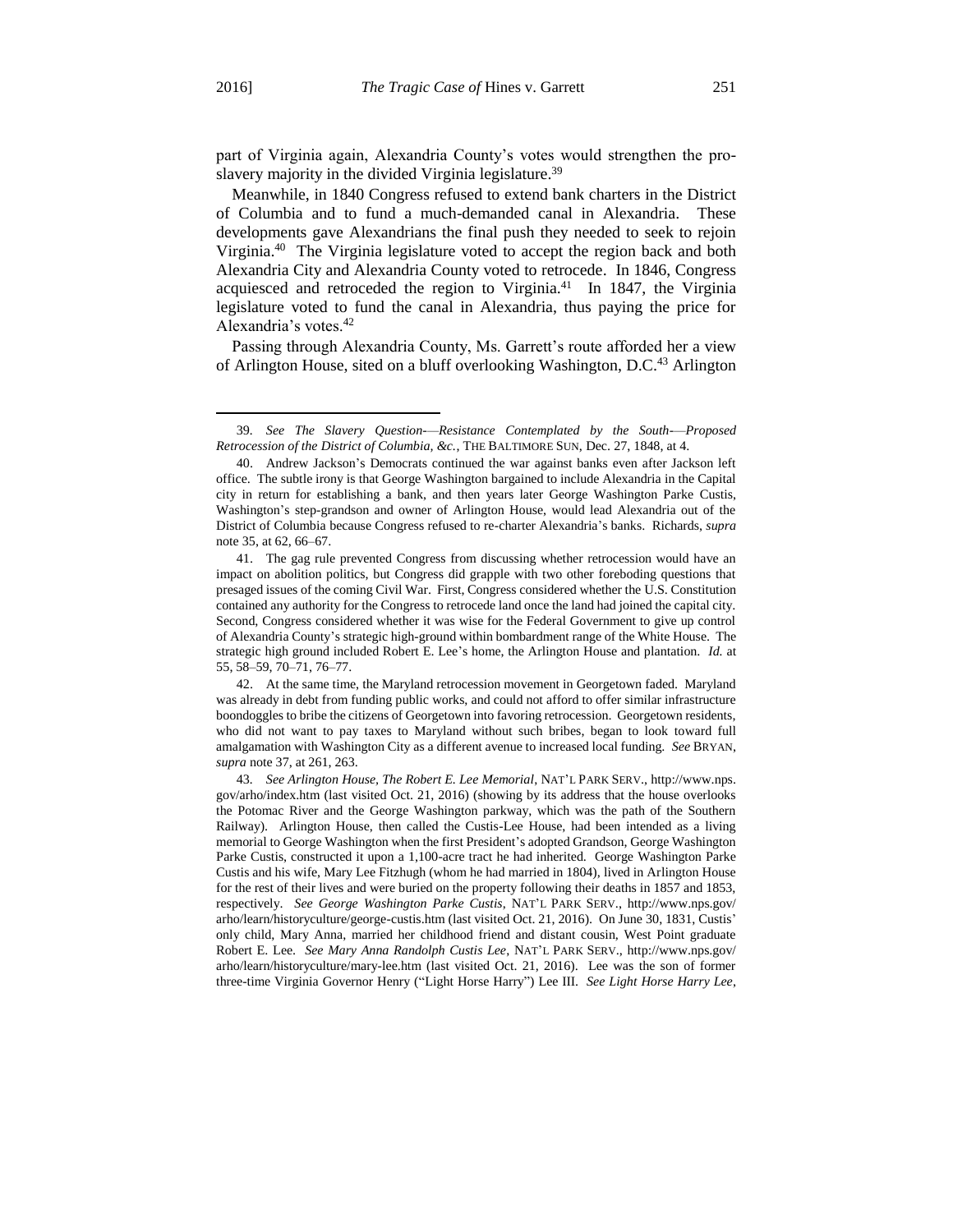House was the well-known manor house of the Alexandria County plantation formerly inhabited by General Robert E. Lee and his family.<sup>44</sup> The plantation was used by federal troops as a cemetery, fort, and freedman's village during the Civil War. After the war it was confiscated as retribution for General Lee's disloyalty; when the seizure was declared illegal by the courts, the land was purchased and used to bury Union dead.<sup>45</sup> In 1920, Alexandria County changed its name to Arlington County, both to avoid confusion with the independent City of Alexandria and in rebellious honor of the home of the Confederate general.<sup>46</sup>

Continuing south from Arlington House, trains and streetcars passed through Potomac Yard, the busiest rail yard in the area. Potomac Yard was built in 1906<sup>47</sup> and was decommissioned following complicated legal and political

*Calculator*, HALFHILL.COM, http://www.halfhill.com/inflation\_js.html (last visited Oct. 21, 2016) (calculating dollar amount of \$150,000 in starting year of 1882 and target year of 2016); *see also* United States v. Lee, 105 U.S. 196, 250–51 (1882).

46*. Arlington County in Transition*, ARLINGTON HISTORICAL SOC'Y, http://www.arlington historicalsociety.org/learn/history-of-arlington-county/arlington-county-in-transition/ (last visited Oct. 21, 2016). *See also IT'S ARLINGTON COUNTY NOW: Governor Davis, of Virginia, Signs Bill to End Confusion*, WASH. POST, Mar. 18, 1920, at 3. In a moment of levity during the *Garrett v. Hines* trial, the following exchange took place among Julia May Garrett's attorney, Mr. Ford, Defendant's civil engineer witness, Mr. Thomas, and Judge Brent:

*By. Mr. Ford*

Q Mr. Thomas, where did you say you are living now?

A Potomac, Va.

Q What County is that in?

A Arlington County.

*The Court*. It is not. It is Alexandria County. The act takes effect on the 12<sup>th</sup> day of June.

*Mr. Ford*. Your honor will take judicial notice of that, will you?

*The Court*. Yes.

Transcript, *supra* note 24, at 442.

47*. See* D'Vera Cohn, *Cleanup Becomes Less Urgent*, WASH. POST, Feb. 22, 1993, at C3.

STRATFORD HALL, http://www.stratfordhall.org/meet-the-lee-family/henry-lee-iii/ (last visited Oct. 2, 2016).

<sup>44.</sup> The plantation was situated so strategically that heavy siege guns could absolutely command the cities of Washington and Georgetown. General Lee had already formulated plans to fortify Arlington, and Confederate engineers were selecting locations for batteries targeting Georgetown and Washington City when, in what Confederate newspapers called "one of the greatest misfortunes" nine days into the war, three columns of Federal troops advanced on Arlington House, thereby securing Washington from capture by Confederates. *See* Benson J. Lossing, THE PICTORIAL FIELD BOOK OF THE CIVIL WAR IN THE UNITED STATES OF AMERICA 480 (1874).

<sup>45.</sup> When Northern casualties overwhelmed cemeteries near Washington in 1864, Quartermaster General Montgomery C. Meigs proposed that two hundred acres of the Lee property at Arlington be used for that purpose. *See Arlington House, The Robert E. Lee Memorial*, ARLINGTON NATIONAL CEMETERY (Oct. 7, 2015), http://www.arlingtoncemetery.mil/Explore/ History/Arlington-House. After Lee's death, Custis Lee, heir to the property, sued the federal government, claiming that its seizure of the estate was illegal. *Id.* The Supreme Court ruled in Lee's favor and Congress returned the land to Lee, who a year later sold it back to the federal government for \$150,000 (about \$4.6 million in today's dollars). *Id.*; *see Tom's Inflation*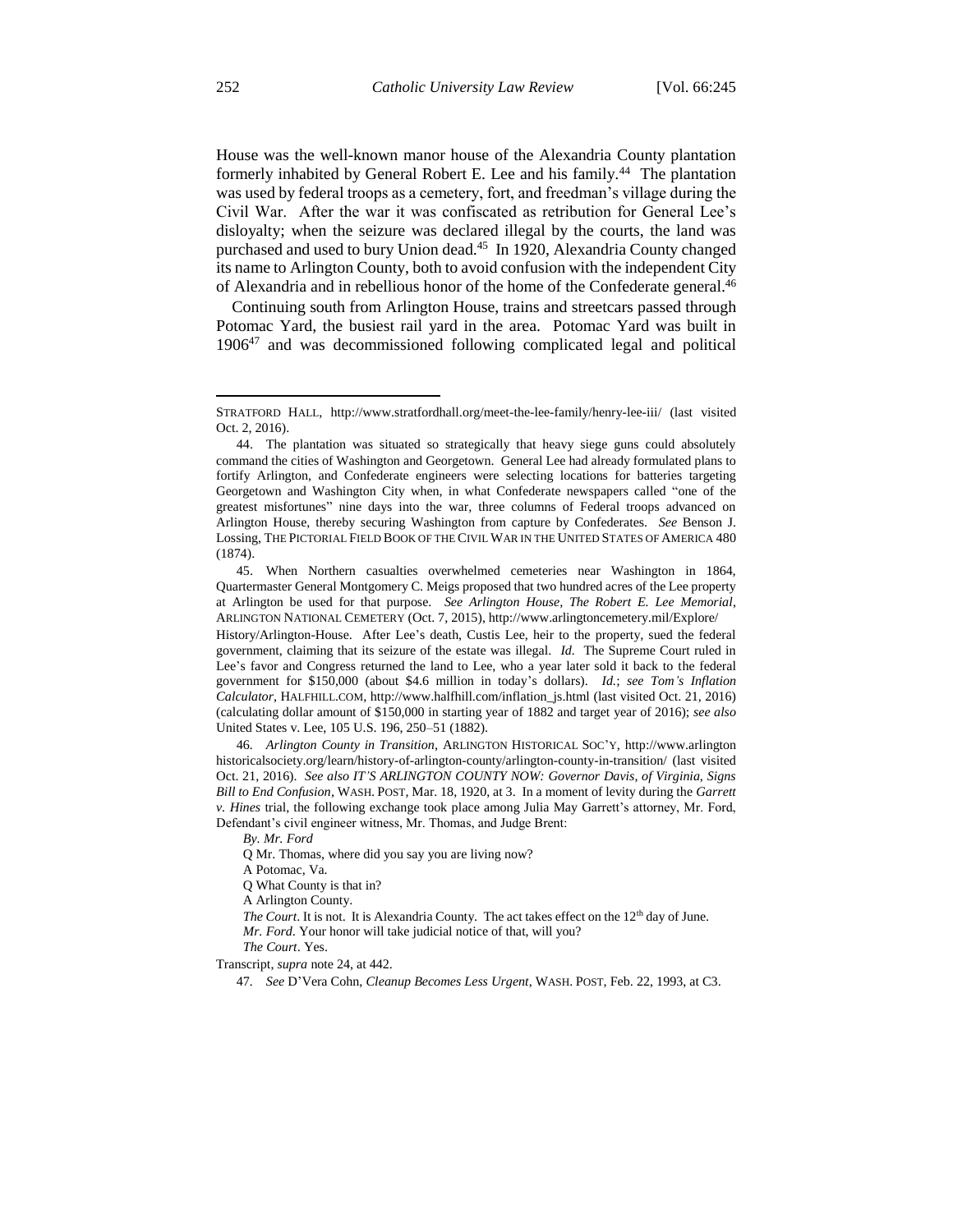l

wrangling in 1989.<sup>48</sup> Today, it is a massive high-density residential development. Seventy of its four hundred acres have become Potomac Yard Center, a six hundred thousand square-foot strip mall anchored by "big box" stores that had been deemed unsightly in adjacent jurisdictions.<sup>49</sup> But this urban muddle looked quite different in Ms. Garrett's day:<sup>50</sup>



<sup>48.</sup> The facility had been declared a toxic waste site in 1987. *See Stadium Toxic Cleanup May Cost \$13.5 million*, FREE LANCE-STAR, July 22, 1992, at D2. The Richmond, Fredericksburg and Potomac Railroad (RF&P) finally decommissioned it in 1989 and it ceased to function as a rail yard in 1994. *See* Virginia Churn, *RF&P to Build Transit Hub; It's In Growth Plan For Potomac Yard*, RICHMOND TIMES-DISPATCH, Nov. 16, 1995, at A-1; *History of Land Use and Planning in Potomac Yard*, CITY OF ALEXANDRIA, 1, https://www.alexandriava.gov/uploadedFiles/planning/ info/PY5PYLandUseandPlanningHistory.pdf (last visited Oct. 21, 2016). Plans for rehabilitation and redevelopment of the land thereafter became a source of intense debate. *See, e.g.*, Paul Bradley, *RF&P Sues Over Potomac Yard Zoning*, RICHMOND TIMES-DISPATCH, July 23, 1992, at A-1. In 1995 the Environmental Protection Agency approved RF&P's study and cleanup plans for the site and declared remediation completed by 1998. *See* ARLINGTON COUNTY DEP'T OF ENVTL. SERVS., CHESAPEAKE BAY RESTORATION PLAN § III.5 (Apr. 21, 2001), http://arlingtonva.s3.amazon aws.com/wp-content/uploads/sites/31/2014/03/DES-Chesapeake-Bay-Preservation-Plan.pdf. Various interest groups vigorously promoted incompatible uses for the land. *See* Kristan Metzler, *City Starts All Over With Potomac Yard*, WASH. TIMES, Oct. 15, 1992, at B1. The City of

50*. Picture of Keefer, Potomac Yards, Alexandria, Va.*, U.S. LIBR. OF CONGRESS, http://hdl.loc.gov/loc.pnp/npcc.32905 (last visited Oct. 21, 2016).

Alexandria rejected the original mixed-use plan in 1992. *See* D'Vera Cohn, *Cleanup Becomes Less Urgent*, WASH. POST, Feb. 22, 1993, at C3. Jack Kent Cooke, owner of the Washington Redskins, then unsuccessfully advocated placing the team's new stadium on the site. When he was snubbed, the Redskins moved to Maryland. *See id.*

<sup>49</sup>*. See* Ben Hammer, *Potomac Yard Sale Could Alter Mix*, WASH. BUS. J. (May 24, 2004, 12:00 AM), http://www.bizjournals.com/253irginia253n/stories/2004/05/24/story2.html.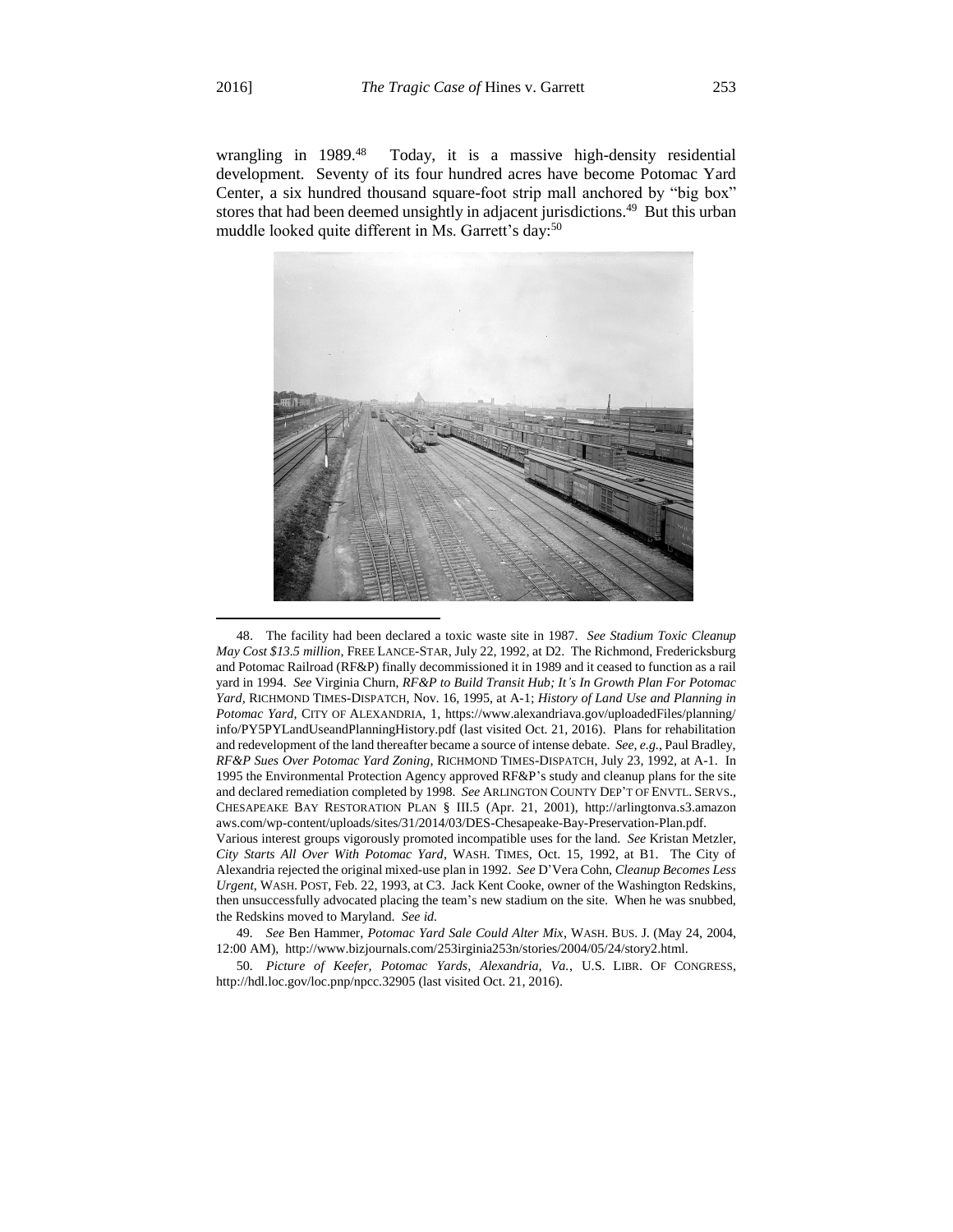After crossing Potomac Yard, Ms. Garrett's train passed through the scenic backyard of Abingdon Mansion. The mansion had been built by the Alexander family, for which Alexandria was named,<sup>51</sup> and was later owned by the Custis family.<sup>52</sup>



Abingdon Mansion burned down in 1930,<sup>53</sup> and the grounds' splendid view of the Potomac River was subsequently eliminated by the erection of National Airport's Terminal building in 1938.<sup>54</sup> However, in 1919, Ms. Garrett would surely have seen the mansion and across the Potomac into the southeast quadrant of the District of Columbia, where the U.S. Army was building its own avantgarde structure—an airfield known today as Bolling Air Force Base and Anacostia Naval Station.<sup>55</sup>

<sup>51</sup>*. See A Timeline of Alexandria History*, CITY OF ALEXANDRIA, VIRGINIA, 2 (1998), http://www.alexandriava.gov/goto.aspx?u=http%3A//alexandriava.gov/uploadedFiles/Homepage \_Quicklinks/info/annual\_report\_1998/ar98\_timeline.pdf&i=16&s=content&h=Timeline%20of%2 0Alexandria%26apos%3Bs%20History.

<sup>52</sup>*. See History of Reagan Washington National Airport*, METRO. WASH. AIRPORTS AUTH., http://www.flyreagan.com/dca/history-reagan-national-airport (last visited Oct. 21, 2016).

<sup>53</sup>*. Id.*

<sup>54.</sup> The original terminal building is, today, Terminal A. *Id.* Much of the airport was built not on the existing shoreline retroceded to Virginia in 1846, but rather on fill extending out over the Potomac River, an area that had remained part of the District of Columbia. *Id.* That is why it is not incorrect to state that National Airport was built in the District of Columbia. *Id.* In 1945, however, the Federal Government ceded its part of the airport to Virginia on the condition that the Federal Government retain concurrent jurisdiction. *See* Act of Oct. 31, 1945, Pub. L. 79-208, § 102, 59 Stat. 552, 553 (1945). The original grants to the Unites States in 1791 and the 1945 Act re-drawing Virginia's Potomac border are the source of an ongoing border dispute in Old Town Alexandria. *See also* United States v. Robinson Terminal Warehouse, Inc., 575 F. Supp. 2d 210, 213 (D.D.C. 2008).

<sup>55</sup>*. See History*, CNIC, http://www.cnic.navy.mil/regions/ndw/installations/jbab/about/ history.html (last visited Oct. 21, 2016).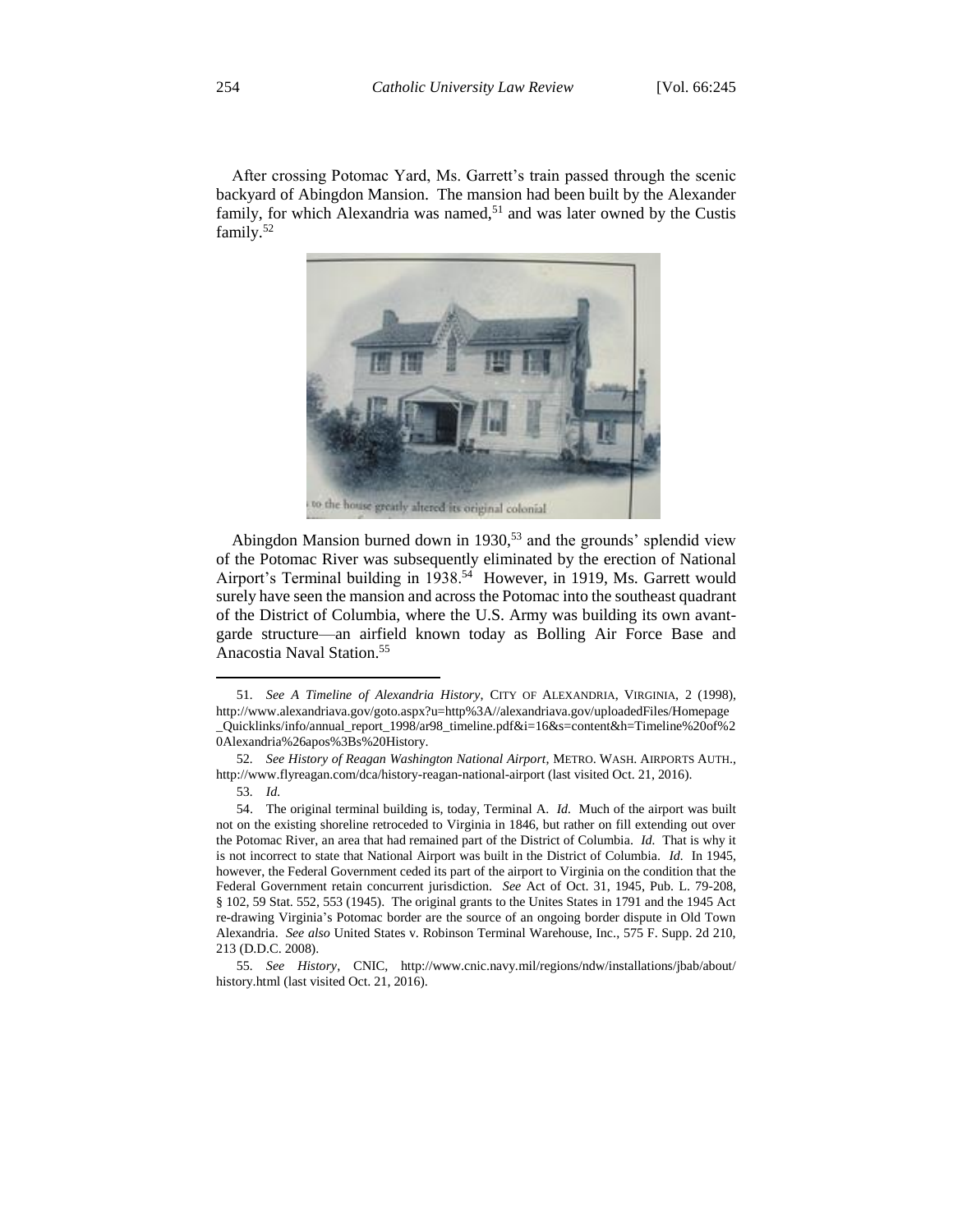$\overline{\phantom{a}}$ 

Proceeding south, the train left Alexandria County, entered the City of Alexandria, and stopped at Alexandria's Union Station.<sup>56</sup> The Washington-Virginia Railway's electric streetcar service terminated at this station. Had Ms. Garrett taken the streetcar, she would have disembarked and walked approximately one and a half miles west on the Little River Turnpike to her home.<sup>57</sup> But the trains ran further on tracks that were roughly parallel to the Little River Turnpike, leaving Alexandria City and entering Fairfax County.<sup>58</sup>

Ms. Garrett's destination was Seminary,<sup>59</sup> a tiny stop that consisted of a threewalled shed with a gothic roof.<sup>60</sup> From Seminary she would climb a small hill north to Quaker Lane.<sup>61</sup> Then, after about one hundred yards, she would turn west on the Little River Turnpike,<sup>62</sup> and walk a few hundred more vards to her family's farm.<sup>63</sup>

#### II. THE ASSAULTS

On Sunday, February 2, 1919, Ms. Garrett missed the Southern Railway's local train.<sup>64</sup> The schedule for the streetcar to Alexandria City was even more sporadic on Sundays, so she boarded the Washington Southern Railway train.<sup>65</sup>

<sup>56.</sup> The station still bears the name Union Station but is more commonly called Alexandria Station to avoid confusion with Washington's Union Station. Cox, *supra* note 16, at 4.

<sup>57</sup>*. See* Transcript, *supra* note 24, at 142–43. The Little River Turnpike existed before the Revolutionary War. It was a privately owned toll road from the 1700s until 1896, running from Alexandria to Aldie in Loudoun County. *See Early Transportation in Loudon County*, THE HIST. OF LOUDON COUNTY, VIRGINIA, http://www.loudounhistory.org/history/255irgini-transport ation.htm (last visited Oct. 21, 2016) [hereinafter *Early Transportation in Loudon County*]. Several sections of the road originated as Indian trails, and it mostly traversed rural areas. *Id.*

<sup>58</sup>*. Early Transportation in Loudon County*, *supra* note 57.

<sup>59.</sup> The station was named after the Protestant Episcopal Theological Seminary in Virginia, the largest accredited Episcopal seminary in the United States. *See* VIRGINIA THEOLOGICAL SEMINARY, http://www.vts.edu (last visited Oct. 21, 2016); *see also* Transcript, *supra* note 24, at 14.

<sup>60.</sup> Interview with Norman Cockrell, Nephew of Walter Cockrell, Witness in Hines v. Garrett (Nov. 9, 2009) (notes on file with William Jones); *see also* Transcript, *supra* note 24, at 295 (testifying that Seminary is "just a little house, with no agent, you know. They call it a storm house, you know, a house to get out of the weather waiting for the train").

<sup>61.</sup> Transcript, *supra* note 24, at 142–43. Today this hill is called South Quaker Lane. *Walking Directions from 3737 Seminary Road, Alexandria, VA to 3502 Duke Street, Alexandria, VA*, GOOGLE MAPS, https://maps.google.com [hereinafter *Walking Directions*] (follow "Get Directions" hyperlink; then search starting point field for "3737 Seminary Road, Alexandria, VA," search second destination point for "3340 Duke Street, Alexandria, VA," and search destination point for "3502 Duke Street, Alexandria, VA").

<sup>62.</sup> Transcript, *supra* note 24, at 142–43. Today this portion of Little River Turnpike is called Duke Street. *Walking Directions*, *supra* note 61.

<sup>63.</sup> Transcript, *supra* note 24, at 142–43. Julia May Garrett's family farm was located at the modern-day intersection of Wheeler Avenue and Duke Street. Interview with Normal Cockrell, *supra* note 60. *See also Walking Directions*, *supra* note 61.

<sup>64.</sup> Brief in Behalf of Defendant in Error, *supra* note 14, at 3.

<sup>65</sup>*. Id.*; Petition for Writ of Error, *supra* note 14, at 2.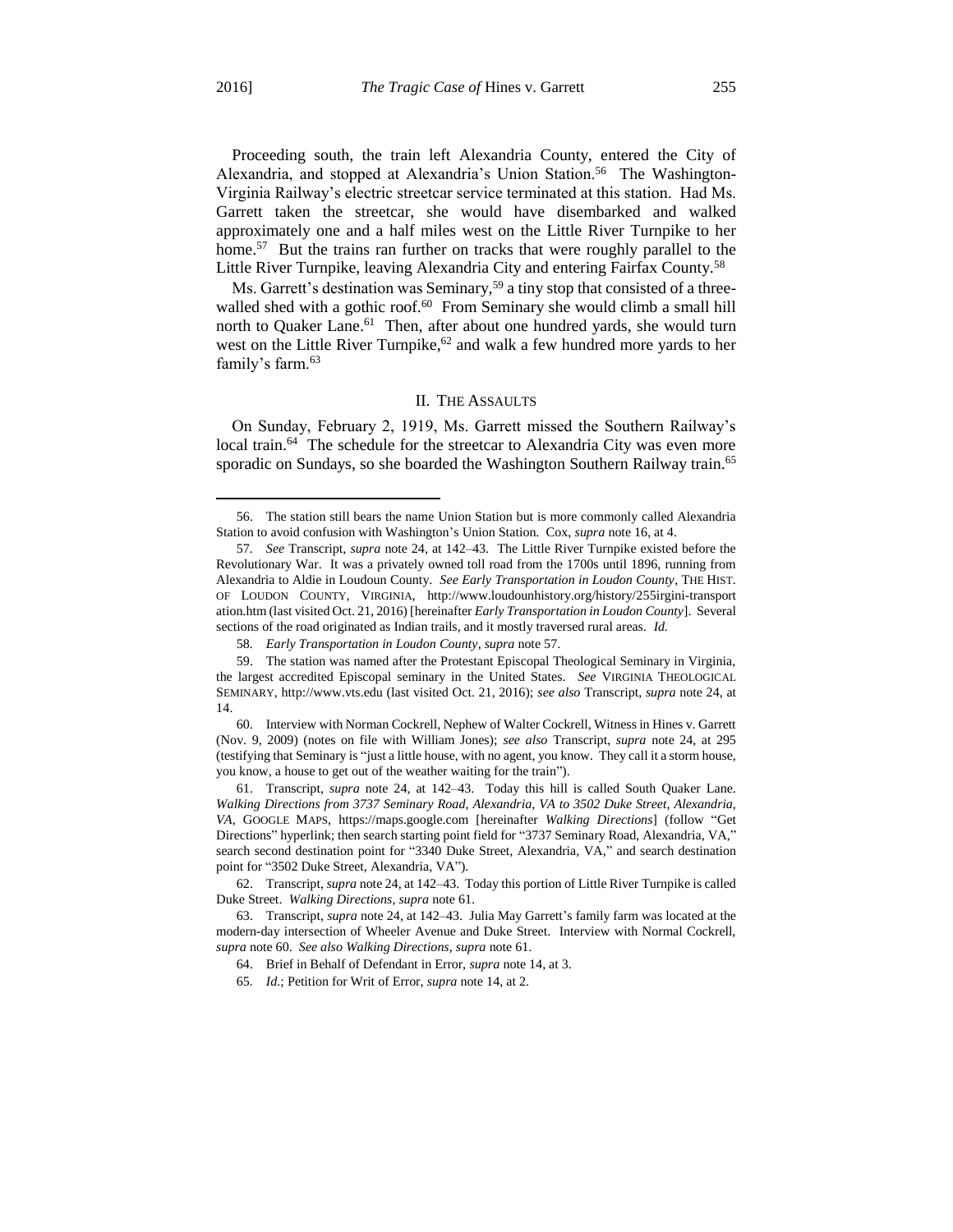That train departed at 5:04 PM, thirty-two minutes before sunset.<sup>66</sup> It was crowded and Ms. Garrett could not find a seat, so she stood with a group of civilian and military passengers in the vestibule of the second to last coach car. 67

The train, due at Seminary at 5:21 PM, was running one minute behind schedule.<sup>68</sup> However, it failed to stop at Seminary. An irate passenger, one W.L. Garnett, immediately asked a flagman why the train had not stopped.<sup>69</sup> The flagman signaled for a halt and sent a porter to tell conductor I. H. Thompson, that the train had carried someone past Seminary Station.<sup>70</sup> After the train stopped, roughly seven-tenths of a mile past the station, Mr. Garnett disembarked and walked back along the tracks to Seminary.<sup>71</sup> He would later testify that as he departed, he observed Ms. Garrett standing beside a soldier on a car platform located near the rear of the train.<sup>72</sup>

Ms. Garrett did not disembark with W.L. Garnett. Instead, she communicated to a porter named Graham her desire for the train to reverse and transport her back to Seminary.<sup>73</sup> Graham apparently told Ms. Garrett that the train would likely reverse course for her. He then jumped from the second-last car and walked along the ground until he reached the second car, where he informed the conductor of Ms. Garrett's request.<sup>74</sup>

When the train started up again seconds later, it chugged slowly *forward*. 75 By then Conductor Thompson had walked back to Ms. Garrett's car and saw her standing near the exit stairs.<sup>76</sup> She protested to him: "I thought you were going to go back."<sup>77</sup> The conductor responded: "We cannot go back; we are afraid of

<sup>66.</sup> Petition for Writ of Error, *supra* note 14, at 2, 3. The Petition for Writ of Error indicates that sundown occurred 5:36 PM, but the National Weather Services indicates 5:30 PM as the time of sundown. *Alexandria, Virginia Rise and Set for the Sun for 1919*, U.S. NAVAL OBSERVATORY, http://aa.usno.navy.mil/cgi-bin/aa\_rstablew.pl?ID=AA&year=1919&task=0&state=VA&place= Alexandria+.htm (last visited Oct. 21, 2016).

<sup>67</sup>*. See* Brief in Behalf of Defendant in Error, *supra* note 14, at 3; Petition for Writ of Error, *supra* note 14, at 2.

<sup>68.</sup> The train was scheduled to arrive at Seminary at 5:21 PM. Brief in Behalf of Defendant in Error, *supra* note 14, at 3. The train passed the station at 5:22 PM that evening, thus approximately ten minutes before sunset. Petition for Writ of Error, *supra* note 14, at 3.

<sup>69.</sup> Petition for Writ of Error, *supra* note 14, at 2; Brief in Behalf of Defendant in Error, *supra* note 14, at 4; *see also* Hines v. Garrett, 108 S.E. 690, 691 (Va. 1921).

<sup>70.</sup> Petition for Writ of Error, *supra* note 14, at 2; Brief in Behalf of Defendant in Error, *supra* note 14, at 4.

<sup>71.</sup> Brief in Behalf of Defendant in Error, *supra* note 14, at 4–5.

<sup>72.</sup> Transcript, *supra* note 24, at 181.

<sup>73.</sup> Petition for Writ of Error, *supra* note 14, at 2; Brief in Behalf of Defendant in Error, *supra* note 14, at 4; *see also Hines*, 108 S.E. at 691.

<sup>74.</sup> Petition for Writ of Error, *supra* note 14, at 2.

<sup>75</sup>*. Id.* at 2; *see also Hines*, 108 S.E. at 691; Transcript, *supra* note 24, at 5.

<sup>76.</sup> Transcript, *supra* note 24, at 301.

<sup>77</sup>*. Id.* at 47.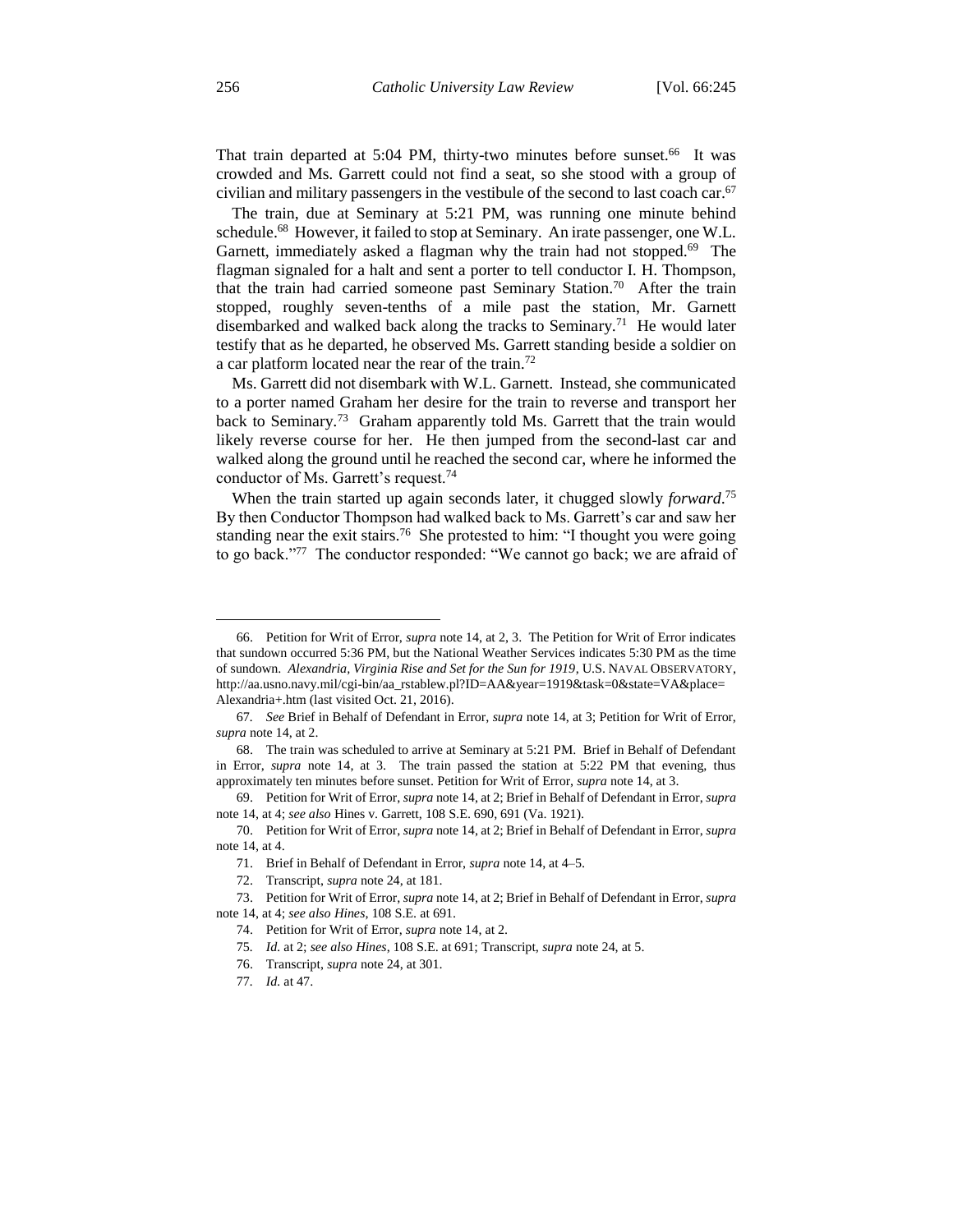butting into another train."<sup>78</sup> "You will either have to *go on through* and we will send you back on the next train, or get off here."<sup>79</sup> At that moment, the train was moving very slowly; Julia had only seconds to make up her mind.<sup>80</sup> She asked the conductor to stop the train a second time, which it did about one full train's length later. $81$  At that point, the train was approximately seven hundred feet further down the line, and a bit more than four thousand feet beyond Seminary. As the sun was just about to set, in clear forty-degree weather, Ms. Garrett stepped off the train.<sup>82</sup>

A misunderstanding by Ms. Garrett may possibly have contributed to her decision to disembark. The stop after Seminary was Franconia, four miles further down the track, but Ms. Garrett testified at trial that she thought the conductor's offer to have her "go on through" meant that she would have to take the train to Richmond, the state capital one hundred miles further south.<sup>83</sup> Today, it would seem incredible that anyone could think that the next stop on a "milk run" train was one hundred miles distant, but in an era of newfound and limited female mobility this misconception was plausible. Ms. Garrett testified that she knew nothing of the Washington Southern Railway itinerary after Seminary, had never been to Richmond, and did not know anybody there.<sup>84</sup> If the train had taken her to Richmond, as she allegedly believed it would, she would not have returned to Seminary until the next day; and she did not have the resources to secure lodging in Richmond overnight.<sup>85</sup> Perhaps this influenced her decision to disembark from the Washington Southern Railway train.<sup>86</sup>

That last forward push of the train was relevant to her fate. The place where Ms. Garrett disembarked was near an uphill grade where the Washington Southern Railway train climbed to a bridge crossing over Southern Railway tracks at Cameron Run Crossing.<sup>87</sup> The climb from Seminary to the bridge at

<sup>78</sup>*. Id.*; *see also Hines*, 108 S.E. at 691; Petition for Writ of Error, *supra* note 14, at 2–3; Brief in Behalf of Defendant in Error, *supra* note 14, at 5. The defendant conceded at trial that there was not another train due on the tracks for ninety minutes, so the apprehension about a collision that was provided to Ms. Garrett was at a minimum inaccurate and more likely dishonest. *See* Brief in Behalf of Defendant in Error, *supra* note 14, at 5. Of course, reversing a train was highly irregular.

<sup>79.</sup> Transcript, *supra* note 24, at 47 (emphasis added); *see also Hines*, 108 S.E. at 691; Petition for Writ of Error, *supra* note 14, at 3; Brief in Behalf of Defendant in Error, *supra* note 14, at 5.

<sup>80.</sup> Transcript, *supra* note 24, at 51.

<sup>81</sup>*. Id.*; *see also* Brief in Behalf of Defendant in Error, *supra* note 14, at 6; Petition for Writ of Error, *supra* note 14, at 3.

<sup>82.</sup> J. Marshall Fitzhugh, the telegraph operator at the tower at Cameron Run, past Seminary, testified he was reading a newspaper in the tower when he saw the train stop for the second time. *See* Petition for Writ of Error, *supra* note 14, at 3. It was at that time still daylight— "a clear, beautiful evening"—and Fitzhugh had not yet turned on the lights. *Id.*

<sup>83</sup>*. See* Transcript, *supra* note 24, at 13; Brief in Behalf of Defendant in Error, *supra* note 14, at 6; *see also Hines*, 108 S.E. at 691.

<sup>84.</sup> Transcript, *supra* note 24, at 51; *Hines*, 108 S.E. at 691.

<sup>85</sup>*. See* Transcript, *supra* note 24, at 13.

<sup>86</sup>*. Id.* at 14.

<sup>87.</sup> Petition for Writ of Error, *supra* note 14, at 3.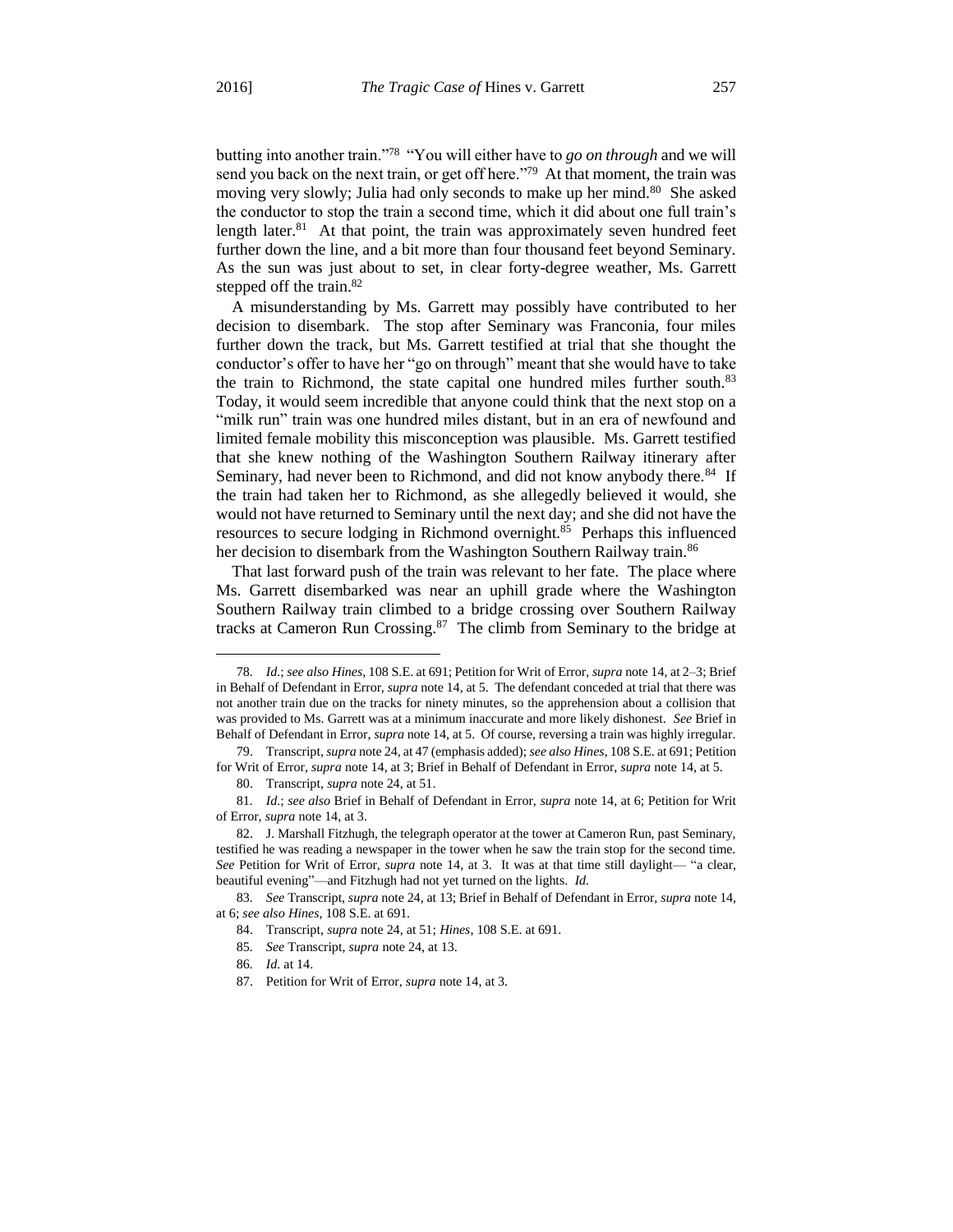Cameron Run, which was on an increased elevation of seventeen feet, slowed passenger trains; indeed, heavier freight trains typically almost stalled at this point.<sup>88</sup> Because of this topographical feature, and Cameron Run's water availability, tramps and vagabonds often congregated here to hop on and forage from passing trains.<sup>89</sup> They camped in the woods in makeshift structures at this intersection—an informal "train station" for the destitute whose population had been swollen by returning displaced war veterans.<sup>90</sup> Rail employees and local residents variously called the area "Hoboes' Hollow," "Tramps' Hollow," "Tramps' Den," "Tramps' Rendezvous," and "Hobo Junction."<sup>91</sup>

At trial, Ms. Garrett's attorneys argued that Washington Southern Railway knew Hoboes' Hollow to be dangerous.<sup>92</sup> Nearby was a switching tower and small rail yard where cars were occasionally stored overnight to await interline transfer.<sup>93</sup> Ms. Garrett's attorneys produced evidence showing that when loaded rail cars were stored there, armed detectives remained aboard due to the frequency of burglaries.<sup>94</sup> A law enforcement officer was ready to testify that he had once arrested an escaped convict attempting to board a train there.<sup>95</sup> A local shopkeeper wanted to say that tramps would sometimes stumble into his store drunk, and that he would have to "knock them in the head and throw them out . . . . . . . . . . . . . The U.S. Army stationed troops to guard the bridge at Cameron Run during the war.<sup>97</sup> The railroad employee who worked at the switching tower always carried a gun for self-defense.<sup>98</sup> Ms. Garrett's attorneys also produced evidence that food had been stolen from the track foreman's home nearby.<sup>99</sup> For her part, Ms. Garrett testified that she knew as little about the area immediately past Seminary as she did about the train's next stop.<sup>100</sup>

Once off the train, Ms. Garrett began walking back along the tracks toward her stop. A dark-haired man in an army uniform, between 5'2" and 5'6," jumped

 $\overline{\phantom{a}}$ 

97*. Id.* at 133–34. Lieutenant Morgan Moltz continued to rent a room at Walter Cockrell's nearby farm after the soldiers had ceased guarding the crossing. *Id.* at 130–31.

<sup>88.</sup> Brief in Behalf of Defendant in Error, *supra* note 14, at 9; Transcript, *supra* note 24, at 20.

<sup>89.</sup> Brief in Behalf of Defendant in Error, *supra* note 14, at 9.

<sup>90</sup>*. See id.* at 7, 10.

<sup>91</sup>*. See id.* at 9–11; *see also* Hines v. Garrett, 108 S.E. 690, 692 (Va. 1921).

<sup>92.</sup> Transcript, *supra* note 24, at 20–21.

<sup>93</sup>*. Id.* at 19, 389, 393.

<sup>94</sup>*. Id.* at 239–40, 390; *see also* Brief in Behalf of Defendant in Error, *supra* note 14, at 12.

<sup>95</sup>*. Id.* at 11. As is shown below, this evidence was not admitted. *See infra* note 198 and accompanying text.

<sup>96.</sup> Transcript, *supra* note 24, at 95. However, because the shopkeeper had not "knocked any of them in the head" between March 1, 1918 and February 2, 1919, the evidence was excluded. *Id.*

<sup>98</sup>*. Id.* at 210; *see also* Brief in Behalf of Defendant in Error, *supra* note 14, at 11.

<sup>99.</sup> Transcript, *supra* note 24, at 471–72; *see also* Brief in Behalf of Defendant in Error, *supra* note 14, at 12.

<sup>100.</sup> Transcript, *supra* note 24, at 12, 51.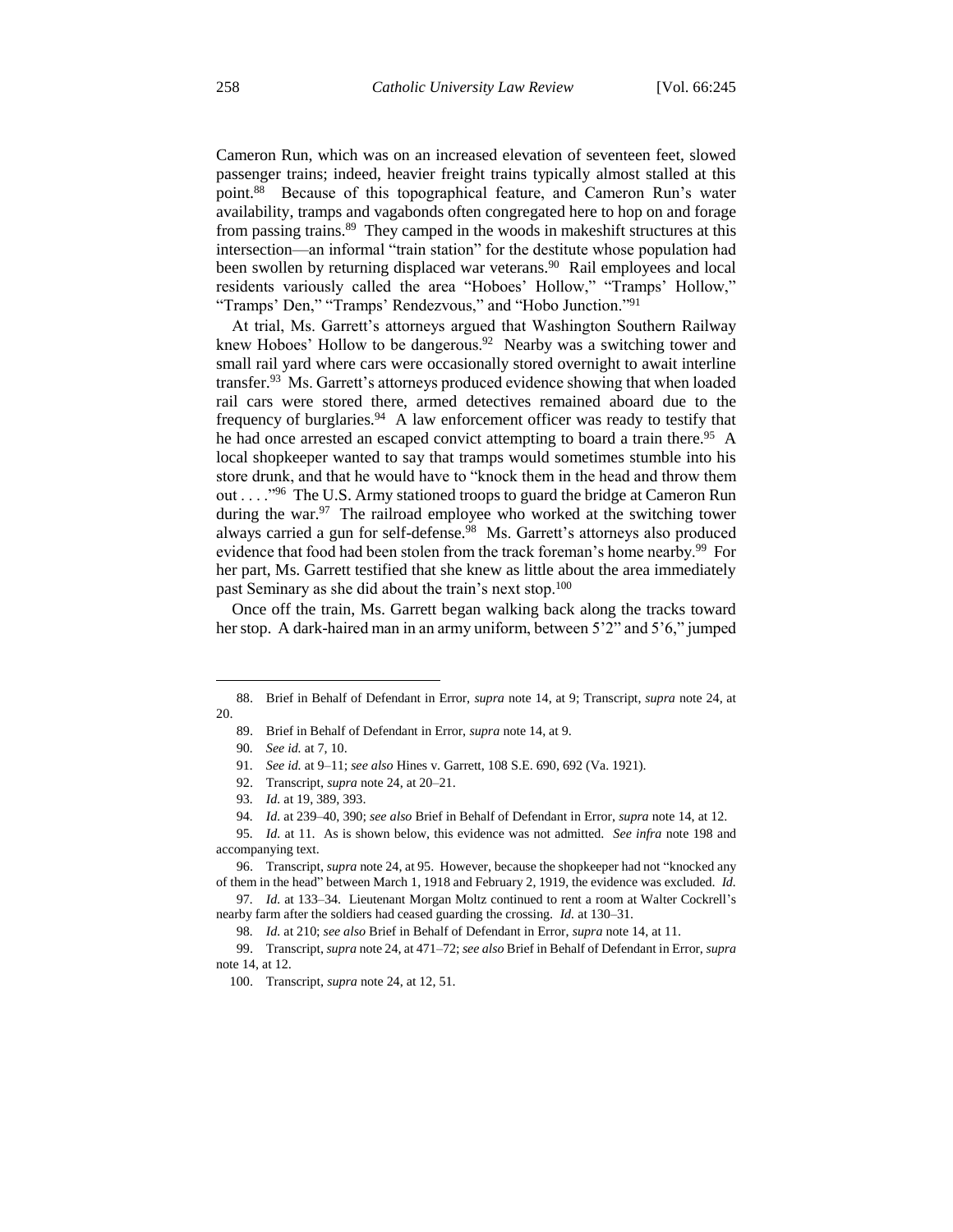off the opposite side of the train and began to follow her.<sup>101</sup> Here is Ms. Garrett's testimony as to what transpired next:

- *By Mr. Ford, . . .*
	- Q. Now, talk to these gentlemen and tell them just what occurred, please.
	- A. You mean, after I got off the train?

Q. Yes, after you got off the train.

A. Well, I got off the train and started back toward Seminary Station, and when the train started out I happened to glance over my shoulder and saw the soldier<sup>102</sup> coming, and then I walked off real fast, and then he came up and caught me by the arm and wanted to know if he could go home with me, and I told him no.

Q. Then what happened?

A. And then he grabbed me by the arm and dragged me down the bank.<sup>103</sup>

Q. How far down the bank did he drag you?

A. To the bottom.

- Q. What did he do when you reached the bottom of the bank?
- A. He twisted my arm.
- Q. How or where?

A. He twisted it up on my back.

Q. And what else did he do?

A. And of course he throwed me to the ground. He said some very insulting things that I would not like to repeat.

- Q. Outside of what he said to you, what did he do to you, Ms. May?
- A. He tore some of my clothes off me.
- Q. What else did he do, if anything?

A. He just did as he pleased.

- Q. What do you mean by saying he did as he pleased?
- A. Well, he just treated me like he wanted to.

<sup>101</sup>*. Men Not Caught*, FAIRFAX HERALD, Feb. 14, 1919, at 3.

<sup>102.</sup> According to Julia, this was not the soldier she had been seen talking to while on board the train. Brief in Behalf of Defendant in Error, *supra* note 14, at 11, 13–14.

<sup>103.</sup> The double tracks were on a steep embankment and it was thirty feet down on either side. *See* Petition for Writ of Error, *supra* note 14, at 6. The soldier apparently dragged Ms. Garrett down on the far side of the embankment, away from the tower and adjacent houses. *See id.* at 6– 7. The spot where the soldier first touched Ms. Garrett was in plain view of the signal tower occupied by Mr. Fitzhugh and roughly one thousand feet from the house of Mr. Cockrell. *Id.* at 7. Mr. Cockrell, who was sitting on his porch, saw Ms. Garrett walking down the track. *See* Brief in Behalf of Defendant in Error, *supra* note 14, at 10. However, once down the far side of the embankment Ms. Garrett was apparently not visible from either location. *See id.* at 15.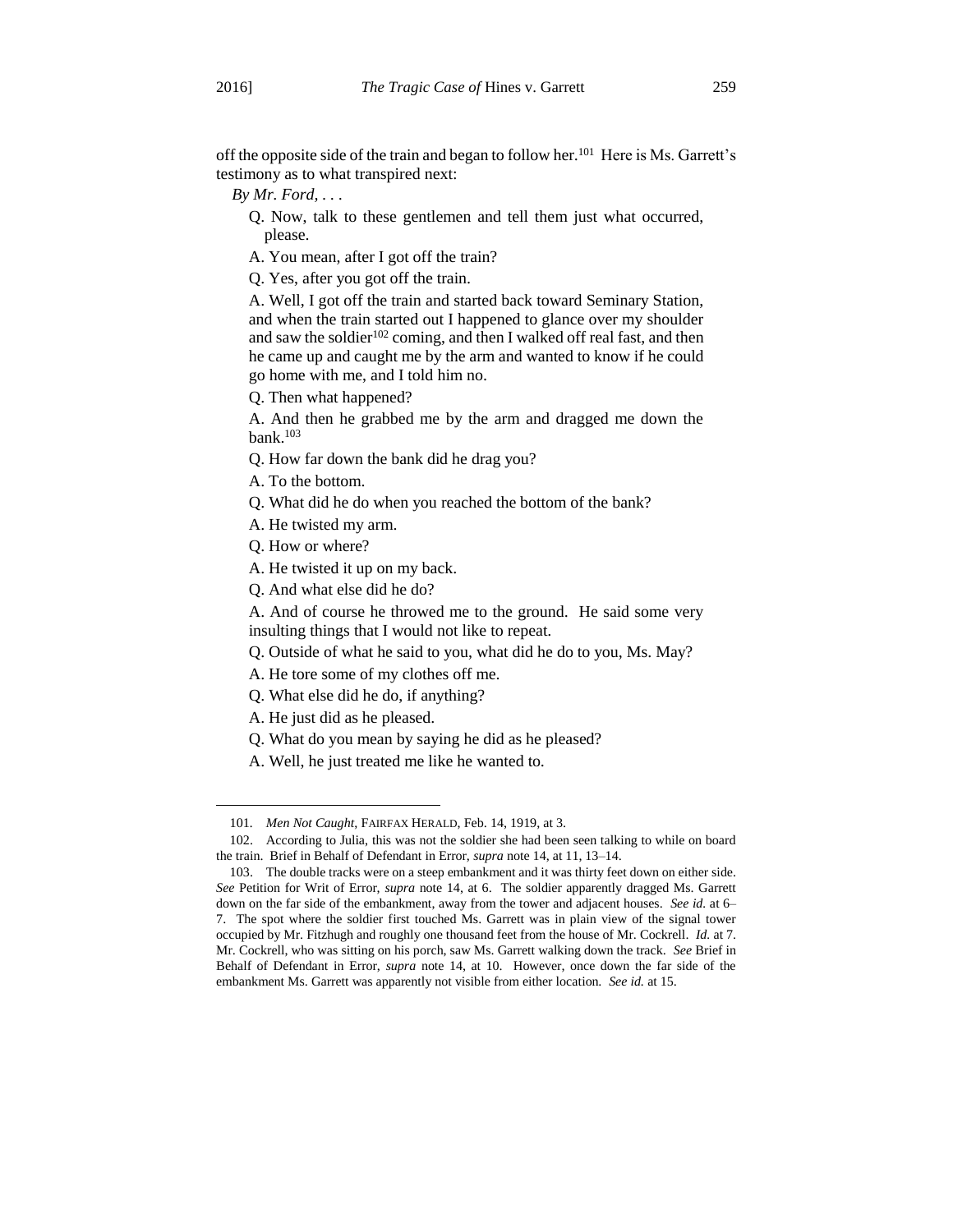Q. In what way? You will have to tell the jury. I cannot tell them.

A. Well, I do not know just exactly how to put it, because I do not want to come out in plain words and say it.

Q. Did he become intimate with you?

A. Yes, sir.<sup>104</sup>

After the assault, the soldier fled back up to the tracks, leaving Ms. Garrett lying in the dip on the far side of the railway embankment, out of view of her neighbor Walter Cockrell, who lived close by.<sup>105</sup> Looking back up at the track, Ms. Garrett observed her assailant talking with a civilian. The civilian was about the same size as the soldier, but wore a dirty, brownish-grey suit.<sup>106</sup> He had a florid complexion, light hair and eyes, and a scar across his eyebrows.<sup>107</sup> Perhaps he was a denizen of Hoboes' Hollow. He rushed down the embankment, pinned Ms. Garrett back on the ground and, in her words, "repeated the same thing." $108$ 

Ms. Garrett's rapists left her face bruised on one side and scratched on the other, her lip cut, her neck marked red, and a handprint on her side.<sup>109</sup> They broke her right corset stays, tore her skirt, and ripped buttons from her coat.<sup>110</sup> Her undergarments had been removed.<sup>111</sup>

After the second rape, Ms. Garrett eventually climbed up the embankment to the tracks where Mr. Cockrell and his tenant, Lieutenant Moltz, met her.<sup>112</sup> Mr. Cockrell had been sitting on his porch with his baby son when the train stopped, had seen a woman depart from the train, and had watched as the soldier caught up with her.<sup>113</sup> Although Mr. Cockrell knew Ms. Garrett, he did not recognize her because she was about 360 yards away.<sup>114</sup> Mr. Cockrell then took his son inside, but when he came back to his porch, the woman and soldier were out of

<sup>104.</sup> Transcript, *supra* note 24, at 249–50; Petition for Writ of Error, *supra* note 14, at 4–5.

<sup>105</sup>*. See* Brief in Behalf of Defendant in Error, *supra* note 14, at 15.

<sup>106</sup>*. Men Not Caught*, *supra* note 101, at 3.

<sup>107</sup>*. Id.*; *see also Hounds in Manhunt*, WASH. POST, Feb. 4, 1919, at 2.

<sup>108.</sup> Transcript, *supra* note 24, at 251–52. Apparently fearful that this testimony was insufficient to indicate lack of consent, Mr. Ford asked the following question on re-direct, "[w]hen you answered my questions a little while ago and said that the soldier and the tramp were intimate with you at that time, did you mean that they raped you?" "Yes, sir" was the response. Petition for Writ of Error, *supra* note 14, at 6.

<sup>109.</sup> Transcript, *supra* note 24, at 483.

<sup>110</sup>*. Id.* at 483–84.

<sup>111</sup>*. Id.* at 113, 484; Brief in Behalf of Defendant in Error, *supra* note 14, at 7, 15.

<sup>112.</sup> Transcript, *supra* note 24, at 127–28, 132–33; Brief in Behalf of Defendant in Error, *supra* note 14, at 10.

<sup>113.</sup> Transcript, *supra* note 24, at 110–11; Brief in Behalf of Defendant in Error, *supra* note 14, at 10.

<sup>114.</sup> Transcript, *supra* note 24, at 110–11; Brief in Behalf of Defendant in Error, *supra* note 14, at 10; Petition for Writ of Error, *supra* note 14, at 7.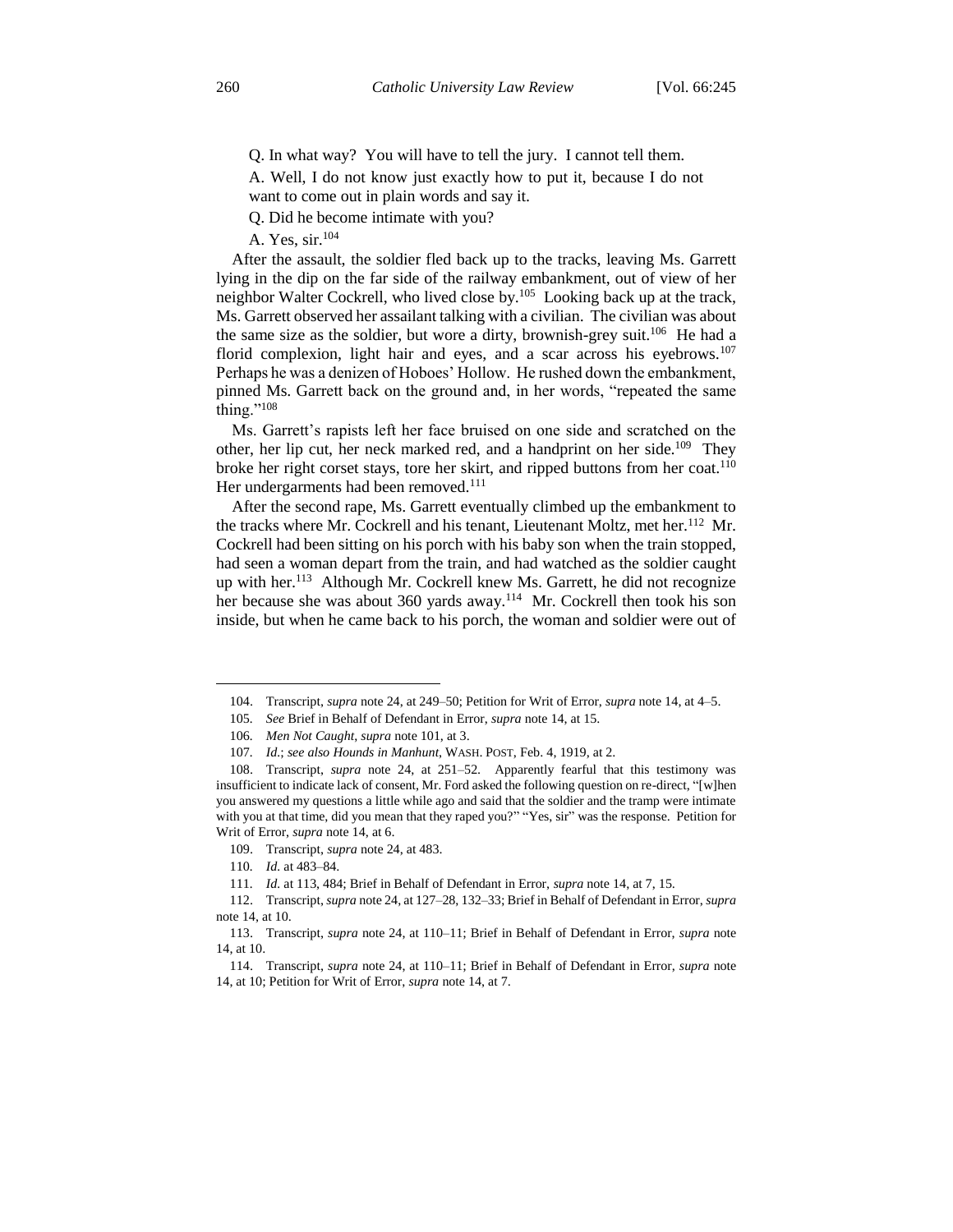sight.<sup>115</sup> This aroused his suspicions, so he retrieved Lieutenant Moltz and the two went to search for the woman who had mysteriously disappeared.<sup>116</sup> They found Ms. Garrett and accompanied her back to her farm, after which they set out in pursuit of the assailants.<sup>117</sup> Meanwhile, Ms. Garrett's mother expunged fluids from her eighteen-year-old daughter's body with a syringe.<sup>118</sup> Ms. Garrett's mother observed no serious injury to her genital area, and the doctor who subsequently treated Ms. Garrett was not called to testify, so this claim can be presumed true.<sup>119</sup>

#### III. THE POLICE SEARCH

Although the rapes took place in Fairfax County, police from the City of Alexandria were summoned and arrived at the farm that evening.<sup>120</sup> The following morning, the Fairfax County Sheriff, $121$  along with Fairfax Commonwealth's Attorney C. Vernon Ford<sup>122</sup> and his assistant

121. In 1919, the Fairfax County Sheriff was James Roberdeau Allison, who was elected in 1904 and served until 1927. *See id.* at 34. The Deputy Sheriff was Harvey Cross. *See Announcements*, FAIRFAX HERALD, July 18, 1919, at 3.

122. C. Vernon Ford (1851–1922) was born in Fairfax City and initially practiced law with his cousin, Joseph E. Willard. Mr. Ford was appointed Commonwealth Attorney for Fairfax County in 1879 and served in this capacity until his death. Mr. Ford's aunt was noted convicted Confederate spy Antonia Ford, who married her jailor, Joseph C. Willard, the union officer who owned the Willard Hotel just two blocks from the White House. Mr. Ford's cousin and former partner Joseph E. Willard inherited the Willard Hotel, served as Lieutenant Governor of Virginia from 1902–1906, and was Ambassador to Spain from 1914–1920. *See Willard Family Papers, 1800–1968*, LIBR. OF CONGRESS, http://hdl.loc.gov/loc.mss/eadmss.ms010061 (last visited Oct. 21, 2016); William Page Johnson, *Sesquicentennial Wedding Anniversary of the Spy and the Millionaire*, FARE FACS GAZETTE, Winter 2014, at 15. The Ford home, built by Vernon Ford's grandfather, is on the National Register of Historic Places. *National Register of Historic Place Registration Form of the Kanawha Home*, NAT'L PARK SERV., 10 (Aug. 5, 1999), http://www.dhr.virginia.gov/ registers/Cities/Alexandria/100-0022\_Fairfax-Moore\_House\_1991\_Final\_Nomination.pdf.

Between 1908–1913, Mr. Ford attempted to acquire possession of Martha Washington's will, which had recently re-emerged in the possession of J.P. Morgan after being stolen from the Fairfax courthouse during the Civil War. However, Mr. Ford's efforts were in vain, and J.P. Morgan refused to return the will. *To Make J. Pierson Morgan Disgorge His Stolen Will*, RICHMOND-TIMES DISPATCH, Apr. 25, 1915, at 8. Mr. Ford was educated at the Virginia Military Institute and

<sup>115.</sup> Transcript, *supra* note 24, at 111; Brief in Behalf of Defendant in Error, *supra* note 14, at 10.

<sup>116.</sup> Transcript, *supra* note 24, at 111, 132–33; Brief in Behalf of Defendant in Error, *supra* note 14, at 10.

<sup>117.</sup> Transcript, *supra* note 24, at 127–29, 132–33; Brief in Behalf of Defendant in Error, *supra* note 14, at 10.

<sup>118.</sup> Transcript, *supra* note 24, at 253, 280.

<sup>119.</sup> Petition for Writ of Error, *supra* note 14, at 6.

<sup>120.</sup> Transcript, *supra* note 24, at 234–35. It is likely that Alexandria police were notified because Fairfax had only an Office of the Sheriff, with no Police Department until 1940. *See generally* CHRIS ROBICHAUX, OFFICE OF THE SHERIFF, FAIRFAX COUNTY, VIRGINIA: 1742–2001 16 (2002).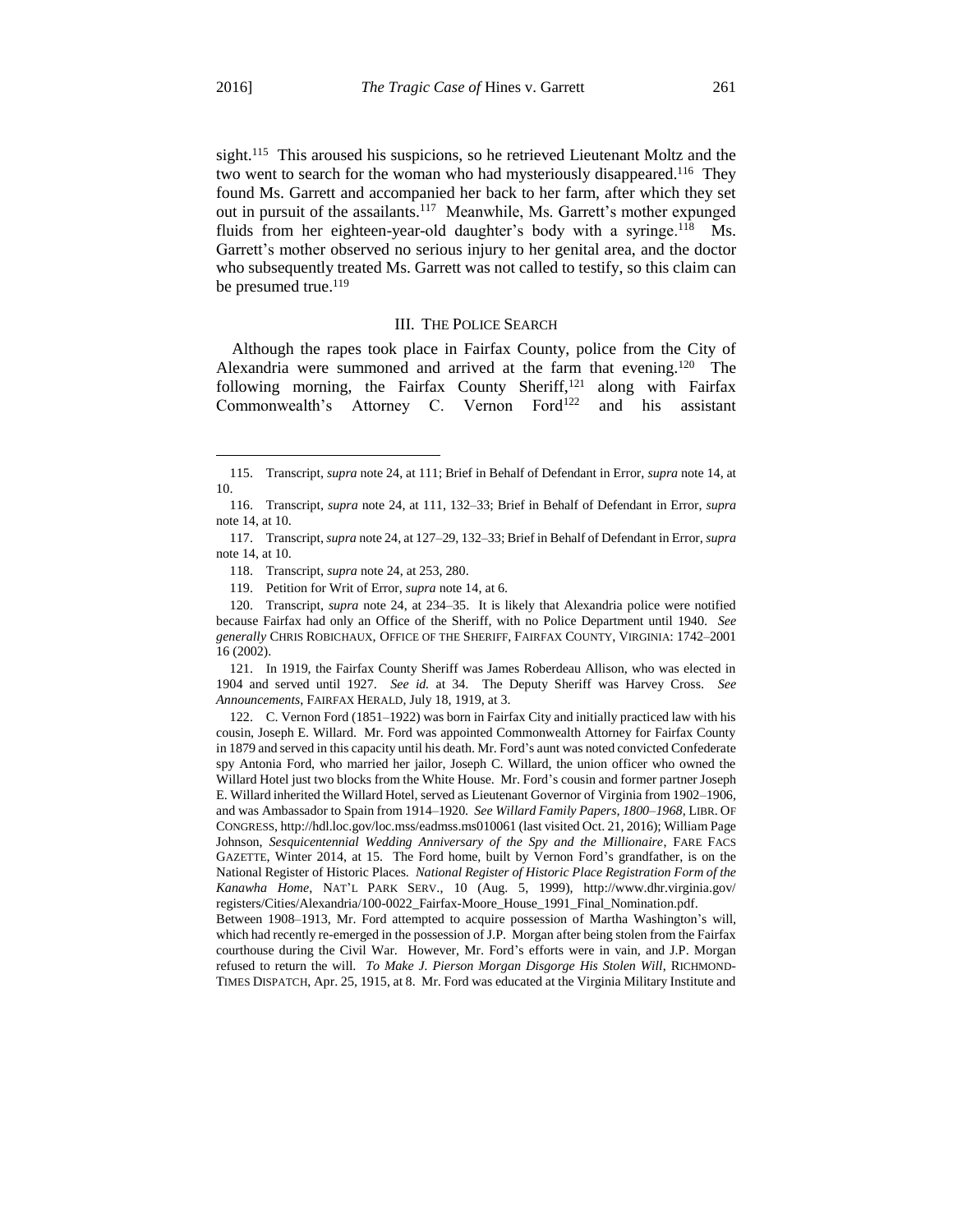Wilson Farr,<sup>123</sup> began their investigation. They retrieved Ms. Garrett's underwear at the crime scene.<sup>124</sup> They borrowed police dogs from the notorious Lorton Reformatory in Occoquan, approximately seven miles from the site of the attack, to track the assailants.<sup>125</sup> Not wishing to lose pay and wearing the only suit she owned, Ms. Garrett returned to work in the same outfit she wore during the assaults.<sup>126</sup> Her boss, who had read about the ordeal in the Monday morning newspaper, sensed her emotional distress and promptly sent her home

126. Transcript, *supra* note 24, at 484; Petition for Writ of Error, *supra* note 14, at 9.

went to law school at the University of Virginia. He died on April 24, 1922, after a year-long illness.

<sup>123.</sup> Wilson M. Farr (1884–1958), son of Richard Ratcliffe Farr who was arguably Fairfax's most prominent citizen, was elected Mayor of the Town of Fairfax in 1918 at the same time as he was serving as both a private attorney and as an assistant Commonwealth's Attorney under Mr. Ford. *See* Steven C. Stombres, *The Farr Family Residences: Historic Homes of Local Family Enrich Modern Fairfax City*, 1–2, http://steveforfairfax.com/docs/farr-family-residencesstombres.pdf (last visited Oct. 21, 2016). At Ford's death in 1922, Farr was elected Commonwealth Attorney for one term, during which time he made a name for himself as a ferocious enforcer of Prohibition laws. *See* DAVID S. TURK, A FAMILY'S PATH IN AMERICA: THE LEES AND THEIR CONTINUING LEGACY 123 (2007). In 1958, one year before his death, Farr and his daughter Viola Orr sold 150 acres of land just south of town along Route 123—at the very location where his grandfather Richard Ratcliffe Farr had as a teenager attempted to ambush federal troops during the Civil War—to the Town of Fairfax for \$300,000. Fairfax then offered this land to the University of Virginia as the site for its teacher's college in Northern Virginia. *See* Stombres, *The Farr Family Residences: Historic Homes of Local Family Enrich Modern Fairfax City*, at 1-2. Today it is the site of the main campus of George Mason University, where the author is employed. *Id.* The Farr home is listed as a Historic Structure in the National Register of Historic Places. NETHERTON ET AL., *supra* note 3, at 40 & appendix G 214.

<sup>124.</sup> Brief in Behalf of Defendant in Error, *supra* note 14, at 7, 15.

<sup>125</sup>*. See* Transcript, *supra* note 24, at 146; *Hounds in Manhunt*, supra note 107, at 2. Lorton Reformatory opened in 1916 as a maximum-security institution for offenders from the District of Columbia. The Lorton penitentiary was completed and occupied in 1916. The reformatory was something of a traditional prison, but the workhouse was intended to rehabilitate convicts with hard work rather than discipline alone. A separate, medium-security Woman's Workhouse was established in 1912. In 1917, 168 National Women's Party suffragettes convicted of disturbing the peace by picketing the White House were held at the workhouse on three occasions. Some suffragists at the facility were force-fed after they began hunger strikes. On November 14, 1917, known as the "Night of Terror," guards dragged a seventy-year old woman down the stairs, threw a second woman against a wall, and threw another woman against an iron bed knocking her unconscious. The jailors confined Alice Paul—the President of the National Woman's Party who was at the forefront of the fight for the Nineteenth Amendment—for insanity. Anna Strock, *This Abandoned Prison in Virginia has a Truly Terrifying History*, ONLY IN YOUR STATE (Nov. 27, 2015), http://www.onlyinyourstate.com/Virginia/abandoned-lorton-reformatory-va/. In 2001, the last prisoners departed the workhouse, and in 2002, the District of Columbia ceded the entire facility to Fairfax County. *Laurel Hill History*, FAIRFAX CNTY GOV'T, http://www.fairfaxcounty.gov/ dpz/laurelhill/history.htm# (last visited Oct. 21, 2016). On September 19, 2008, a transformed facility was reopened as the Lorton Workhouse Arts Center. The "rehabilitated" workhouse dormitories are now house artist studios and music performance venues. Janet Rems, *The Workhouse*, FAIRFAX COUNTY TIMES, Nov. 6, 2008, at A8.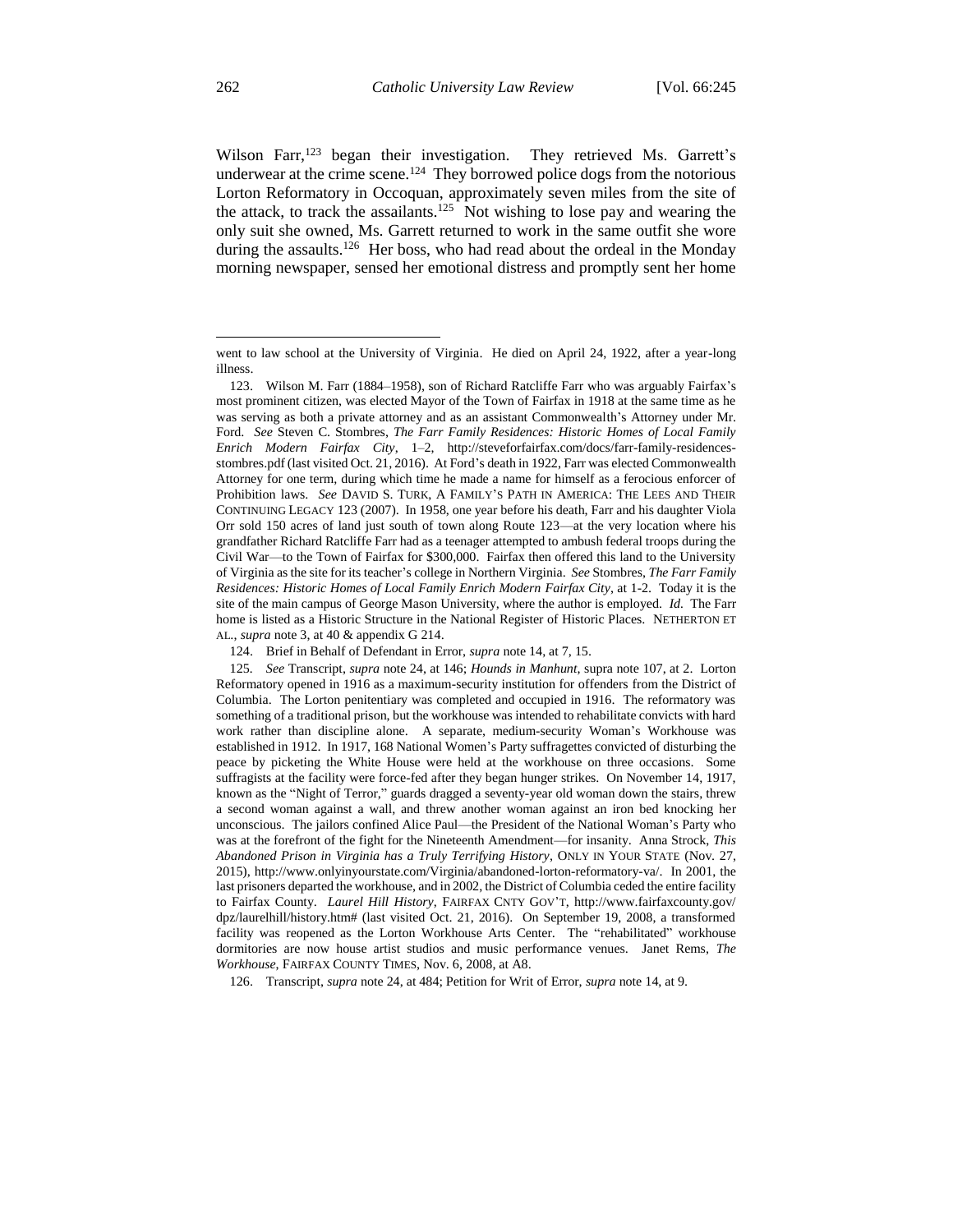to recover.<sup>127</sup> Ms. Garrett remained absent from work for two weeks.<sup>128</sup> She suffered from crying spells.<sup>129</sup> Swelling on her neck and between her legs was so painful that she could barely walk.<sup>130</sup>

Sheriff Allison searched in vain for the two rapists.<sup>131</sup> A \$100 award was offered for their capture.<sup>132</sup> Public outrage was so great that Sheriff Allison opined, "lynching is not at all unlikely if the right men are found by our citizens."<sup>133</sup> One man was arrested eighty miles away in Orange, Virginia, but was released when neither Ms. Garrett nor the railroad tower operator could identify him.<sup>134</sup> Two others were arrested in Spotsylvania and taken to Fredericksburg, to be identified.<sup>135</sup> A small crowd gathered while Julia Garrett, brought to Fredericksburg, examined the suspects for over a minute.<sup>136</sup> She fainted due to the stress of the ordeal and had to be revived with a glass of water.<sup>137</sup> Once revived, she declared that the suspects were not the men who raped her, and they were immediately released.<sup>138</sup>

Competing daily papers, the *Washington Post* and the *Alexandria Gazette*, covered the attacks and the ensuing investigation extensively for about a week.<sup>139</sup> Both newspapers attempted to preserve Ms. Garrett's dignity, omitting the fact that she was raped from their accounts of the attacks and reporting that Julia had heroically fought the men off after a desperate struggle.<sup>140</sup> The smalltown weekly *Fairfax Herald* did not publish its first story about the attacks until February 7, 1919—thereby corroborating that these rapes were seen as a bigcity matter far removed from rural Fairfax concerns.<sup>141</sup>

Coincidentally, in that same edition of the *Fairfax Herald* and on the same page where the assaults on Ms. Garrett were first reported, a picture of Walker

<sup>127.</sup> Transcript, *supra* note 24, at 268.

<sup>128</sup>*. Id.* at 375; Brief in Behalf of Defendant in Error, *supra* note 14, at 15.

<sup>129.</sup> Transcript, *supra* note 24, at 376, 485; Brief in Behalf of Defendant in Error, *supra* note 14, at 15. This is a classic manifestation of what is now known as the "acute phase" of Rape Trauma Syndrome. *See* Ann W. Burgess & Lynda L. Holmstrom, *Rape Trauma Syndrome*, 131 AM. J. PSYCHIATRY 981, 982 (1974).

<sup>130.</sup> Transcript, *supra* note 24, at 484–85.

<sup>131</sup>*. Men Not Caught*, *supra* note 101, at 2.

<sup>132</sup>*. See id.* at 2; *No Clew Yet*, FAIRFAX HERALD, Feb. 21, 1919, at 3.

<sup>133</sup>*. Hounds in Manhunt*, *supra* note 107, at 2.

<sup>134</sup>*. Men Not Caught*, *supra* note 101, at 2.

<sup>135</sup>*. See Arrest Suspects in Assault Case*, WASH. POST, Feb. 5, 1919, at 2.

<sup>136</sup>*. Young Lady Assaulted*, FAIRFAX HERALD, Feb. 7, 1919, at 2.

<sup>137</sup>*. Id.*

<sup>138</sup>*. Id.*

<sup>139</sup>*. See, e.g.*, *Arrest Suspects in Assault Case*, *supra* note 135, at 2; *Hounds in Manhunt*, *supra* note 107, at 2; *Suspects Released*, *supra* note 26, at 1; *Two Attack a Girl*, *supra* note 14, at 3.

<sup>140</sup>*. See Two Attack a Girl*, *supra* note 14, at 3; *Young Lady Assaulted*, *supra* note 136, at 2.

<sup>141</sup>*. See Young Lady Assaulted*, *supra* note 136, at 2. *Compare id.* (publishing an article about Ms. Garrett's attack five days after the incident), *with supra* note 139 (listing papers that reported on Ms. Garrett's attack the following morning).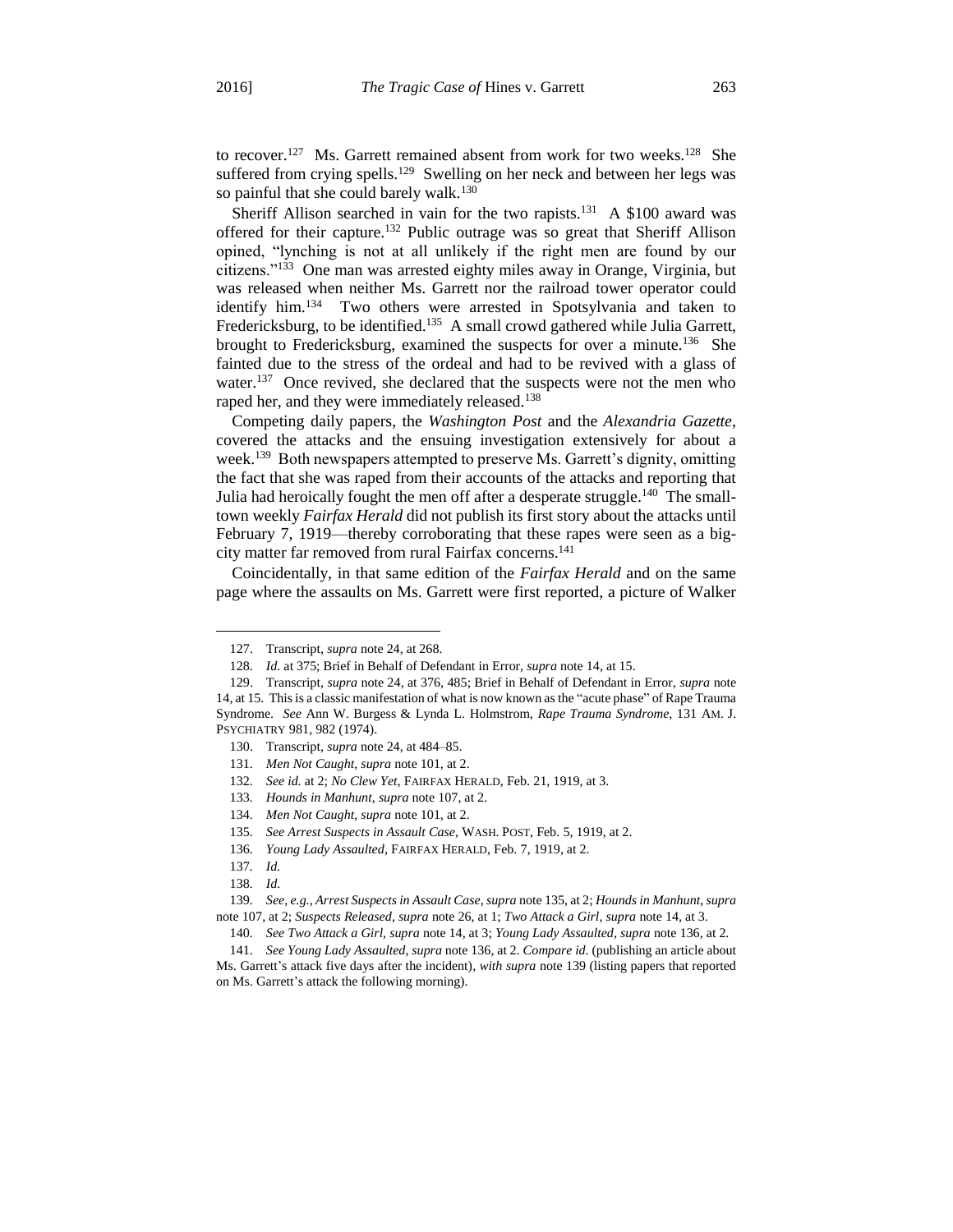

D. Hines, the newly promoted Director General of Railroads and Ms. Garrett's soon-to-be legal adversary, was prominently displayed.<sup>142</sup>

#### IV. THE LAWSUIT

Vernon Ford and Wilson Farr, Fairfax County Commonwealth attorneys who had interviewed Ms. Garrett and unsuccessfully investigated her rape, evidently also had private practices and used their position with the Commonwealth to gain advance knowledge of potential clients.<sup>143</sup> Brushing aside possible conflicts of interest, they recruited Ms. Garrett as a civil client and filed suit in her name in Fairfax County Circuit Court.<sup>144</sup> They initially sued the Washington Southern Railway in trespass on the case, alleging that the railroad's negligence

<sup>142</sup>*. Walker D. Hines: New Director General of Railroads Succeeds McAdoo*, FAIRFAX HERALD, Feb. 7, 1919, at 2.

<sup>143</sup>*. See* Strombes, *supra* note 123, at 2; *see generally* Transcript, *supra* note 24.

<sup>144.</sup> The modern day city of Fairfax was built around the Courthouse. In 1790, Fairfax County's court was in the county seat, the City of Alexandria, but when Virginia ceded Alexandria to the Federal Government to form part of the District of Columbia, Fairfax County was left without a courthouse. The Justices of Fairfax, who acted as the county administrators as well as the judiciary, sought a new location somewhere in the center of the county, and eventually selected a four-acre plot owned by Justice Richard Ratcliffe situated on Little River Turnpike. The county purchased Ratcliffe's four acres for the discounted price of four dollars. Ratcliffe retained the surrounding three thousand acres, and immediately set about developing fourteen of those into the original town, Fairfax Courthouse. The town was named Town of Providence in 1805, Town of Fairfax in 1875, and the City of Fairfax in 1961. *See* NETHERTON ET AL., *supra* note 3, at 220–21, 645. The Fairfax Circuit Court was part of the  $16<sup>th</sup>$  Judicial Circuit, holding session on the third Monday of the month, on months alternating with Alexandria (Arlington) county. In 1919, on the first Mondays of the month, Judge Brent alternated between Prince William county and the City of Alexandria. BI-ENNIAL REPORT OF THE SECRETARY OF THE COMMONWEALTH TO THE GOVERNOR AND GENERAL ASSEMBLY OF VIRGINIA 33 (1923).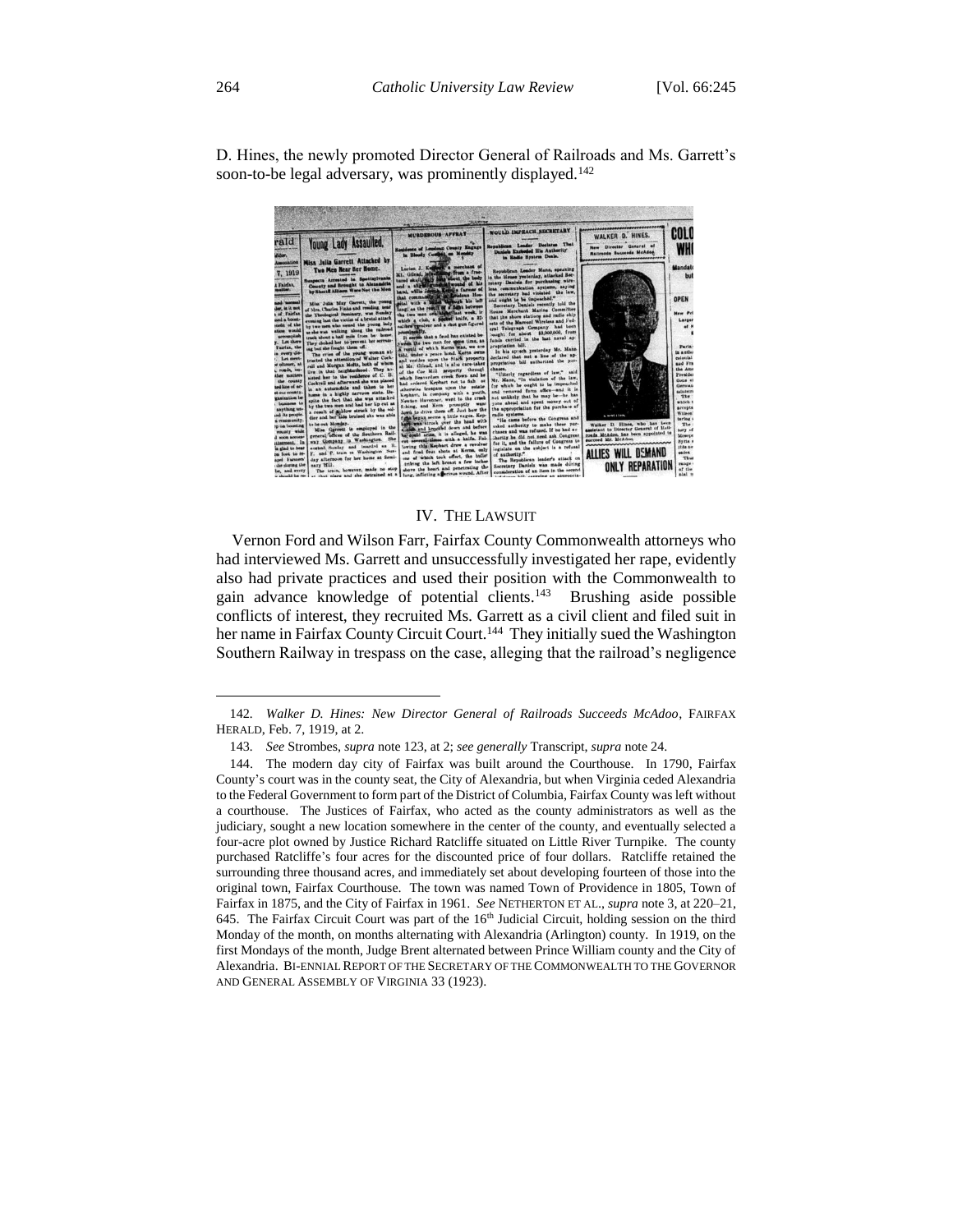$\overline{\phantom{a}}$ 

was a proximate cause of her physical injuries, pain, and suffering.<sup>145</sup> The complaint described her damages in the then-current style, which required only one sentence for each element of the suit:

[T]he plaintiff was severely bruised and wounded, her clothes torn and soiled, her nervous system greatly shocked, impaired and permanently injured, her person violated and defiled, whereby she became sick, sore, lame and disordered and ruined in body, health, reputation and respectability, with her future forever recked [*sic*] and ruined, all of which will continue for a long space of time, to-wit, thence, hitherto, and plaintiff suffered great physical and mental pain, anguish and horrors, was unable to sleep for a long space of time and has been prevented from transacting and attending to her necessary affairs and business as an employee in the office of the Southern Railway Company . . . and was deprived of divers [*sic*] great gains and profits which she might and otherwise would have derived and acquired by reason of her right and authority to collect her own wages and out of the desire to pay her expenses, and thereby the plaintiff was also obliged to expend, and did pay and expend, divers [*sic*] sums of money, to-wit, the sum of \$25.00, in and about endeavoring to be cured of the said bruises, wounds, hurts and injuries so received as aforesaid. To the damage of the plaintiff of \$50,000.00.<sup>146</sup>

The defense counsel<sup>147</sup> came from the Fairfax County and District of

<sup>145.</sup> Complaint at 8–9, Hines v. Garrett, 108 S.E. 690 (Va. 1921).

<sup>146</sup>*. Id.* The amount of the suit is the equivalent of \$670,308.57 in 2016 dollars. *See Tom's Inflation Calculator*, HALFHILL.COM, http://www.halfhill.com/inflation.html (last visited Feb. 2, 2017). Though the amount demanded was astronomical at the time, it is typical by today's standards. A 2008 study conducted by Jury Verdict Research, a Pennsylvania-based legal consulting firm, found the median recovery among successful civil rape lawsuits from 2000–2007 to be \$600,000. Tom Lininger, *Is It Wrong To Sue For Rape?*, 57 DUKE L.J. 1557, 1568 & n.54 (2008) (citing Eric Frazier, *More Women Sue After Sexual Assault*, CHARLOTTE OBSERVER, Feb. 21, 1999, at 1B).

<sup>147.</sup> The Virginia Bar Association listed eleven attorneys registered in Fairfax County, including four of the six attorneys involved in this case—plaintiff's attorneys Ford and Farr, and defendant's attorneys McCandlish and Keith. Defendant's attorneys Barbour and Garnett were active in the Virginia Bar, but listed in the District of Columbia. Garnett is in fact listed as maintaining his office in the Southern Building, the same building where Ms. Garrett was employed. REPORT OF THE THIRTIETH ANNUAL MEETING OF THE VIRGINIA STATE BAR ASSOCIATION 159, 172 (1919). These attorneys were quite familiar with each other. For example, in 1915 the defendant's firm assisted C. Vernon Ford in unsuccessfully defending Fairfax County Alexandria's annexation of four hundred acres of Fairfax County. The City of Alexandria was represented by three attorneys, including then Commonwealth's attorney Samuel G. Brent, who later presided over *Hines v. Garrett* as a circuit court judge. *See Extends City Limits: Greater Alexandria Assured by High Court Ruling*, WASH. POST, Mar. 12, 1915, at 14.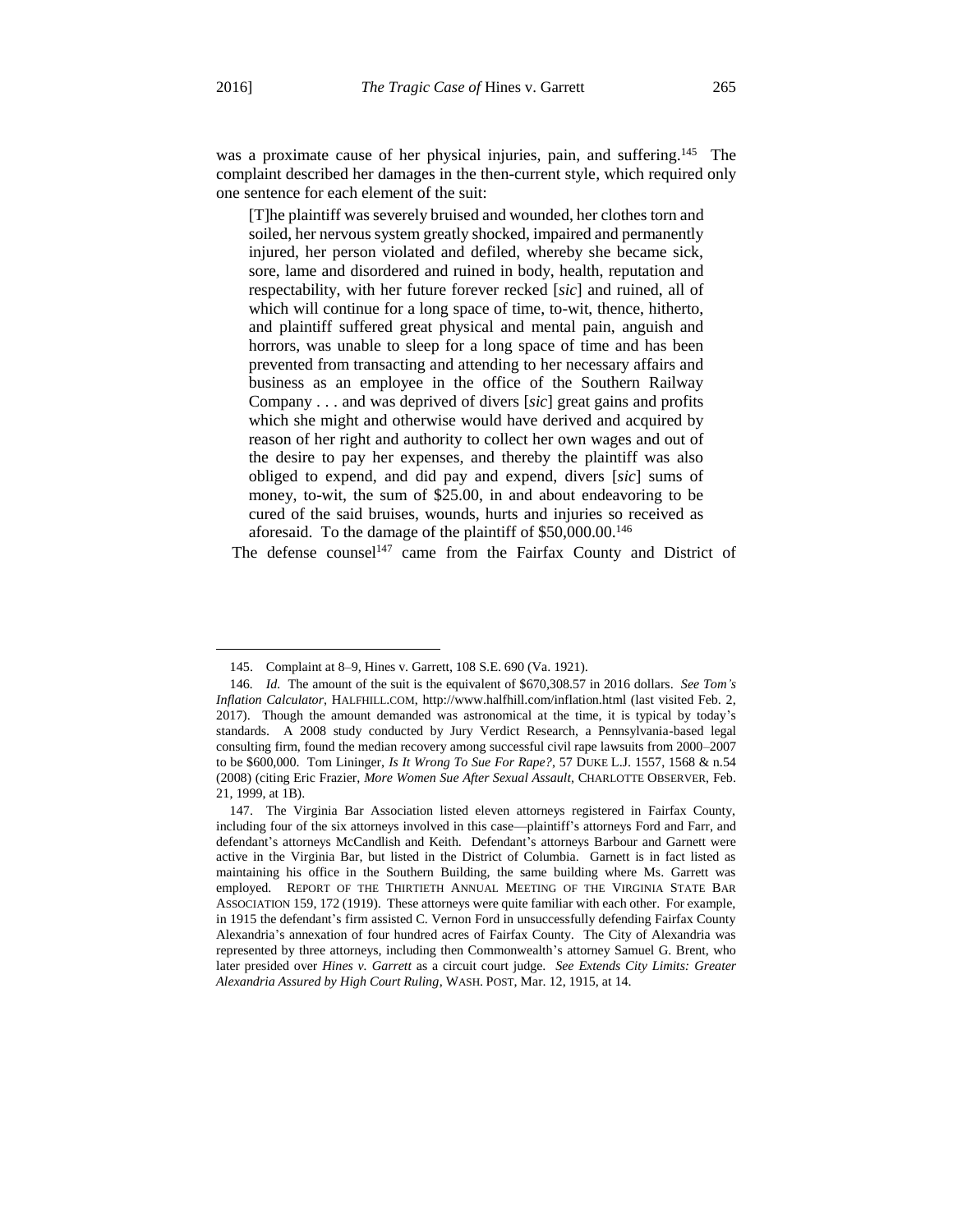Columbia law firm of Barbour,<sup>148</sup> Keith,<sup>149</sup> McCandlish,<sup>150</sup> & Garnett.<sup>151</sup> The firm regularly represented railroads, and had close ties to the federal government.<sup>152</sup> Former partner Robert Walton Moore had served as Assistant General Counsel to the U.S. Railroad Administration from 1918 to 1919.<sup>153</sup> Moore's replacement at the firm, Christopher Brown Garnett (no known relationship to witness W.L. Garnett), was equally at home with railroad matters. Before World War I, Mr. Garnett served as a Railroad Commissioner on the

149. Thomas Randolph Keith (b. 1872) was the son of Isham Kieth, a member of Mosby's Confederate Black Horse Calvary. Keith was the youngest of ten children, three of whom became lawyers. He began practicing law in Fairfax Courthouse, now the modern City of Fairfax, in about 1895. PHILIP ALEXANDER BRUCE, VIRGINIA; REBIRTH OF THE OLD DOMINION 154–55 (1929).

<sup>148.</sup> John S. Barbour (1866–1952) was the son of James Barbour, a member of the Virginia Secession Convention and Major in the Confederate Army. Barbour moved from Culpepper, VA to Fairfax Courthouse in 1907 to practice law with R. Walton Moore and James Keith. *See John Strode Barbour*, FAMILYTREEGUIDE.COM, http://beckhamfamily.familytreeguide.com/getperson. php?personID=I7051&tree=T1 (last updated Mar. 22, 2005). Barbour's home in Fairfax is listed as a Historic Structure in the National Register of Historic Places. NETHERTON ET AL., *supra* note 3, at 690. After Vernon Ford failed to secure Martha Washington's will from J.P. Morgan Barbour's wife succeeded. *See supra*, note 122. Mrs. Barbour was Regent of the Falls Church chapter of the Daughters of the American Revolution between 1912–1914, and was responsible for returning Martha Washington's will from J.P. Morgan's Estate to the Fairfax Courthouse in 1915. *See* MELVIN LEE STEADMAN, JR., FALLS CHURCH: BY FENCE AND FIRESIDE 159 (1964).

<sup>150.</sup> Fairfax Shield McCandlish (b. 1881), son of attorney and confederate veteran Robert McCandlish, joined the law firm in 1908. *Id.* at 155–56. He married his Partner Robert Walton Moore's niece, and moved into the Moore House after his partner passed away. *See History of the Moore Family*, CHAP! THE PEOPLE'S SENATOR, http://archive.is/O9BBc (last updated Mar. 18, 2015). McCandlish's Great Grandson Chap Petersen has been a State Senator from Fairfax since 2007. *See id.* The Moore House is now listed in the National Register of Historic Places. *National Register of Historic Places Registration Form*, NAT'L PARK SERV., 1–15 (Nov. 29, 1990) http://www.dhr.virginia.gov/registers/Cities/Alexandria/100-0022\_FairfaxMoore\_House\_1991 \_Final\_Nomination.pdf.

<sup>151.</sup> Christopher Brown Garnett, no known relation to W.L. Garnett, was the most recent addition to the firm, but brought significant experience that could help fill Moore's shoes. LYON GARDINER TYLER, ENCYCLOPEDIA OF VIRGINIA BIOGRAPHY 175 (1915); 6 VIRGINIA LAW REGISTER 1053 (1921). His grandfather was a member of the Secession Convention in Virginia, and his father was a Virginia Military Institute cadet who was badly wounded at the Battle of New Market. Indeed, every attorney involved in Julia Garrett's eventual lawsuit was a first generation descendent of a Confederate soldier. *See supra* text accompanying notes 122, 123, 148–150; *see also* Stombres, *supra* note 123, at 1. Years later, Ms. Garrett would demonstrate her Confederate pride by naming her two sons Robert and E. Lee. *Sheet 6A–Inhabitants of Falls Church Magistrate District, Fairfax Cty., Va.*, *in* BUREAU OF THE CENSUS, U.S. DEP'T OF COMMERCE, POPULATION SCHEDULES OF THE FIFTEENTH CENSUS OF THE UNITED STATES (1930).

<sup>152.</sup> In 1918, the firm's principal clients were the National Bank of Fairfax, Southern Railway Company, Washington Southern Railway Company, and Washington Virginia Railway. *See* JAMES CLARK FIFIELD, THE AMERICAN BAR 679 (1918).

<sup>153</sup>*. See Moore, Robert Walton, (1859–1941)*, BIOGRAPHICAL DIRECTORY OF THE U.S. CONGRESS, http://bioguide.congress.gov/scripts/biodisplay.pl?index=M000915 (last visited Oct. 22, 2016). Moore left the firm when elected to the U.S. Congress, where he served five consecutive terms. *Id.* In 1933, President Franklin Roosevelt appointed Moore Assistant Secretary of State. *Id.*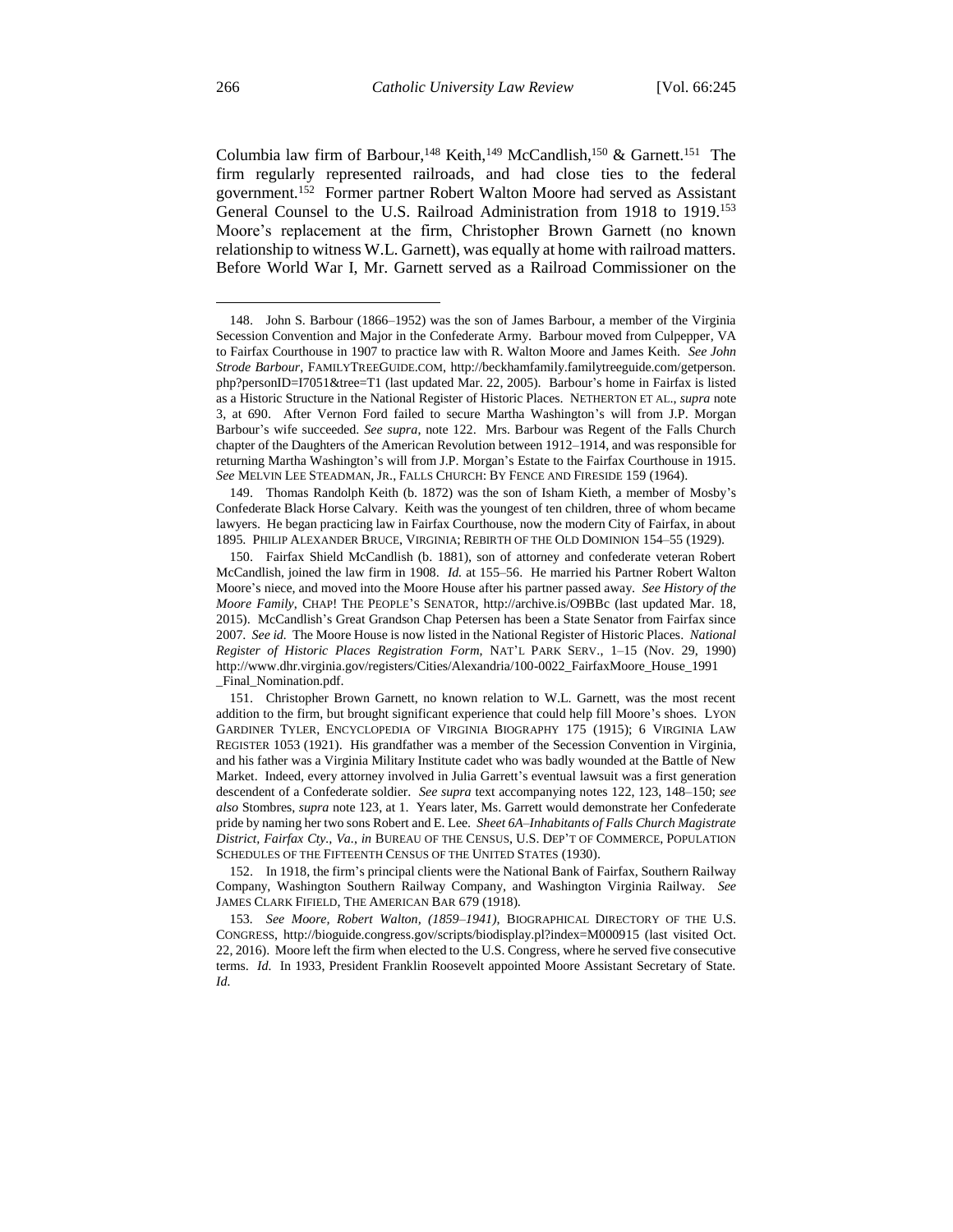$\overline{\phantom{a}}$ 

Virginia State Commerce Commission.<sup>154</sup>

The defense attorneys exercised their familiarity with the railroads immediately by invoking U.S. Railroad Administration regulations to block the lawsuit before the plaintiffs could even get to trial, and then excluding unfavorable evidence once trial began.<sup>155</sup> Understanding the defendant's legal maneuvers requires a look at what Director Hines later called a boondoggle that cost taxpayers approximately  $$1.125$  billion 1917 dollars<sup>156</sup>—the U.S. Government's nationalization of the entire railroad industry.

American railroads were hurting in the early twentieth century. Federallysubsidized overbuilding of tracks, coupled with the low marginal cost of running trains on existing tracks, led to a price war that had resulted in a substantial decline in railroad freight rates from 1877 until 1900.<sup>157</sup> Meanwhile, at the state level, local shippers found railroads easy targets for populist levies, since railroads, unlike other businesses, could not move out of state. One analyst noted that, "[i]n 1913 alone, [forty-two] state legislatures passed 230 railroad laws affecting the railroads in such areas as extra crews, hours of labor, grade crossings, signal blocks, and electric headlights—and many of the laws were expensively contradictory."<sup>158</sup> Between 1900 and 1916, an era when state regulation of other industries was relatively rare and unintrusive, over seventeen hundred state regulations and laws were inflicted on railroads.<sup>159</sup>

Overbuilding and state predation may have delivered two strikes against the railroad industry, but World War I constituted the third. Federally-mandated transport of men and material led to severe rail congestion.<sup>160</sup> Federal regulations prevented railways from coordinating to alleviate this congestion. For instance, when railway executives contemplated pooling available facilities

<sup>154</sup>*. Federal and State Commissioners in Convention: Termination of War Removes Some Restraint on Discussion of Railroad Administration Policies*, 63 RAILWAY AGE GAZETTE 851 (1918).

<sup>155.</sup> Bulletin No. 4 (Rev.), General Order 50, Proclamations by the President Relating to the United States Railroad Administration and General Orders and Circulars Issued by the Direction General of Railroads, 334–35 (Dec. 31, 1918).

<sup>156.</sup> WALKER HINES, WAR HISTORY OF AMERICAN RAILROADS 83–84 (1928). The figure is equivalent to \$21 billion in 2016. *See Tom's Inflation Calculator*, HALFHILL.COM, http://www.halfhill.com/inflation.html (last visited Feb. 2, 2017). At that time, total civilian expenditures by the federal government totaled barely three times that amount. In 1917, federal civilian disbursements totaled \$243,000,000. In 1918, due to the War, federal expenditures increased to \$1,516,000,000, doubling again to \$3,242,000,000 in 1919. *See* M. Slade Kendrick, *Federal Nonarmament Expenditures During the Emergency Period*, 214 ANNALS OF THE AM. ACAD. OF POL. & SOC. SCI. 14, 15 (1941).

<sup>157.</sup> Chris Matthew Sciabarra, *Government and the Railroads During World War I: Political Capitalism and the Death of Enterprise*, LIBERTARIAN ALLIANCE (2003), http://www.libertarian.co.uk/lapubs/histn/histn045.htm.

<sup>158.</sup> GABRIEL KOLKO, RAILROADS AND REGULATION, 1877-1916 218 (1965).

<sup>159.</sup> Gerald W. Scully, *Rent-Seeking in U.S. Government Budgets, 1900–88*, 70 PUB. CHOICE 99, 104–05 (1991).

<sup>160.</sup> Sciarbarra, *supra* note 157.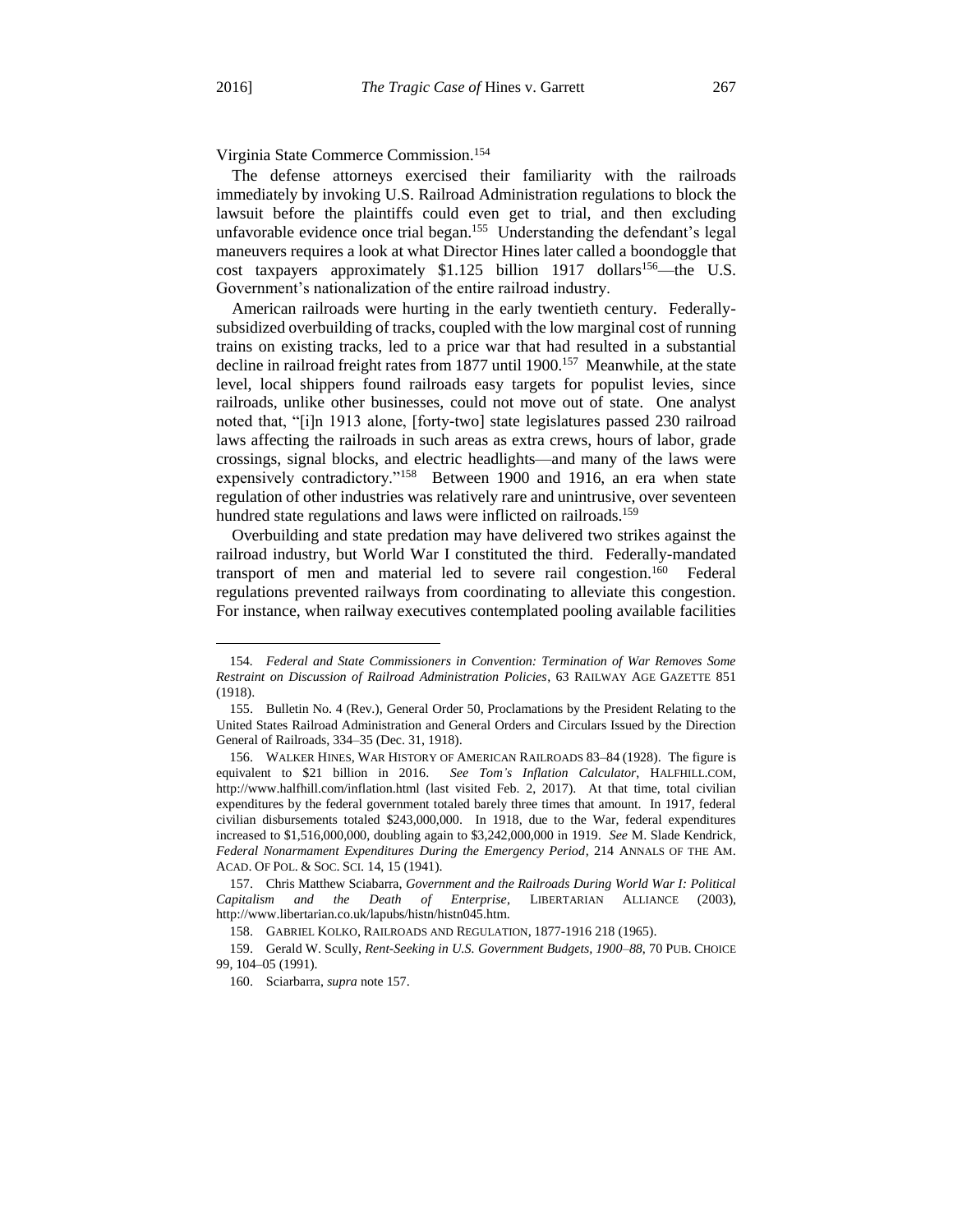east of Chicago to deal with wartime capacity, the Attorney General declared that anti-pooling clauses of the Interstate Commerce Act and the Sherman Act would be enforced against them.<sup>161</sup> The *Railway Age Gazette* protested against these threats by calling for the immediate "repeal of every law which interferes with . . . efforts to operate as a single national transportation system."<sup>162</sup>

On December 1, 1917, the young Interstate Commerce Commission, tasked with regulating railroads, offered Congress two options to resolve the problems afflicting the railroads: either legalize interline cooperation and pooling or nationalize railroads for the duration of the war.<sup>163</sup> The nationalization option was met with a rare confluence of approval from interested lobbies. Local shippers favored federal control because it would allow them to lobby Congress to reverse price increases caused by increased demand for wartime rail transport.<sup>164</sup> Railroad workers' labor groups seeking to obtain wage increases much preferred to deal with the federal government instead of profit-seeking boards of directors.<sup>165</sup> Finally, the railroads themselves were not averse to nationalization if it would legalize their hoped-for coordination, permit them to avoid state predation, and (most importantly) secure windfall profits with generous federal purchase prices.

Congress had authorized President Wilson to nationalize the railroads in 1916.<sup>166</sup> In November, 1917, Treasury Secretary William G. McAdoo, Jr., President Wilson's son-in-law, formulated the plans for nationalization.<sup>167</sup> On December 18, 1917, President Wilson met with railroad executives to inform

Comm. on Interstate Commerce, 65<sup>th</sup> Cong., 2d Sess. 2, 19-20 (1918).

166. Act of Aug. 29, 1916, ch. 418, 39 Stat. 619, 645.

<sup>161</sup>*. Railway Problem Viewed from Washington*, 63 RAILWAY AGE GAZETTE 1031, 1031 (1917).

<sup>162</sup>*. The Railway War Problem, and its Solution*, 63 RAILWAY AGE GAZETTE 919, 920 (1917). 163*. Government Control and Operation of Railroads: Hearing on S. Res. 171 Before the S.* 

<sup>164</sup>*. See* Sciabarra, *supra* note 157 (noting that shippers preferred having control over rates increases under government control).

<sup>165</sup>*. See id.* (writing that labor lobbied the government for wage increases and threatening strikes if the government did not comply).

<sup>&</sup>quot;The President, in time of war, is empowered, through the Secretary of War, to take possession and assume control of any system or systems of transportation, or any part thereof, and to utilize the same, to the exclusion as far as may be necessary of all other traffic thereon, for the transfer or transportation of troops, war material and equipment, or for such other purposes connected with the emergency as may be needful or desirable."

*Id.*

<sup>167</sup>*. See* HINES, *supra* note 156, at 22–23. McAdoo was a colorful Tennessean who had been a Captain in the Confederate Army and who worked on the Wilson campaign in 1912. In May 1914, he married Wilson's daughter, Eleanor. *See Eleanor Wilson Weds W.G. M'Adoo*, N.Y. TIMES, May 8, 1914, at 1, 13. President Wilson declined McAdoo's offer to resign as Treasury Secretary after the marriage. WILLIAM L. SILBER, WHEN WASHINGTON SHUT DOWN WALL STREET: THE GREAT FINANCIAL CRISIS OF 1914 AND THE ORIGINS OF AMERICA'S MONETARY SUPREMACY 19–20 (2007). McAdoo was credited with saving the American financial system by closing all stock markets for *four months* in July 1914. *Id.* at 1–7. His nomination as first Director General of Railroads was surely a recognition of his service. HINES, *supra* note 156, at 22.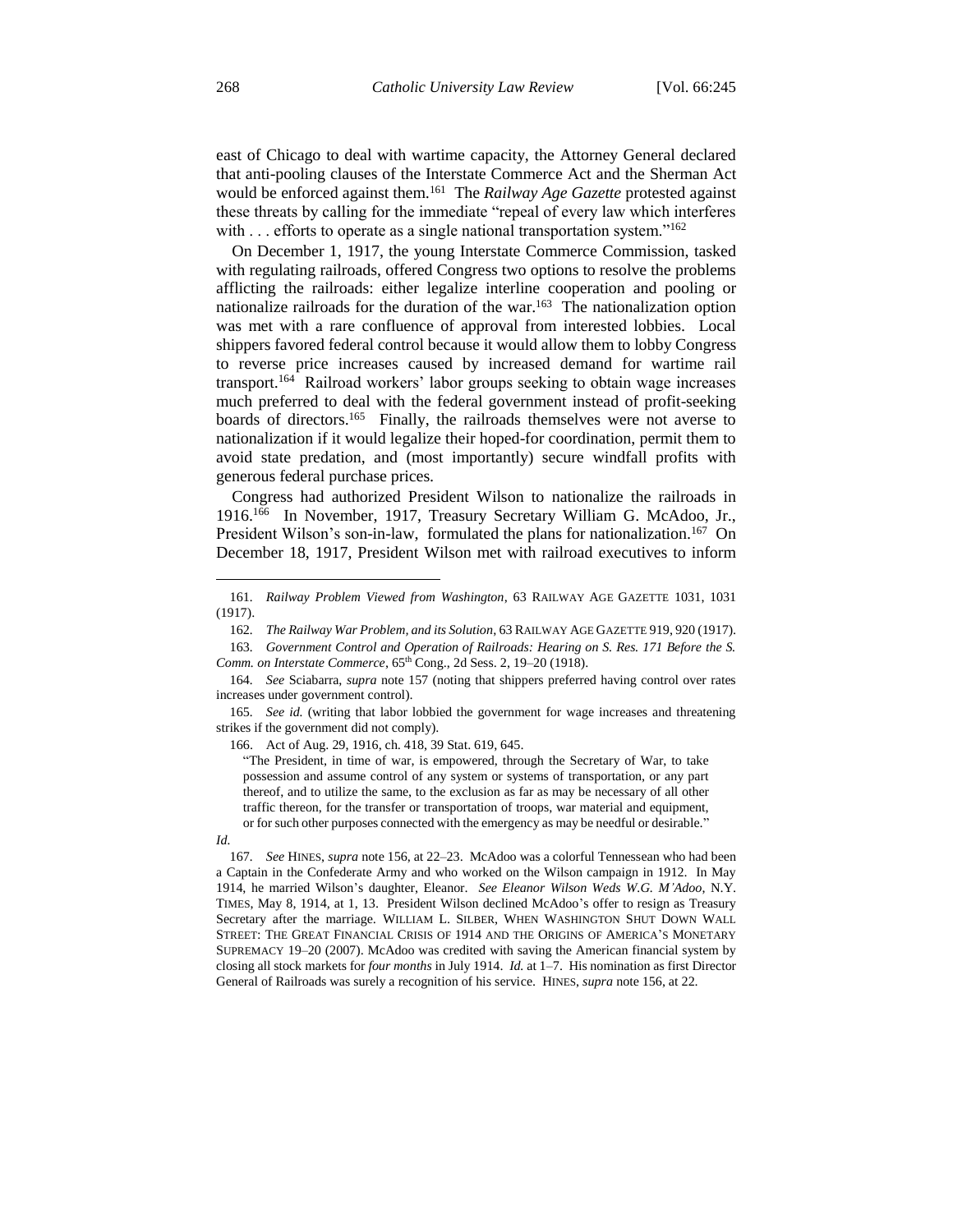them of his decision to proceed with a takeover.<sup>168</sup> Federal pledges to the executives guaranteed that the rich profits of the 1914–1917 period, which were estimated at over \$940 million per year, would continue.<sup>169</sup>

Legislation nationalizing the railroads went into effect in March 1918. In one fell swoop, the rate caps imposed by the customer-dominated state railroad commissions were superseded by federal supremacy, the industry was legally cartelized, and the labor force was placated with wage increases.<sup>170</sup> Subsequently, Secretary McAdoo himself was named as Director General of Railroads.<sup>171</sup> However, after the surrender of Germany on November 11, 1918, McAdoo resigned as Director to prepare his run for President of the United States.<sup>172</sup> His deputy, Walker D. Hines who was a former partner of the Cravath law firm and the CEO of the Acheson Topeka & Santa Fe Railroad, succeeded him in early 1919 and remained Director until federal control of railroads ended in May 1920.<sup>173</sup>

In the statute nationalizing the railroads, Congress specifically preserved liability for causes of action against railroads arising under state or federal

<sup>168.</sup> Sciabarra, *supra* note 157.

<sup>169</sup>*. Id.* This corresponds to over \$11 billion per year in 2016 dollars. *See Tom's Inflation Calculator*, HALFHILL.COM, http://www.halfhill.com/inflation.html (last visited Feb. 2, 2017).

<sup>170.</sup> Sciabarra, *supra* note 157.

<sup>171</sup>*. Id.*

<sup>172.</sup> After stepping down as Director, McAdoo ran twice for the Democratic nomination for President. He lost to James Cox at the nominating convention in 1920. *See* Wesley M. Bagby, *William Gibbs McAdoo and the 1920 Democratic Presidential Nomination*, 31 E. TENNESSEE HIST. SOC'Y PUBL'NS 43, 56 (1959). He lost again to John Davis in 1924. *See* Lee N. Allen, *The McAdoo Campaign for the Presidential Nomination in 1924*, 29 J. OF SOUTHERN HIST. 211, 227 (1963). A bon vivant, he served as Senator for California from 1933–1938. *McAdoo, William Gibbs, (1863– 1941)*, BIOGRAPHICAL DIRECTORY OF THE U.S. CONGRESS, http://bioguide.congress.gov/scripts/ biodisplay.pl?index=M000293 (last visited Oct. 22, 2016). He and Eleanor Wilson were divorced in 1935 when they were both senior citizens: two months later, the seventy-one-year old McAdoo married twenty-six-year-old nurse Doris Isabel Cross. *See No. 3 for McAdoo*, TIME, Sept. 23, 1935, at 16.

<sup>173.</sup> Bailey v. Hines, 109 S.E. 470, 471 (Va. 1921). Direct federal control of the railroads ended at 12:01 AM on March 20, 1920. *See* Transportation Act, ch. 91, § 200, 41 Stat. 456, 457 (192).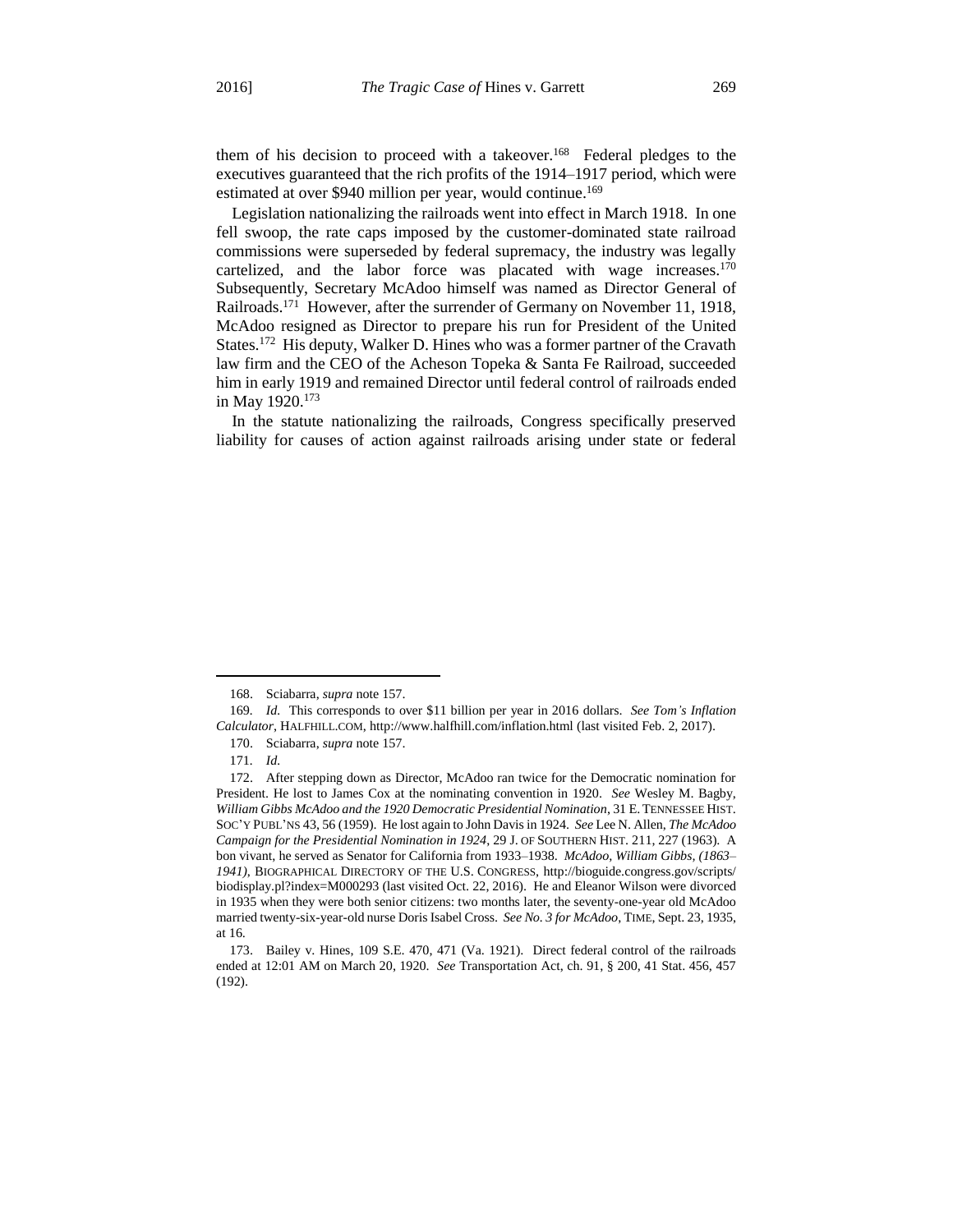law.<sup>174</sup> However, General Orders 50<sup>175</sup> and 50a<sup>176</sup> of the U.S. Railroad Administration indicated that in such cases the Director, not any individual railroad, was to be named as defendant. Defense counsel invoked these orders against the non-railroad-savvy plaintiff's attorneys, and the Fairfax County Circuit Court judge nonsuited Ms. Garrett's case against Washington Southern Railway. Her attorneys promptly re-filed, preserving Washington Southern Railway as defendant and adding Walker D. Hines as co-defendant.<sup>177</sup> The court dismissed this suit as similarly barred by the statute.<sup>178</sup> The third time was the

*See* Federal Control Act, ch. 25, § 10, 40 Stat. 451, 456 (1918). The railroad administration disagreed and declared that the government, not the railroad owners should be liable. *See* General Order 50, *supra* note 155, at 334–35. The Supreme Court ultimately agreed with the U.S. Railroad Administrations' declaration, construing the word "carrier" to mean the ultimate carrier, the government, thereby avoiding deciding whether it would be constitutional to hold a corporation liable for actions when the corporation was operating completely as an agent of the federal government. *See* Missouri Pac. R.R. Co. v. Ault, 256 U.S. 554, 562 (1921).

*Id.* (emphasis omitted).

176. General Order 50a, an amendment to General Order 50, was issued on the day Walker D. Hines was appointed Director General of Railroads and merely substituted Walker D. Hines name for William G. McAdoo, the departing Director Generals name. For a complete treatment of the legal issues in suing the changing director generals, *see* Bailey v. Hines, 109 S.E. 470, 471 (Va. 1921).

177. 10 Fairfax Circuit Court Minute Book, *supra* note 19, at 91. After World War I ended, Hines worked and traveled extensively in Europe. In 1925, he authored the *Report on Danube Navigation* for the League of Nations. *See* STEPHEN GOROVE, LAW AND POLITICS OF THE DANUBE: AN INTERDISCIPLINARY STUDY 31 (2012).

178. Garrett v. Wash. S. Ry. Co. (Va. Cir. Ct. 1919) (the case was dismissed on Sept. 26, 1919).

<sup>174.</sup> The Act generally distinguished the "President" and the "ICC" from the "carriers" and contained language suggesting that it was the railway companies, not the Government, that would be liable:

<sup>&</sup>quot;[C]arriers while under Federal control shall be subject to all laws and liabilities as common carriers, whether arising under State or Federal laws or at common law, except in so far as may be inconsistent with the provisions of this Act or any other Act applicable to such Federal control or with any order of the President. Actions at law or suits in equity may be brought by and against such carriers and judgments rendered as now provided by law; and in any action at law or suit in equity against the carrier, no defense shall de made thereto upon the ground that the carrier is an instrumentality or agency of the Federal Government . . . But no process, mesne or final, shall be levied against any property under such Federal control."

<sup>175.</sup> General Order 50, *supra* note 155, at 334–35.

<sup>&</sup>quot;Whereas since the Director General assumed control of said systems of transportation, suits are being brought and judgments and decrees rendered against carrier corporations on matters based on causes of action arising during Federal control for which the said carrier corporations are not responsible, and it is right and proper that the actions, suits and proceedings hereinafter referred to, based on causes of action arising during or out of Federal control should be brought directly against the said Director General of Railroads and not against said corporations . . . It is therefore ordered, that actions at law, suits in equity, and proceedings in admiralty . . . should be brought against William G. McAdoo, Director General of Railroads, and not otherwise; provided, however, that this order shall not apply to actions, suits, or proceedings for the recovery of fines, penalties, and forfeitures.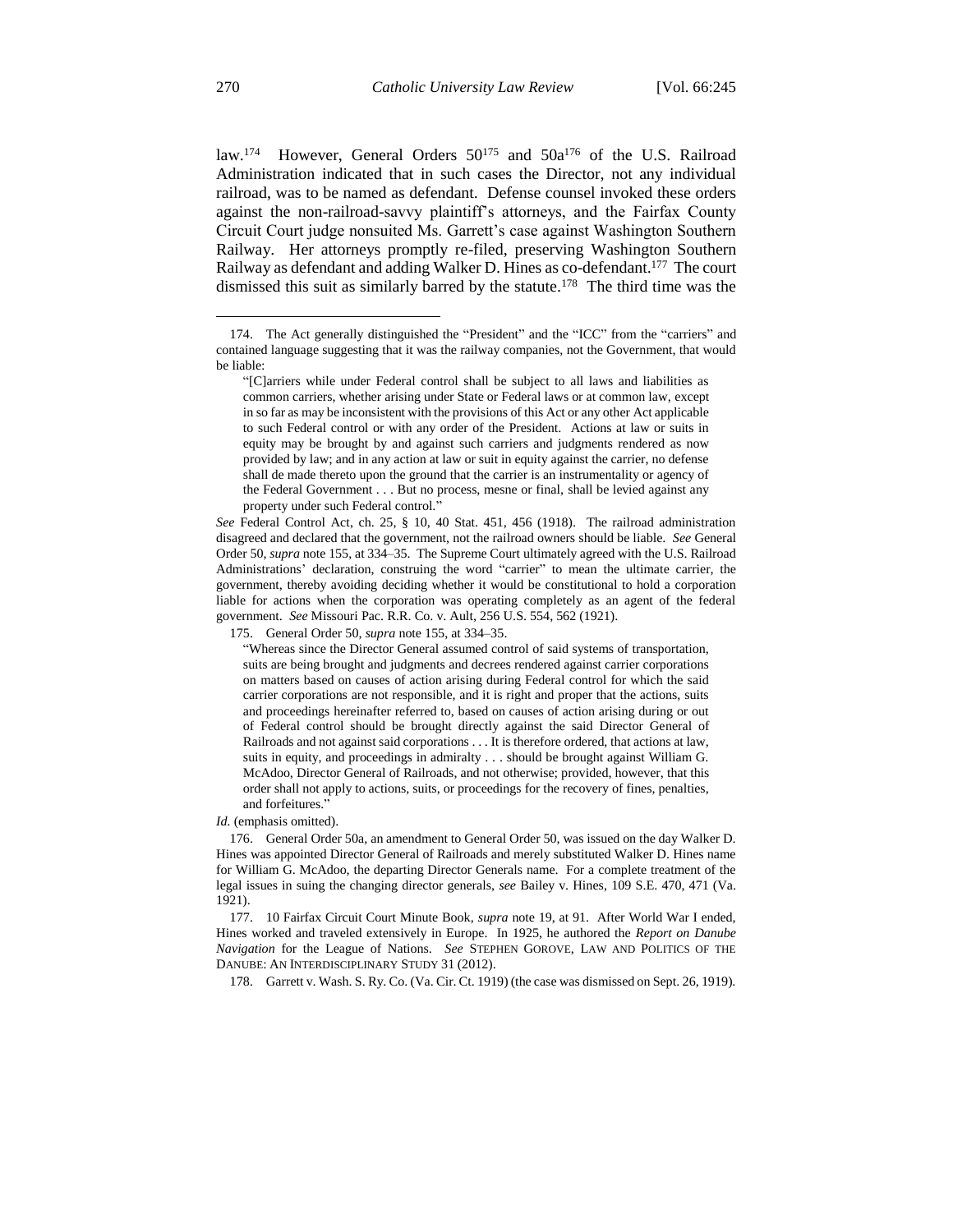charm: on May 20, 1919, Ms. Garrett's attorneys dropped Washington Southern Railway from the suit and filed against Director Hines alone.<sup>179</sup> *Garrett v. Hines* was the first lawsuit filed against the Director in Virginia.<sup>180</sup>



Walker D. Hines in 1919. 181

 $\overline{\phantom{a}}$ 

#### V. THE TRIAL

At trial, the two sides offered competing theories of the case. The plaintiff's claim was that Washington Southern Railway, as a common carrier, owed its passengers the utmost duty of care to transport them safely to their agreed-upon destinations and that it had breached this duty by negligently passing Ms. Garrett's station and refusing to back up to it.<sup>182</sup> The plaintiff maintained that, for all practical purposes, Ms. Garrett was forced off the train at Hoboes' Hollow in violation of the railroad's duty of care, and that this violation was a legal cause of her injuries because the railroad knew, or should have known, that Hoboes'

<sup>179.</sup> 10 Fairfax Circuit Court Minute Book, *supra* note 19, at 162.

<sup>180</sup>*. Id.* at 90 (requiring the plaintiff to amend her complaint to sue the Director because of the recent change in General Order No. 50).

<sup>181</sup>*. 1917 Hines, Walker D. Director General, U.S.R.R. Adm., January 10, 1919. Walk e6*, AMAZON, http://www.amazon.com/WALKER-DIRECTOR-GENERAL-U-S-R-R-JANUARY/ dp/B004J7IWJQ (last visited Oct. 22, 2016).

<sup>182</sup>*. See* Complaint, *supra* note 145, at 2–4; *see also* Defendant's Bill of Exceptions No. 4, Hines v. Garrett, 108 S.E. 690 (Va. 1921).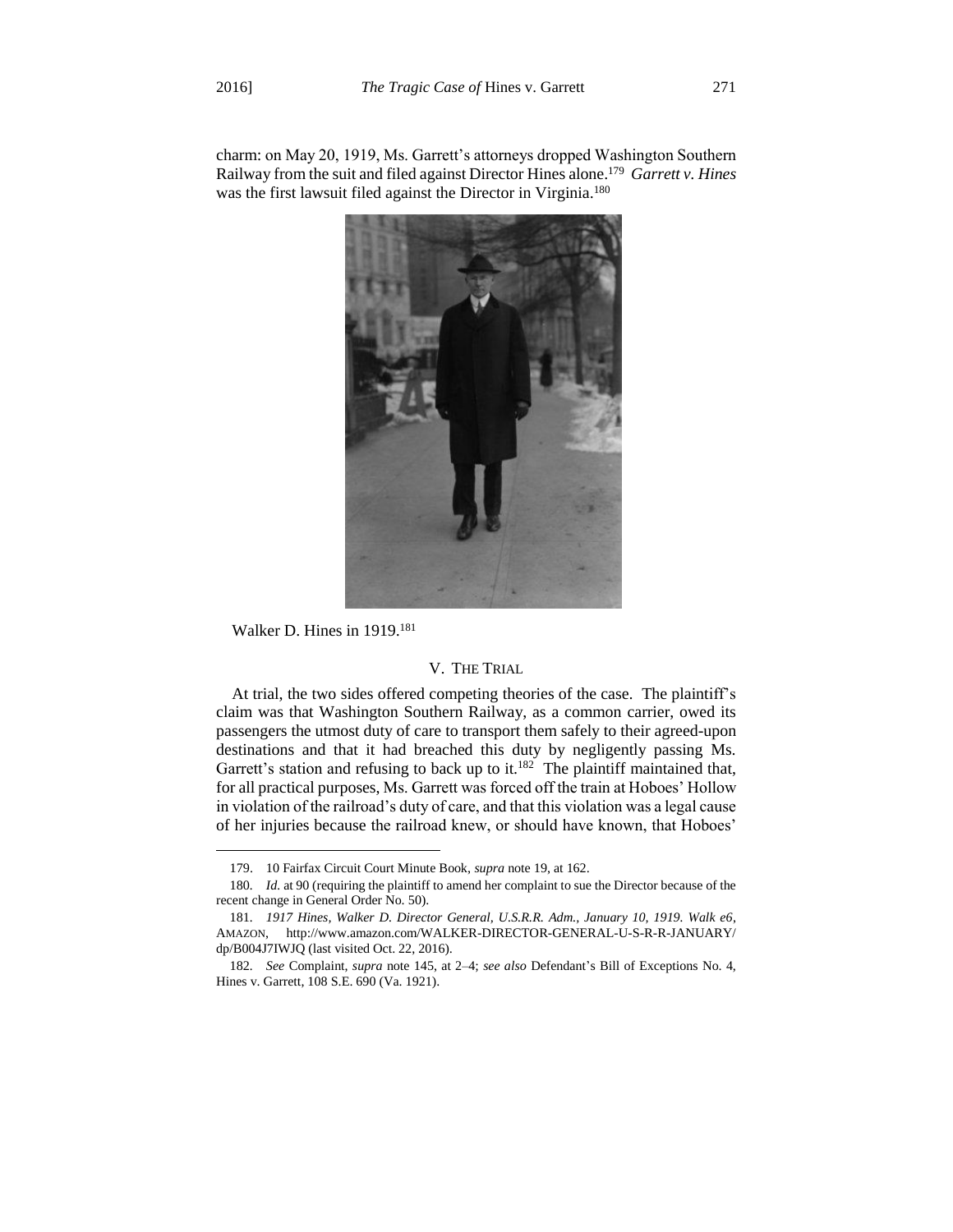Hollow was dangerous and that if it let Ms. Garrett off there, alone and unprotected, she was likely to be attacked.<sup>183</sup>

In response the defendant launched a multi-pronged counter-attack. He contended that: (1) the railroad did not owe Ms. Garrett any duty of care because she was not a paying passenger; (2) Ms. Garrett knew that Seminary was a flagstop station and had not signaled the train to stop; (3) there were no tramps in the vicinity, and even if there were, the railroad did not have notice of them; (4) Ms. Garrett knew the region well and thus assumed all risks; (5) Ms. Garrett had, of her own volition, ceased being a passenger and thus no further duty was owed her after disembarking; and (6) letting Ms. Garrett off in between stations did not cause her injuries, as criminal batteries constitute a legal break in the chain of causation.<sup>184</sup>

The defendant's first two factual allegations were debated extensively at trial, though the jury was not asked to consider them.

First, the defendant alleged that Ms. Garrett, who could not produce any Washington Southern Railway ticket, was not a paying passenger on the train and so the railroad did not owe her the high duty of care owed to paying passengers, and perhaps owed her no duty at all.<sup>185</sup> A young female commuter testified that the conductor had improperly extended a professional courtesy to Ms. Garrett by accepting her Southern Railroad employee pass.<sup>186</sup> The plaintiff countered this testimony by producing both a policeman, who claimed that he had watched Ms. Garrett buy her ticket,<sup>187</sup> and another woman, who was allowed to testify that in her experience a Washington Southern Railway conductor would never accept a Southern Railroad pass.<sup>188</sup>

188*. Id.* at 481.

<sup>183</sup>*. See* Complaint, *supra* note 145, at 4–7.

<sup>184.</sup> Grounds of Defense, at 1–2, Garrett v. Wash. S. R.R. (Va. Cir. Ct. 1919).

<sup>185</sup>*. Id.* at 1; *see also* Transcript, *supra* note 24, at 254. Although a common carrier's duty of utmost care to a passenger was already well established by 1921, the state of the law regarding the duty owed a guest passenger was less certain. *See* Wash. A & M v. Ry. Co. v. Vaughan, 69 S.E. 1035, 1038 (Va. 1911). In 1931, the Virginia Supreme Court announced the classic rule regarding automobiles that to establish liability the guest passenger must show that the owner or operator of the vehicle was grossly negligent. Boggs v. Plybon, 160 S.E. 77, 81 (Va. 1931). In 1950, the Virginia legislature modified the common law and adopted a uniform rule for motor vehicles according to which "any person transported" may establish liability against the vehicle owner or operator by showing ordinary negligence. VA. CODE. ANN. § 8.01-63 (West 2009); *see also* Hodge v. Sycamore Coal Co., 95 S.E. 808, 809 (W. Va. 1918) (holding that when the general manager knew about the custom of accepting gratuitous riders on the private carrier, a coal car, then the gratuitous rider is a passenger and not mere licensee or trespasser).

<sup>186.</sup> Transcript, *supra* note 24, at 380–81. The witness may have been her co-worker, one Mrs. Lacy, who said she was with her and used her employee pass at the same time. It's unclear from the available materials, but Lacy's evidence may have been stricken from the record as irrelevant.

<sup>187.</sup> Transcript, *supra* note 24, at 57.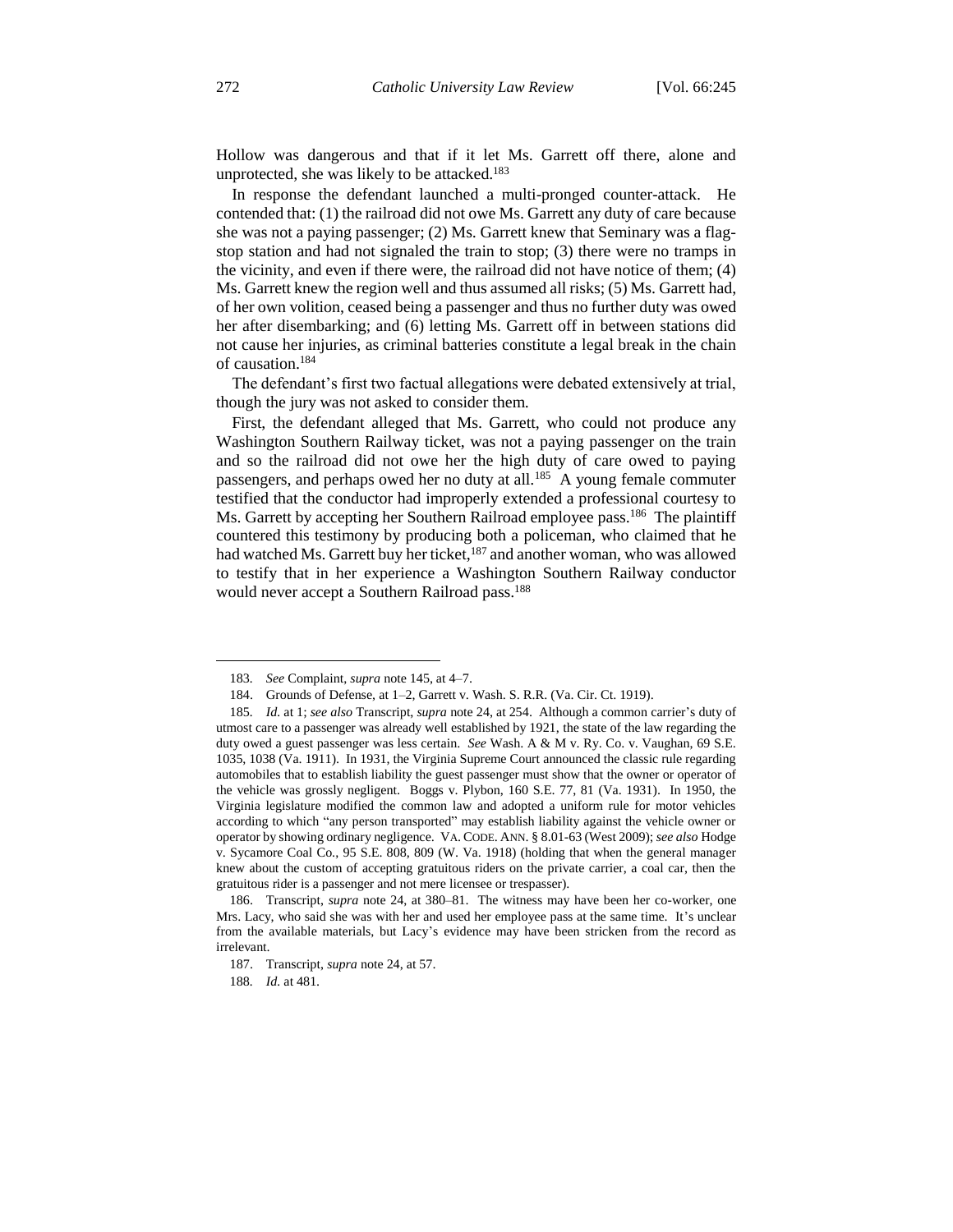Second, Hines argued that Seminary was a flag stop station, i.e., that passengers had to specifically signal if they wanted to be let off at the stop.<sup>189</sup> The defendant alleged that Ms. Garrett knew this but did not timely notify the conductor to stop the train, therefore the railroad was not negligent in carrying her past Seminary.<sup>190</sup> However, W.L. Garnett and the plaintiff's mother both testified that the train always stopped at Seminary without being specifically notified.<sup>191</sup>

These arguments were intellectually and factually interesting. Are duties owed by railroads to non-paying guests? Should a custom of stopping at a station override its legal status as a flag stop? For some unknown reason, however, these questions remained theoretical, as the defendant did not propose jury instructions on either issue. By so doing, the defendant effectively conceded that the train had negligently failed to allow Ms. Garrett to disembark at Seminary.<sup>192</sup> This concession, which is hard to explain, narrowed the jury's role to determining the causal relationship between the railroad's negligence and Ms. Garrett's injuries. The defendant's fallback argument, therefore, had to be either that the railroad was absolved of any further duty to Ms. Garrett once she had left the train or that the two assaults broke the chain of causation between its initial negligence and her injuries.

The plaintiff's strategy was to establish that the defendant, already negligent for having missed Seminary, was negligent again because it knew, or should have known, that Hoboes' Hollow was dangerous.<sup>193</sup> However, since Ms. Garrett, alone and unprotected, was evicted from the train near the alleged den of thieves that was Hoboes' Hollow, the second and separate act of negligence seemed causally linked to the second rape because the railroad may have been able to foresee Ms. Garrett's attack.<sup>194</sup> Since the second rape arguably would never have occurred but for the first assault, which was not committed by a hobo, a causal conundrum remained.

At this point, the defendant made two objections that were distinct obstacles to the plaintiff's theory. First, he objected to the admission of all the plaintiff's evidence about the general reputation of the Hoboes' Hollow area.<sup>195</sup> The trial judge sustained this objection, finding that a general reputation for danger was legally insufficient to give a railroad notice of a dangerous condition.<sup>196</sup> Instead, the court held that the plaintiff had to prove that the railroad or its employees

<sup>189</sup>*. See* Grounds of Defense, *supra* note 184, at 1.

<sup>190</sup>*. Id.* at 1–2.

<sup>191.</sup> Transcript, *supra* note 24, at 171, 479; Brief in Behalf of Defendant in Error, *supra* note 14, at 3.

<sup>192</sup>*. See generally* Hines v. Garrett, 108 S.E. 690 (Va. 1921).

<sup>193</sup>*. See* Complaint, *supra* note 145, at 6–7.

<sup>194</sup>*. Id.* at 7–8.

<sup>195.</sup> Defendant's Bill of Exceptions No. 11, Hines v. Garrett, 108 S.E. 690 (Va. 1921).

<sup>196.</sup> Defendant's Bill of Exceptions No. 13, Hines v. Garrett, 108 S.E. 690 (Va. 1921).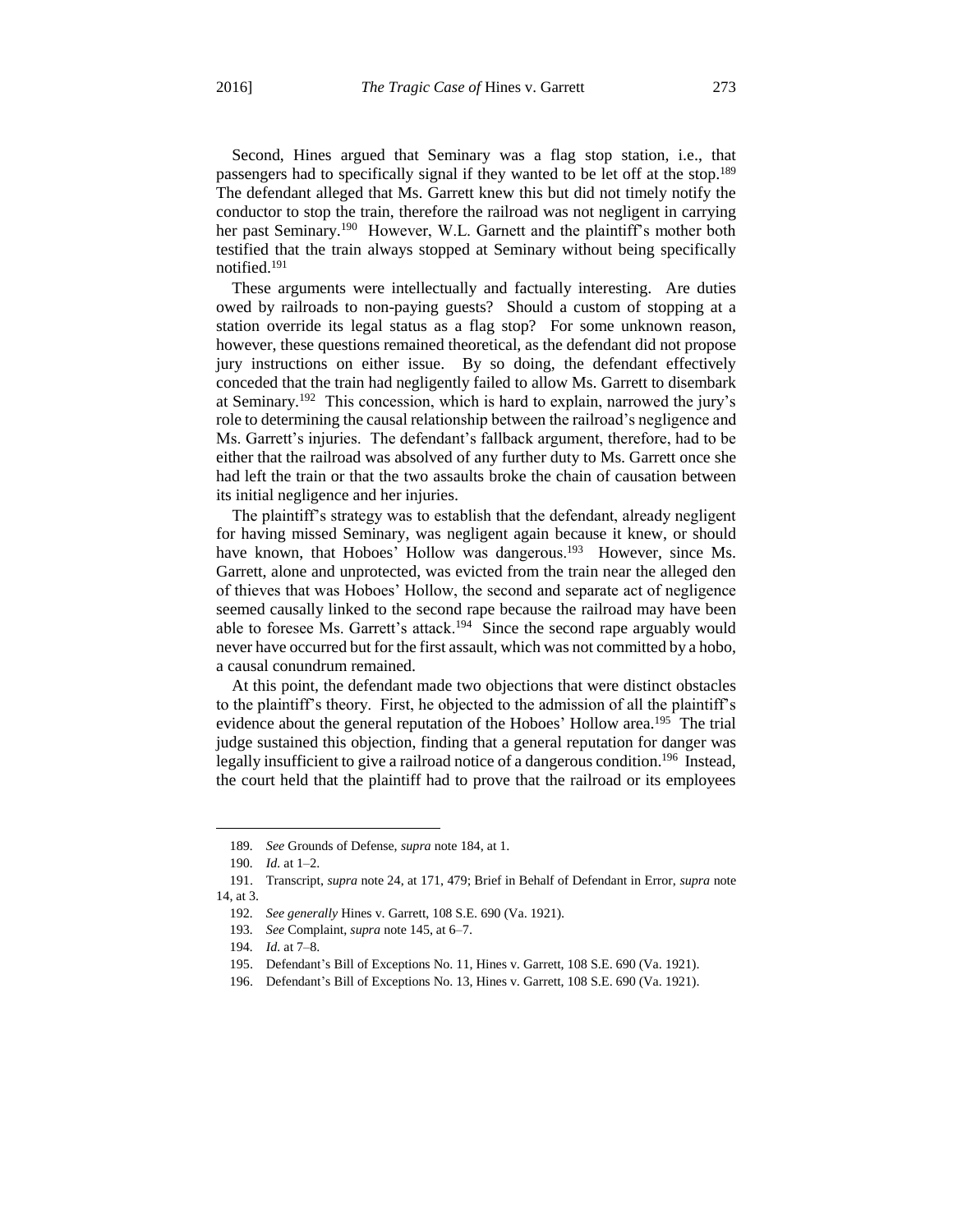knew, or should have known, of *actual criminal events* that had taken place in the area before the attack on Ms. Garrett.<sup>197</sup>

Ms. Garrett now faced a challenge, which was made even more daunting by the defendant's ingenious second objection.<sup>198</sup> He argued that evidence of any actual criminal events that took place in Hoboes' Hollow *before the railroads' nationalization* should be excluded from the jury's consideration because Director Hines could not possibly have had legal notice of events that transpired prior to the creation of his position.<sup>199</sup> The trial judge sustained this objection as well.<sup>200</sup> Thus, Ms. Garrett was forced to produce evidence that Hoboes' Hollow was the site of specific crimes that took place between March 1918 and February 1919.<sup>201</sup>

This ruling seems particularly dubious because Director Hines clearly assumed the assets and the liabilities of the railroads the federal government came to own. Washington Southern Railway was not liquidated when the railroads were nationalized, but continued its prior business under federal ownership.<sup>202</sup> Director Hines was clearly vicariously liable when a railroad employee negligently caused injury during his tenure.<sup>203</sup> Thus, any knowledge Washington Southern Railway employees had of crimes that had taken place at or near Cameron Crossing would suffice to give the Director constructive notice of this dangerous condition. And most of the railroad's employees had worked on the rail line near Seminary for years—one conductor had over three decades' experience.<sup>204</sup> However, under the court's ruling, these employees' memories were wiped clean as a matter of law on the day the government nationalized the railroads, as if the companies had been liquidated and their workforces reconstituted.

These two rulings were potentially devastating for Ms. Garrett's case. The theft of food from the track foreman's home and of merchandise from rail cars,

<sup>197</sup>*. Id.*

<sup>198.</sup> Before the trial, the judge had ruled *in limine* that public knowledge of an escape from the maximum-security reformatory in Lorton was too remote to be relevant to the plaintiff's case. Brief for Defendant's Support of the Motion to Strike Out, *Garrett v. Washington S. Railway Co.* (Va. Cir. Ct. 1919)*.*

<sup>199.</sup> Defendant's Bill of Exceptions No. 10, Hines v. Garrett, 108 S.E. 690 (Va. 1921).

<sup>200</sup>*. See, e.g.*, Transcript, *supra* note 24, at 225.

<sup>201.</sup> Congress excluded "interurban" street cars from federal control, even when owned by interstate rail carriers. Had Julia been attacked after riding the street car, she would not have sued the Federal Government. Rather, her suit would have been against the street car operator. *See* Federal Control Act, ch. 25, § 1, 40 Stat. 451, 452 (1918); Transcript, *supra* note 24, at 226–27. Of course, the street car did not stop at Seminary.

<sup>202.</sup> According to the Virginia Supreme Court of Appeals "[w]here two railroad companies unite or become consolidated under the authority of law, the presumption is, until the contrary appears, that the united or consolidated company has all the powers and privileges and is subject to all the restrictions and liabilities of those out of which it is created." Langhorne v. Richmond Ry. Co., 22 S.E. 159, 160–61 (Va. 1895) (holding the successor corporation liable in tort).

<sup>203</sup>*. See* General Order 50, *supra* note 155, at 334–35.

<sup>204.</sup> Transcript, *supra* note 24, at 459.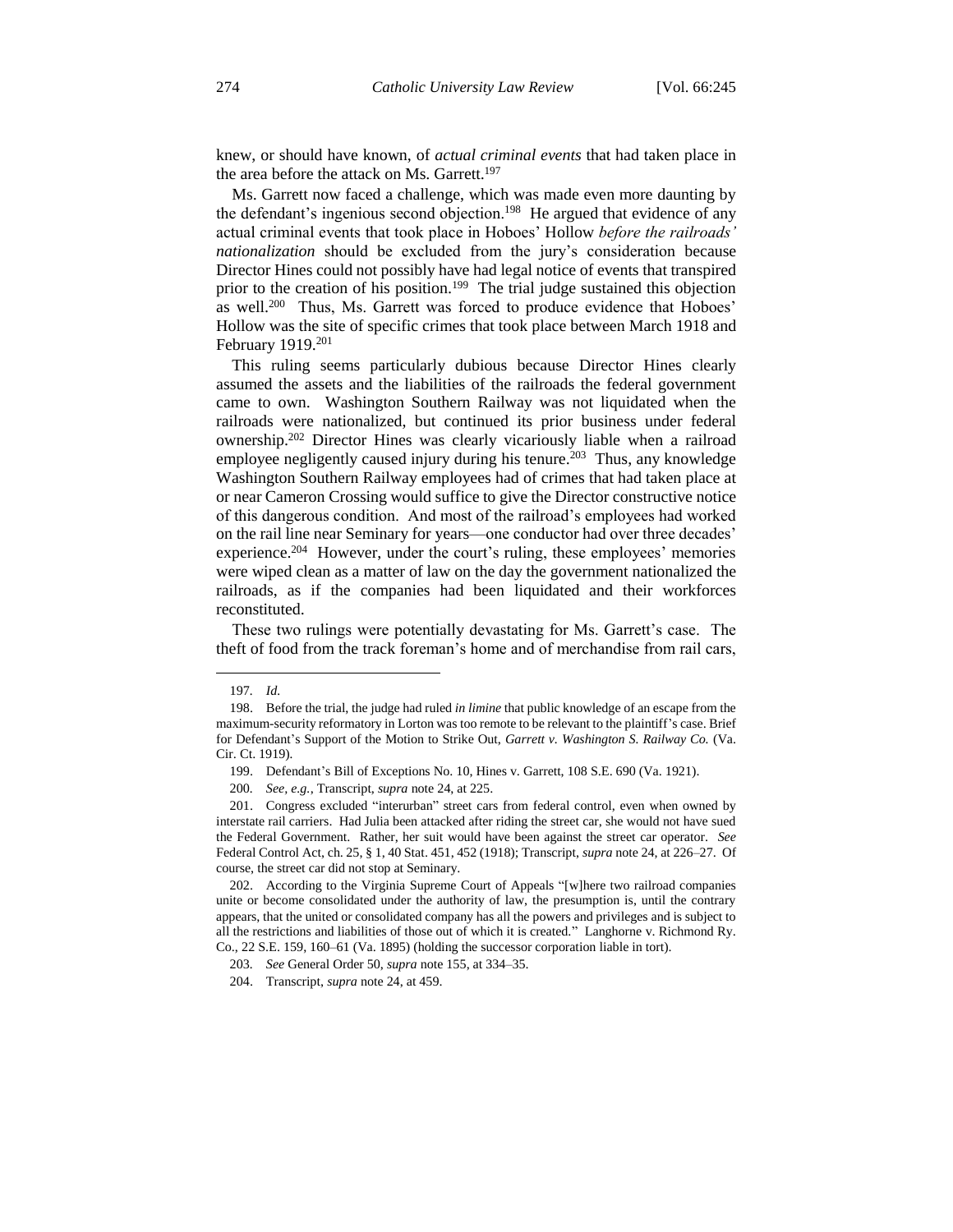as well as the stationing of armed detectives whenever a train car with merchandise was left overnight near Cameron Crossing, all occurred prior to nationalization.<sup>205</sup>

Left without access to the most damning evidence of criminality, the plaintiff's attorneys resolved to ignore the judge's first evidentiary ruling and produced witnesses who offered observations concerning the general character of shady individuals seen in the area subsequent to nationalization.<sup>206</sup> When one plaintiff's witness asserted that criminals lived in the woods, the defendant would ask, "[h]ow do you distinguish a tramp from a criminal?"<sup>207</sup> When a plaintiff's witness said the area was known to be dangerous, the defense would challenge "[c]an you tell us . . . specifically any crime that occurred between March, 1918 and February, 1919?"<sup>208</sup> None of the plaintiff's witnesses were able to provide the level of detail necessary to answer the defense's questions.<sup>209</sup>

Unable to impute knowledge of specific post-nationalization crimes at Cameron Crossing to Director Hines, the plaintiff relied on evidence from the surrounding area. Mr. Walter Cockrell, who lived 360 yards away from where Ms. Garrett was attacked and located her after the rapes, testified that tramps would come up to his home and that he would have to give them food to make them go away.<sup>210</sup> The track foreman conceded that he too had fed tramps who approached his house at Cameron's Crossing, though he denied that his family ever felt threatened by them.<sup>211</sup> The track foreman's statement was dubious and likely dictated by his employer because the track foreman did make a crucial admission: when he was away from home his wife would either leave to stay with his extended family in Maryland or that family would temporarily move in with his wife.<sup>212</sup> Of course the defendant then objected that this was legally irrelevant "general reputation" evidence while the plaintiff maintained that this was a specific fact.<sup>213</sup> Deviating from his requirement of proof of *specific crimes*, the trial judge admitted this evidence.<sup>214</sup>

<sup>205</sup>*. Id.*

<sup>206</sup>*. See, e.g.*, Defendant's Bill of Exceptions No. 8, Hines v. Garrett, 108 S.E. 690 (Va. 1921); Defendant's Bill of Exceptions No. 9, Hines v. Garrett, 108 S.E. 690 (Va. 1921); Defendant's Bill of Exceptions No. 10, Hines v. Garrett, 108 S.E. 690 (Va. 1921); Defendant's Bill of Exceptions No. 11, Hines v. Garrett, 108 S.E. 690 (Va. 1921); Defendant's Bill of Exceptions No. 12, Hines v. Garrett, 108 S.E. 690 (Va. 1921).

<sup>207</sup>*.* Transcript, *supra* note 24, at 71–72.

<sup>208.</sup> Transcript, *supra* note 24, at 82; Defendant's Bill of Exceptions No. 12, Hines v. Garrett, 108 S.E. 690 (Va. 1921).

<sup>209</sup>*. See* Petition for Writ of Error, *supra* note 14, at 12.

<sup>210.</sup> Transcript, *supra* note 24, at 468, 471; Brief in Behalf of Defendant in Error, *supra* note 14, at 10.

<sup>211.</sup> Transcript, *supra* note 24, at 468, 471.

<sup>212</sup>*. Id.* at 501; Brief in Behalf of Defendant in Error, *supra* note 14, at 12–13.

<sup>213.</sup> Transcript, *supra* note 24, at 475–76.

<sup>214</sup>*. Id.*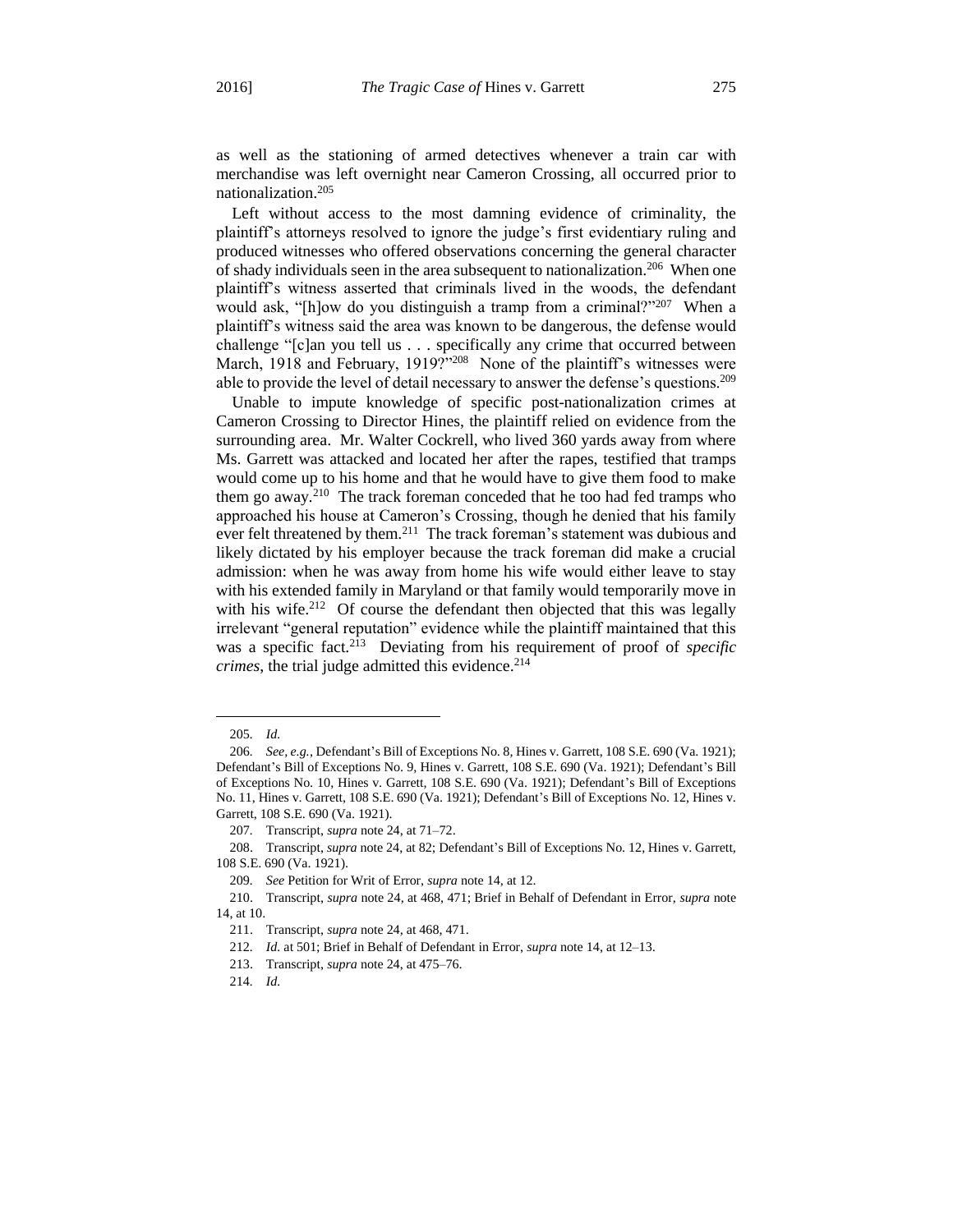The plaintiff was in any case able to partially bypass the judge's chronologically restrictive evidentiary ruling. As each plaintiff's witness took the stand and was questioned about dangerous happenings at Cameron's Crossing, plaintiff's attorneys would purposely forget to limit the time period in their questions. Defense counsel would immediately object and the objection would be sustained, but not before the jury heard the witness's answer.<sup>215</sup> After several witnesses repeated the same performance, it became clear that counsel and witnesses had pre-determined to relate prior criminal acts before the defense could object. For whatever reason, perhaps out of recognition that the judge's decision to limit evidence to the period of the Director's tenure was legally dubious, the defendant did not move for a mistrial.<sup>216</sup>

In this manner, the plaintiff's witnesses testified that the area where the rapes occurred was a haven for criminals, while the defendant's witnesses, typically railroad employees, contended that it was peaceful.<sup>217</sup> Plaintiff's counsel took advantage of this discrepancy to introduce evidence otherwise barred by the judge's rulings, purportedly, to challenge the credibility of the defense witnesses. For example, when the railroad foreman testified that he did not know about any crime in the area, plaintiff's counsel questioned him about food that was stolen from the foreman's own home, even though it was stolen before Director Hines took control of the railroad.<sup>218</sup> Because they were offered on cross-examination to impeach the witness, the judge permitted these questions.<sup>219</sup>

Indeed, the plaintiff produced evidence of crimes committed *after* the attack on Ms. Garrett. For instance, a few months after the incident, the Fairfax Sheriff deputized Walter Cockrell to police that area of the track.<sup>220</sup> Of course, any subsequent crimes committed under Mr. Cockrell's watch would be irrelevant to what railroad employees knew or should have known at the time of the rapes. By a curious irony, the defendant's insistence that pre-nationalization events were *hors-combat* seemed to have confused the trial judge and he appeared unwilling to exclude post-nationalization events from the jury's purview.<sup>221</sup>

<sup>215</sup>*. See, e.g.*, Defendant's Bill of Exceptions No. 10, Hines v. Garrett, 108 S.E. 690 (Va. 1921).

<sup>216.</sup> This is akin to efforts by plaintiff's attorneys to get the defendant in a tort suit to admit that he has liability insurance–even if there is an objection to the question the evidence will have been heard. Indeed, the objection will typically solidify knowledge of the forbidden fact in the jurors' minds. 75A AM. JUR. 2D *Trial*, §§ 618–20 (2016). A mistrial motion is typically sustained in such conditions because of this psychological effect. *See, e.g.*, Snowhite v. State, 221 A.2d 342, 347 (Md. 1963).

<sup>217.</sup> Transcript, *supra* note 24, at 503, 510; *see* Petition for Writ of Error, *supra* note 14, at 12.

<sup>218.</sup> Transcript, *supra* note 24, at 472.

<sup>219</sup>*. Id.* at 472, 474, 476.

<sup>220</sup>*. Id.* at 100.

<sup>221.</sup> Judge Brent pondered aloud whether he himself had deputized Mr. Cockrell before or after Garrett's assault. Mr. Cockrell's appointment on November 19, 1919, nine months after the assault, was presumably a result of the assault in the first place. *See id.* at 367–68 (quoting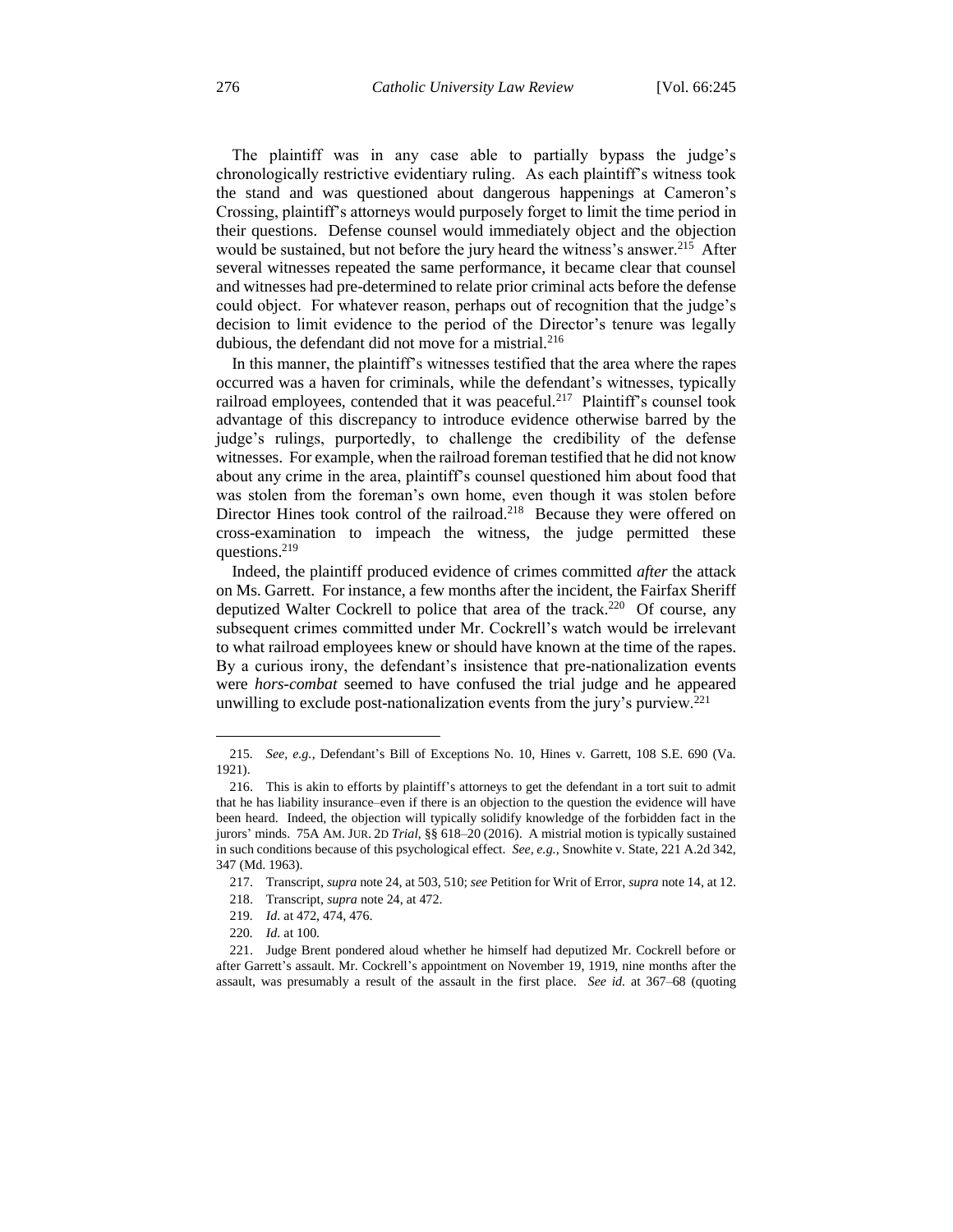Apart from the chaotic dispute over whether the railroad knew the area was dangerous, another legal disagreement involved Ms. Garrett's alleged assumption of the risk of assault. The defendant attempted to show that Ms. Garrett knew the area well,  $222$  that she in fact hoped to leave the dangerous track to take a safe shortcut trail through Mr. Cockrell's farm, $^{223}$  and that the return route she chose created new risks for Ms. Garrett that she alone should bear. The plaintiff countered with witnesses who testified that the trail through the Cockrell farm was marshy—Ms. Garrett would have had to cross twenty feet of swamp, wade through a five-foot-wide mill race, and scale five feet of barbed wire—making it extremely improbable that she ever intended to take such a route.<sup>224</sup> As for Ms. Garrett herself, she consistently testified to being unfamiliar with the area past Seminary Station.<sup>225</sup>

The defendant's two remaining arguments were the strongest and would form the basis of his later appeal. He maintained that Ms. Garrett voluntarily disembarked from the train and, by doing so, ceased being a passenger to whom the railroad owed any duty of care.<sup>226</sup> Ms. Garrett testified that after vigorously protesting when the train started moving forward, instead of backwards towards Seminary as she had expected, the conductor told her, "[y]ou will either have to go through and we will send you back on the next train, or get off here."<sup>227</sup> This offer to take Ms. Garrett "through" was crucially ambiguous, the plaintiff claimed. She repeated at trial that she thought "through" signified she would have to remain on the train until Richmond, $228$  from which city her return train would not have deposited her at Seminary until the next day. She was without resources to secure lodging in Richmond overnight.<sup>229</sup> However, defense witnesses testified that the conductor said he would take Ms. Garrett "through to Franconia [station]."<sup>230</sup> The porter testified that the conductor had explained the next train would bring her back from Franconia in two and a half hours, long

appointment order, November 19th, 1919, "[T]he County will pay him \$75 for one month's services  $\ldots$  & he to furnish his motor cycle & pay his own expenses").

<sup>222</sup>*. See, e.g.*, Petition for Writ of Error, *supra* note 14, at 8.

<sup>223.</sup> The Defendant's civil engineer witness testified that three hundred and fifty feet farther south on the tracks a footpath to Mr. Cockrell's barn safely traversed the stream over a railroad tie. *See* Transcript, *supra* note 24, at 436. The book *Love and Marriage in the Civil War* describes the Cockrell farm as: "Blooms Hill Plantation (twenty slaves), in Virginia was owned by the Cockrell's. This farm had a reputation for treating slaves well . . . Cockrell bought a sixteen year old girl from a nearby plantation and brought her to Blooms Hill to cook. The girl had four children by Cockrell." CHARLES A. MILLS, LOVE, SEX AND MARRIAGE IN THE CIVIL WAR 37 (1995).

<sup>224.</sup> Transcript, *supra* note 24, at 496–97.

<sup>225</sup>*. Id.* at 51.

<sup>226.</sup> Petition for Writ of Error, *supra* note 14, at 30.

<sup>227.</sup> Transcript, *supra* note 24, at 45–48.

<sup>228</sup>*. See id.* at 13; Hines v. Garrett, 108 S.E. 690, 691 (Va. 1921); Brief in Behalf of Defendant in Error, *supra* note 14, at 6.

<sup>229</sup>*. See* Transcript, *supra* note 24, at 12–13.

<sup>230</sup>*. Id.* at 32.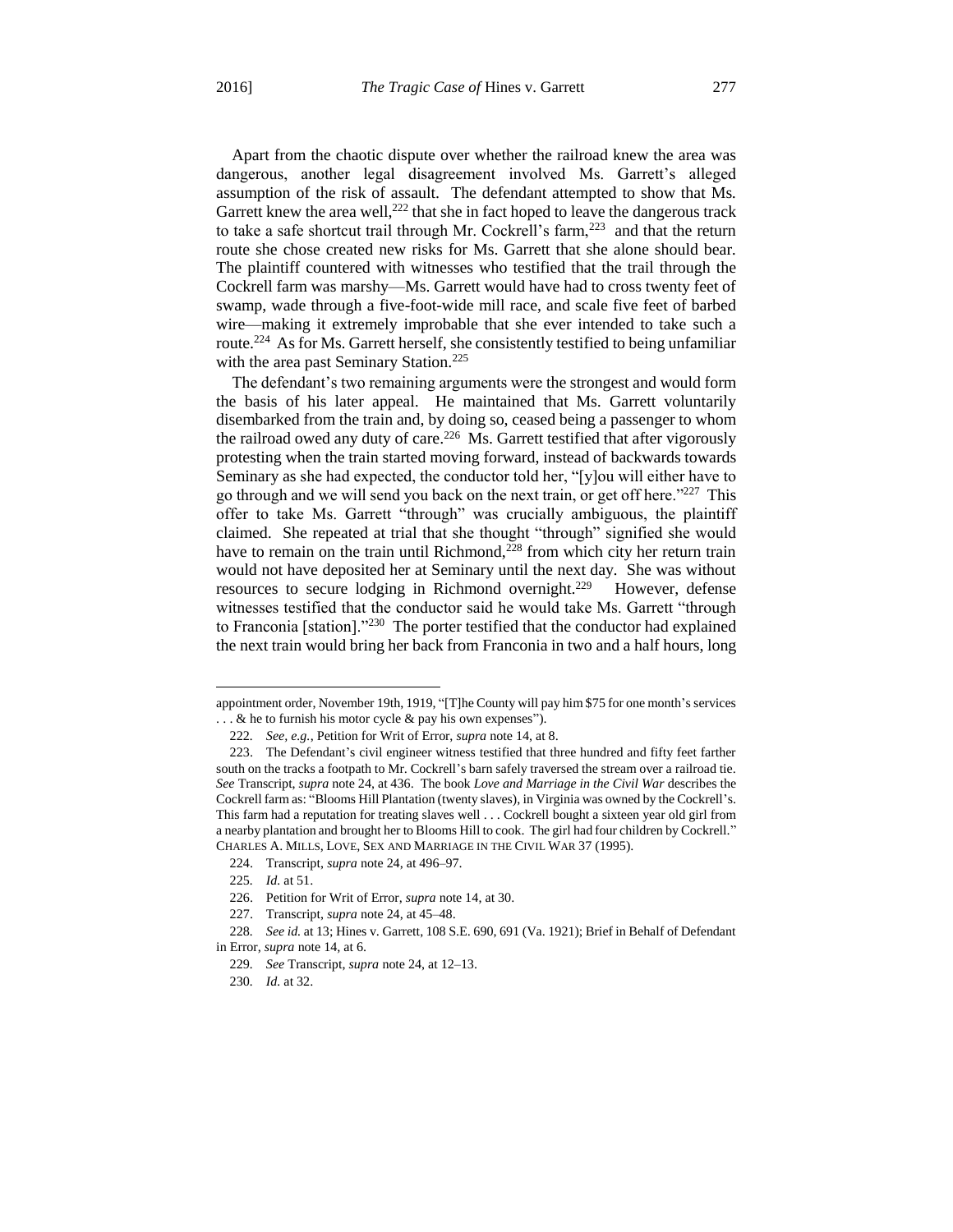after nightfall.<sup>231</sup> Additionally, the defendant noted that Ms. Garrett was an experienced train passenger who had been riding trains for two years and who lived in sight of sixty trains passing each day on the track below her house.<sup>232</sup> That she would believe Richmond was the next stop after Seminary strained credulity, implied the defense, but of course credibility issues are left to the jury. In any case, the fact that the train started moving forward before Julia could deliberate was undisputed because at trial Julia testified, "I just had a minute to think and I told him, '[l]et me off.'"<sup>233</sup>

The defendant's second vital argument was that any negligence by Washington Southern Railway could not, as a matter of law, be the proximate cause of Ms. Garrett's injuries.<sup>234</sup> The defendant produced evidence that Ms. Garrett was talking to a soldier on the train.<sup>235</sup> Presumably, jurists were free to insinuate that a flirtatious Ms. Garrett had somehow invited the first attack or perhaps even that the first sexual encounter was consensual. The defendant mentioned a lack of vaginal bruising in his appellate brief, $236$  but (perhaps chivalrously) avoided doing so in his oral argument to the jury.<sup>237</sup> The plaintiff countered that although she did talk to a man in uniform on the train, he was a U.S. Marine, whereas one of the men that raped her was in U.S. Army garb.<sup>238</sup> In any case, the defendant maintained that criminal acts were legally unforeseeable and thus broke the causal chain.<sup>239</sup>

After four days of trial and intense debate about how the jury should be instructed, the judge submitted ten verbose instructions to the jurors. $240$  It is doubtful that they studied these instructions closely. It only took them a few hours to find for Ms. Garrett, but they awarded her only \$2,500 or five percent of her at-the-time humongous demand.<sup>241</sup> After the jury announced its verdict, the defendant immediately moved for a sixty-day stay of execution so that he could appeal to the Supreme Court of Virginia.<sup>242</sup> The court granted the stay<sup>243</sup>

28–40.

<sup>231</sup>*. Id.* at 306–07.

<sup>232</sup>*. Id.* at 30–31.

<sup>233</sup>*. Id.* at 51.

<sup>234.</sup> Petition for Writ of Error, *supra* note 14, at 11–12.

<sup>235</sup>*. See id.* at 11; *see also* Transcript, *supra* note 24, at 181, 264.

<sup>236</sup>*. See* Petition for Writ of Error, *supra* note 14, at 6, 9.

<sup>237.</sup> This was presumably to avoid appearing insensitive. *See* Transcript, *supra* note 24, at

<sup>238</sup>*. Id.* at 264, 275.

<sup>239</sup>*. See* Petition for Writ of Error, *supra* note 14, at 11.

<sup>240</sup>*. See generally* Defendant's Bill of Exceptions, Hines v. Garrett, 108 S.E. 690 (Va. 1921).

<sup>241.</sup> Petition for Writ of Error, *supra* note 14, at 1.

<sup>242</sup>*. Id.* at 43.

<sup>243.</sup> 10 Fairfax Circuit Court Minute Book, *supra* note 19, at 162.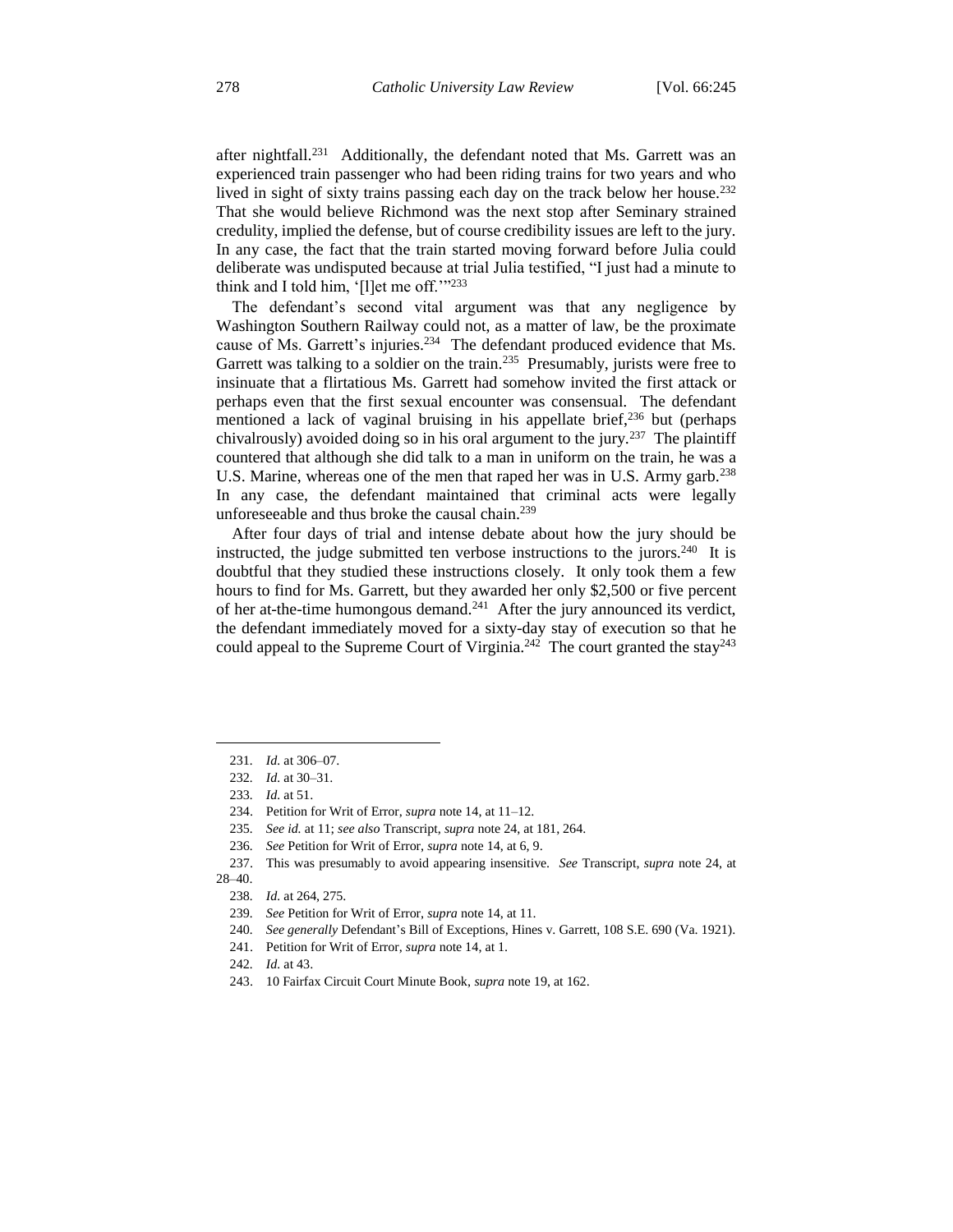and the defendant posted a  $$3,000$  supersedeas<sup>244</sup> bond while the appeal was pending.<sup>245</sup>

#### VI. THE APPEAL

On September 20, 1920, Director Hines sought a writ of error from the Virginia Supreme Court.<sup>246</sup> His petition submitted twelve assignments of error, but his appellate brief pressed for only two of them. The first was that at the time of her assaults the railroad did not owe Ms. Garrett a duty of care.<sup>247</sup> Petitioner Hines conceded on appeal that the railroad had been negligent in missing Ms. Garrett's stop, but argued that her decision to disembark from the train terminated her status as a passenger and absolved the railroad of any further duties to her.<sup>248</sup> Second, the petitioner argued that the railroad's negligence in carrying Ms. Garrett past her station was not the proximate cause of her injuries.<sup>249</sup> Ms. Garrett countered that the jury, by its verdict, had implicitly determined that her decision to leave the train was not voluntary and that finding of fact was not to reviewable on appeal.<sup>250</sup>

Unfortunately, the Virginia Supreme Court disagreed with Ms. Garrett. It held that the jury instructions did not properly submit the question of whether she had voluntarily relinquished her status as a passenger to the jury.<sup>251</sup> Since the question was not previously before a jury, it was up to a trial court to determine whether Ms. Garrett was a passenger as a matter of law or whether, to the contrary, reasonable minds could disagree on this point. In the latter case the jury should be directed to determine this issue. 252

The Virginia Supreme Court ruled that "[t]he relationship and liability of a carrier to a passenger, having once commenced, will ordinarily continue until the passenger has reached his destination; but such relationship and liability may be terminated at some other point by the passenger's voluntary departure from

<sup>244.</sup> A supersedeas bond is "[a]n appellant's bond to stay execution on a judgment during the pendency of the appeal." BLACK'S LAW DICTIONARY 190 (8th ed. 2004).

<sup>245.</sup> Petition for Writ of Error, *supra* note 14, at 43.

<sup>246</sup>*. See* Petition for Writ of Error, *supra* note 14, 1–45. Although the appeal was heard in Richmond, the opinion and order was granted from the court's session in Staunton, a full 100 miles west of Richmond, on September 23, 1921. 10 Fairfax Circuit Court Minute Book, *supra* note 19, at 369.

<sup>247.</sup> This was actually the second ground for appeal, but the Virginia Supreme Court addressed it first. *Compare* Hines v. Garrett, 108 S.E. 690, 692 (Va. 1921) (citing Ms. Garret's passenger status as the first issue), *with* Petition for Writ of Error, *supra* note 14, at 30–31 (arguing no proximate cause existed before denying Ms. Garrett was a passenger under the law).

<sup>248.</sup> Petition for Writ of Error, *supra* note 14, at 30–31.

<sup>249</sup>*. Id.* at 9.

<sup>250.</sup> Brief in Behalf of Defendant in Error, *supra* note 14, at 33–34.

<sup>251</sup>*. Hines*, 108 S.E. at 693.

<sup>252</sup>*. Id.* at 695.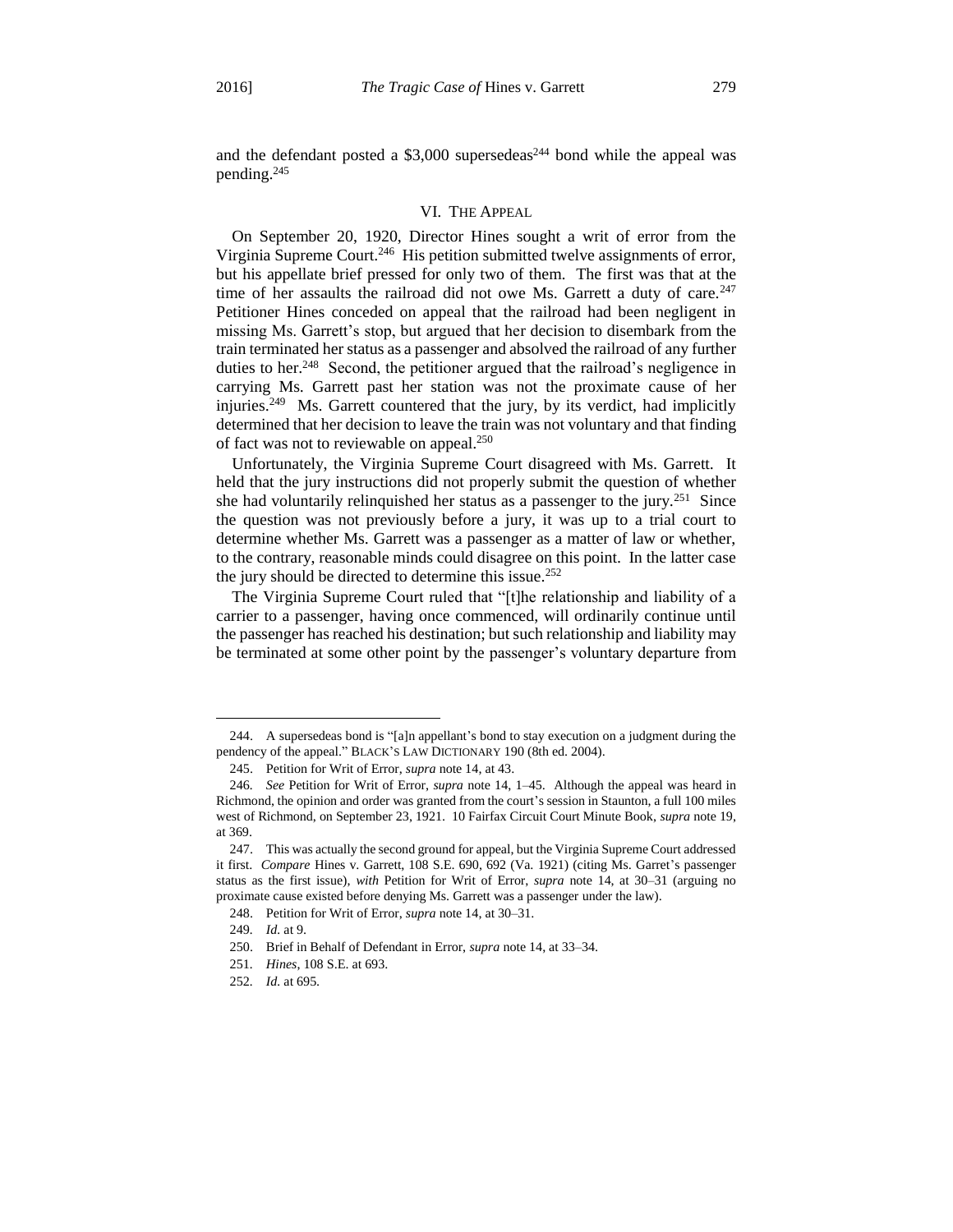the carrier's vehicle."<sup>253</sup> It invoked this principle in approval of the closely related case of *Stevens v. Kansas City Elevated Ry. Co.*, <sup>254</sup> where the Missouri Western District Court of Appeals had held:

While we approve the rule quite generally recognized that when the passenger, knowing that he is being carried beyond his station, voluntarily leaves the conveyance without insisting on the full performance of the carrier's contract, he thereby terminates his relation of passenger, and the carrier cannot be held liable to respond in damages for an injury he afterward sustains in traveling to his destination, we must hold *the rule does not obtain in cases where the carrier's servants either coerce or persuade the passenger into alighting in an unsafe place, of the danger of which the latter has no knowledge*. 255

The issue thus became whether Ms. Garrett's departure from the train was voluntary or whether she was coerced or persuaded to disembark at Hoboes' Hollow. In *Stevens*, the court ruled that after a train missed a station, the passenger who asked the train to stop and voluntarily disembarked terminated the carrier/passenger relationship.<sup>256</sup> Director Hines argued that, like the plaintiff in *Stevens*, Ms. Garrett asked the train to stop, was not coerced or persuaded to disembark by the conductor, and therefore voluntarily released the railroad from any duty to protect her.<sup>257</sup> In response to the Virginia Supreme Court, Ms. Garrett focused on the circumstances preceding her departure from the train. First, the false information from the porter led Ms. Garrett to decline to disembark when the train had stopped the first time, in a safer location, at Mr. W.L. Garnett's request. Director Hines claimed that Ms. Garrett did not depart with Mr. W.L. Garnett because she was initially averse to walking home and wanted the train to back up to Seminary.<sup>258</sup> However, according to Ms. Garrett, she was about to depart from the train while it was stopped for Mr. Garnett, but was physically prevented from doing so by the porter, who told her to remain on board because the train would back up to the station.<sup>259</sup> Ms. Garrett argued that she would not have suffered any injuries if she had departed with Mr. Garnett.<sup>260</sup> The Virginia Supreme Court sided with Ms. Garrett's statement of the facts, finding from its reading of the trial transcript that "the plaintiff told the conductor

<sup>253</sup>*. Id.* at 692 (citing Commonwealth v. Boston & Maine R.R. Co., 129 Mass. 500 (Mass. 1880)).

<sup>254.</sup> 105 S.W. 26 (Mo. Ct. App. 1907).

<sup>255</sup>*. Id.* at 28 (emphasis added).

<sup>256</sup>*. Id.* at 29.

<sup>257.</sup> Petition for Writ of Error, *supra* note 14, at 33.

<sup>258</sup>*. Id.* at 2.

<sup>259.</sup> Brief in Behalf of Defendant in Error, *supra* note 14, at 5.

<sup>260</sup>*. Id.*; *see also* Complaint, *supra* note 145, at 4.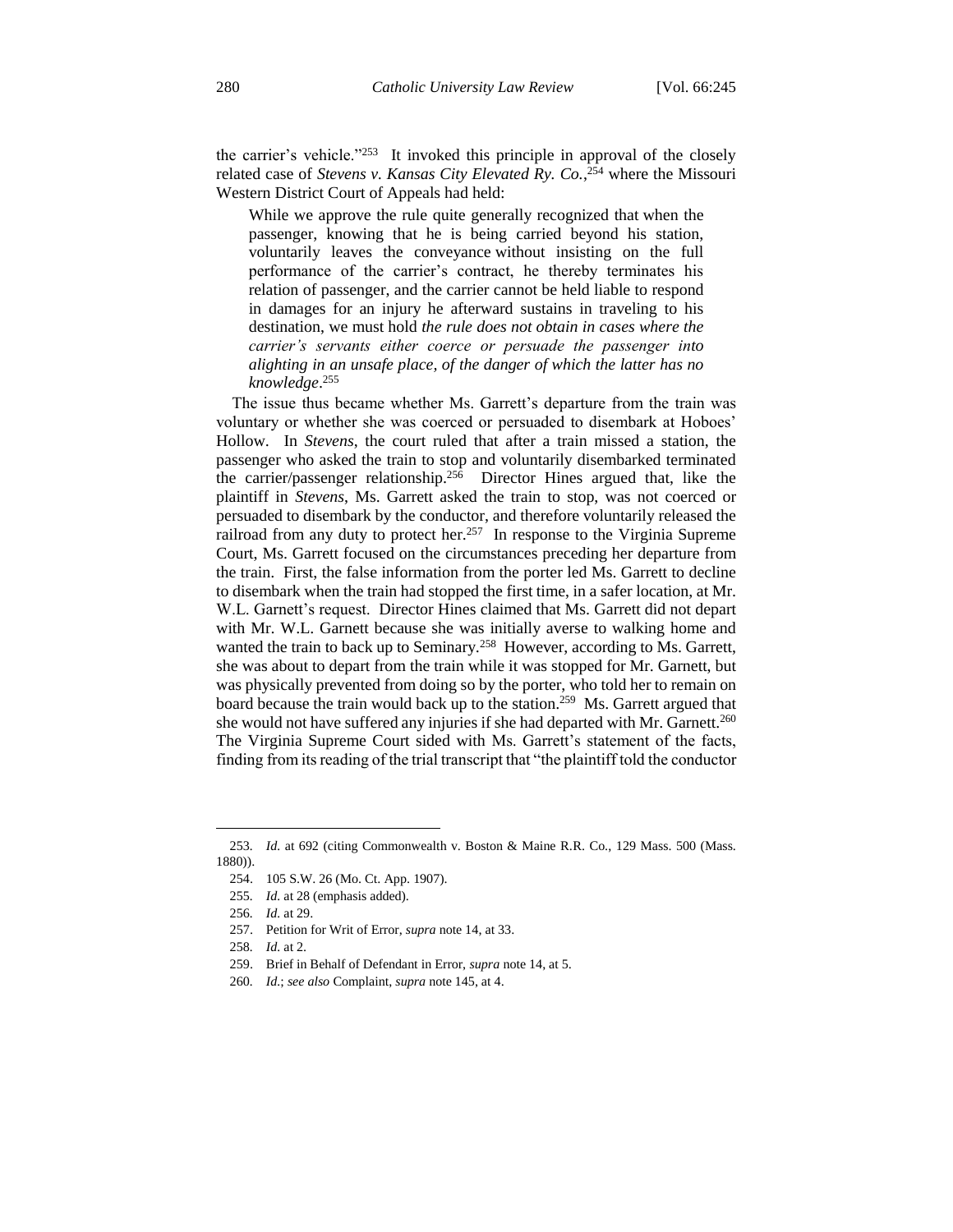[sic] she had a ticket to Seminary, and she was about to get off, but he directed her to wait, as he intended to back the train to the station."261

Ms. Garrett further argued that the conductor's explanation of why the train did not back up was disingenuous. The conductor had told Ms. Garrett the train could not back to Seminary because "we are afraid of butting into another train[,]"<sup>262</sup> but the plaintiff was able to demonstrate that the track would be clear for over an hour.<sup>263</sup> In addition, the plaintiff claimed that the conductor was rude and curt with Ms. Garrett and noted that during his testimony at trial, conductor Thompson politely referred to Ms. Garrett as a "lady," and promptly took it back and crudely called her a "woman" instead.<sup>264</sup> This fraudulent and hostile atmosphere of disrespect for Ms. Garrett's female virtue was argued to be tantamount to coercion.<sup>265</sup>

Finally, the plaintiff reiterated that when the conductor told Ms. Garrett "'you will either have to go through and we will send you back on the next train, or get off here,'" the train started up again immediately after the ultimatum and before she had time to deliberate or to clarify it.<sup>266</sup> "I just had a minute to think and I told him, 'let me off.''"267

The Virginia Supreme Court decided to remand for further consideration by a new jury, explaining that:

[T]here is a view of the evidence under which [Ms. Garrett] might be regarded as having been coerced or unduly induced to take the course which she did in leaving the car . . . . On the other hand, the testimony of the conductor and other witnesses on behalf of the defendant, if taken alone and accepted at its face value, would have warranted the jury in finding that she did voluntarily and deliberately give up her rights as a passenger, and voluntarily terminate the relationship.<sup>268</sup>

The court instructed that:

[I]f the jury should find that the plaintiff did exercise a free will and deliberate judgment, unhampered by any improper conduct on the part of the conductor, and decided to leave the train rather than incur the inconvenience of taking the other course, then she did terminate her relationship as a passenger and assumed the risk of the consequences which befell her.<sup>269</sup>

<sup>261.</sup> Hines v. Garrett, 108 S.E. 690, 691 (Va. 1921). Clearly the court was, quite properly, treating the porter as an agent for the conductor.

<sup>262</sup>*. See* Petition for Writ of Error, *supra* note 14, at 2–3, 31.

<sup>263</sup>*. See* Brief in Behalf of Defendant in Error, *supra* note 14, at 5, 17.

<sup>264</sup>*. Id.* at 5–6.

<sup>265</sup>*. See id.* at 33–34.

<sup>266</sup>*. Id.* at 5; Petition for Writ of Error, *supra* note 14, at 31.

<sup>267</sup>*. See* Petition for Writ of Error, *supra* note 14, at 3.

<sup>268.</sup> Hines v. Garrett, 108 S.E. 690, 693 (Va. 1921).

<sup>269</sup>*. Id.*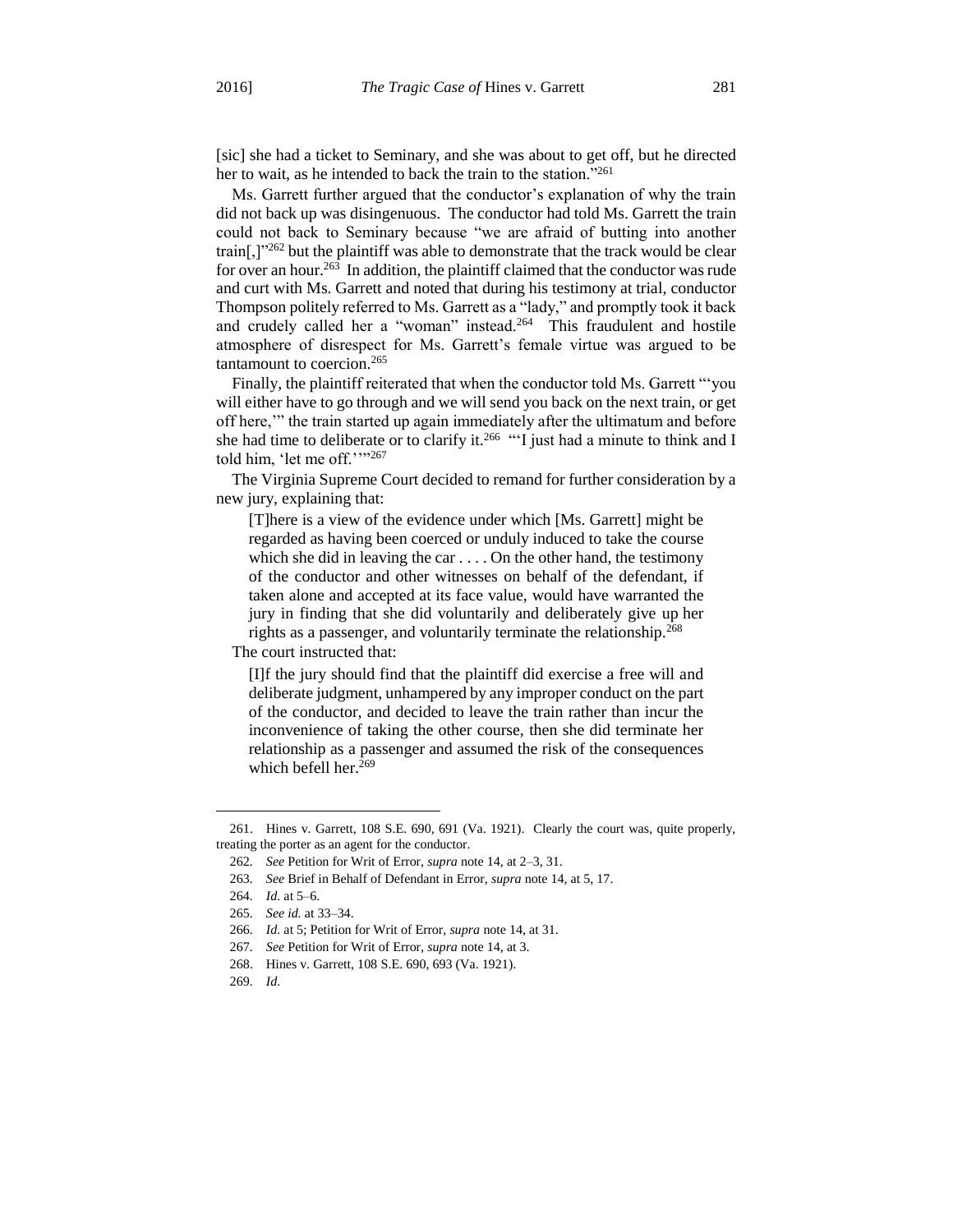The court then went on to address whether, if on the other hand a future jury did find that the railroad coerced Ms. Garrett to leave the train and therefore breached the duty the railroad owed to her, that negligence would constitute the proximate cause of her injuries.<sup>270</sup>

Director Hines's argument that felonious acts of third parties broke the chain of causation was well-supported by prevailing common law, and he offered numerous cases in support of this proposition.<sup>271</sup> The court discussed two Virginia cases on point. In *Fowlkes v. Southern Railway*, <sup>272</sup> a pregnant woman had purchased a Southern Railway ticket from Richmond to Skinquarter.<sup>273</sup> The Southern Railway agent assured her that she would be able to connect to Skinquarter at Mosely Junction, but after disembarking at Mosely she learned that there was no train to Skinquarter that day. $274$  At trial the plaintiff sought to introduce the following evidence:

The Southern railway having made no provision for getting her to her destination, she endeavored to find the means of private conveyance. After waiting in the store for about four hours, and suffering great anxiety, she succeeded in hiring a team, and set out for her father's home. It was raining at the time, but the owner of the team would not let it wait, and, as it was getting late, she thought it best to start. The road was very rough, and she was greatly jolted. Several hard showers came up during the drive, and she was wet through, and her baggage was also damaged. She was perfectly well when she got on the train at Richmond, and when she got off at Moseley Junction. When she got to her father's house, she was suffering with abdominal pains and hemorrhage, from the womb. These pains continued until August 23, 1896, when she suffered a miscarriage. Since that time she has been in bad health, and has had another miscarriage.<sup>275</sup>

<sup>270</sup>*. Id.*

<sup>271.</sup> Garrett v. Louisville & N.R. Co., 71 So. 685, 686 (Ala. 1916); Andrews & Co. v. Kinsel, 40 S.E. 300, 301 (Ga. 1901); Henderson v. Dade Coal Co., 28 S.E. 251, 253 (Ga. 1897); Perry v. Cent. R.R., 66 Ga. 746, 751 (1881); Bowers v. S. Ry. Co., 73 S.E. 677, 681 (Ga. Ct. App. 1912); Harnett v. Boston Store of Chicago, 106 N.E. 837, 839–40 (Ill. 1914); Alexander v. Town of Newcastle, 17 N.E. 200, 201 (Ind. 1888); Missouri Pac. Ry. Co. v. Columbia, 69 P. 338, 341 (Kan. 1902); Watson v. Ky. & Ind. Bridge & R.R. Co., 126 S.W. 146, 151 (Ky. Ct. App. 1910); Laidlaw v. Sage, 52 N.E. 679, 688 (N.Y. 1893); The Lusitania, 251 F. 715, 732 (S.D.N.Y. 1918); Nirdlinger v. Am. Dist. Tele. Co., 91 A. 883, 885–86 (Pa. 1914); Winfree v. Jones, 51 S.E. 153, 155 (Va. 1905); Fowlkes v. S. Ry. Co., 32 S.E. 464, 465–66 (Va. 1899); Connell Ex'rs v. Chesapeake & Ohio Ry. Co., 24 S.E. 467, 470–71 (Va. 1896).

<sup>272.</sup> 32 S.E. 464 (Va. 1899).

<sup>273</sup>*. Id.* at 464. Skinquarter is an unincorporated part of Chesterfield County, Virginia. The hamlet was named for a nearby spring where Indians would skin and quarter deer. *See generally* HARRIETT M. HORNER, HICKMAN'S HALF ACRE: AN ILLUSTRATED HISTORY OF SKINQUARTER BAPTIST CHURCH*,* 1778-1978 (1978).

<sup>274</sup>*. Id.*

<sup>275</sup>*. Id.*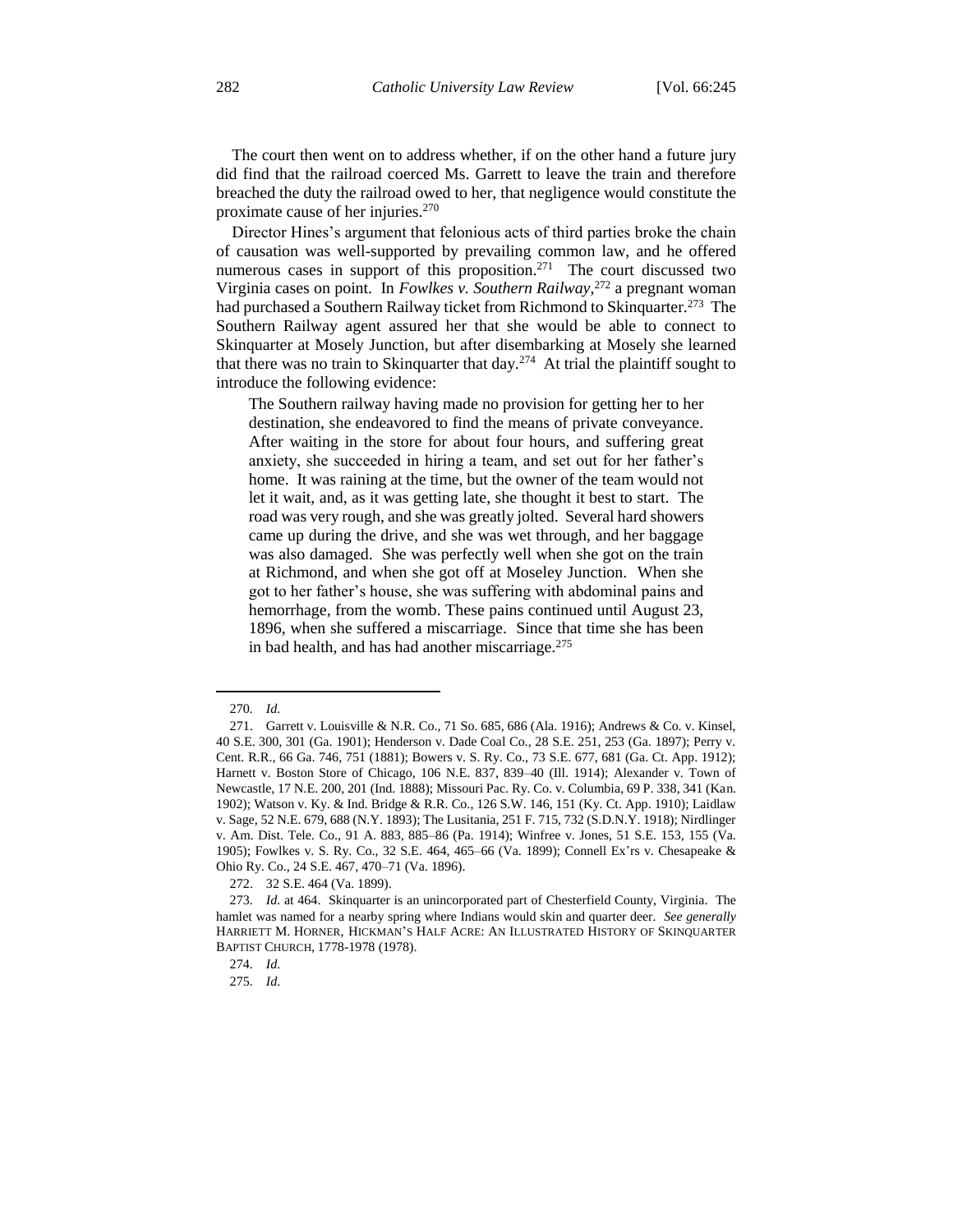The Virginia Supreme Court in *Fowlkes* had ordered that plaintiff's case be dismissed because the defendant's admitted negligence was not the proximate cause of the plaintiff's injuries.<sup>276</sup> In the words of the court:

The negligent act proved in this case was committed at the time the ticket was purchased, and it seems to us manifest that a most prudent and experienced man, acquainted with all the circumstances which existed at that moment, could never have foreseen or anticipated the consequences which supervened. It might reasonably have been anticipated that a failure to make the connection at Moseley Junction would involve delay and inconvenience, but not that the plaintiff would procure a buggy, and in the face of a storm, in her delicate condition, drive over a rough road to her father's house, and that a miscarriage would be the result.<sup>277</sup>

Director Hines similarly argued that, just as the injuries could not be foreseen at the time of the railroad's negligence in *Fowlkes*, it was unforeseeable when Washington Southern Railway carried Ms. Garrett past her station that its negligence would result in multiple rapes.<sup>278</sup> Ms. Garrett responded that *Fowlkes* was inapposite because Washington Southern Railway's negligence was not limited to carrying her past Seminary.<sup>279</sup> Instead, Ms. Garrett argued that the railroad's subsequent decision to let her off at Hoboes' Hollow provided a *second act of negligence*, apart from carrying her past Seminary and that that decision was negligent precisely because it was foreseeable she would be assaulted as she walked home, alone, near nightfall in a dangerous area.<sup>280</sup>

Next, Director Hines cited *Connell v. Chesapeake and Ohio R.R.*, <sup>281</sup> in which a railroad had negligently failed to lock the door to a sleeping car. A robber entered and accosted the sleeping passenger.<sup>282</sup> When the passenger refused to relinquish his property, the robber shot and killed him.<sup>283</sup> In the wrongful death suit against the railroad that followed, the court held that, although robbery may have been a foreseeable result of the railroad's negligent failure to secure the cabin, murder and other physical harm are too horrid to be foreseeable:

There is no causal connection between the negligence pleaded and the injury sustained. In a peaceful community, in a law-abiding and Christian land, a car of the defendant company is invaded in the nighttime by an assassin, and an innocent man falls a victim to his

<sup>276</sup>*. Id.* at 465–66.

<sup>277</sup>*. Id.*

<sup>278</sup>*. See* Reply Brief in Behalf of the Plaintiff in Error, at 17–18, Hines v. Garrett, 108 S.E. 690 (Va. 1921) (Record No. 653) [hereinafter Reply]; Petition for Writ of Error, *supra* note 14, at 15.

<sup>279.</sup> Brief in Behalf of Defendant in Error, *supra* note 14, at 18–19.

<sup>280</sup>*. Id.*

<sup>281.</sup> 24 S.E. 467 (Va. 1896).

<sup>282</sup>*. Id.* at 468; Petition for Writ of Error, *supra* note 14, at 17.

<sup>283</sup>*. Id.*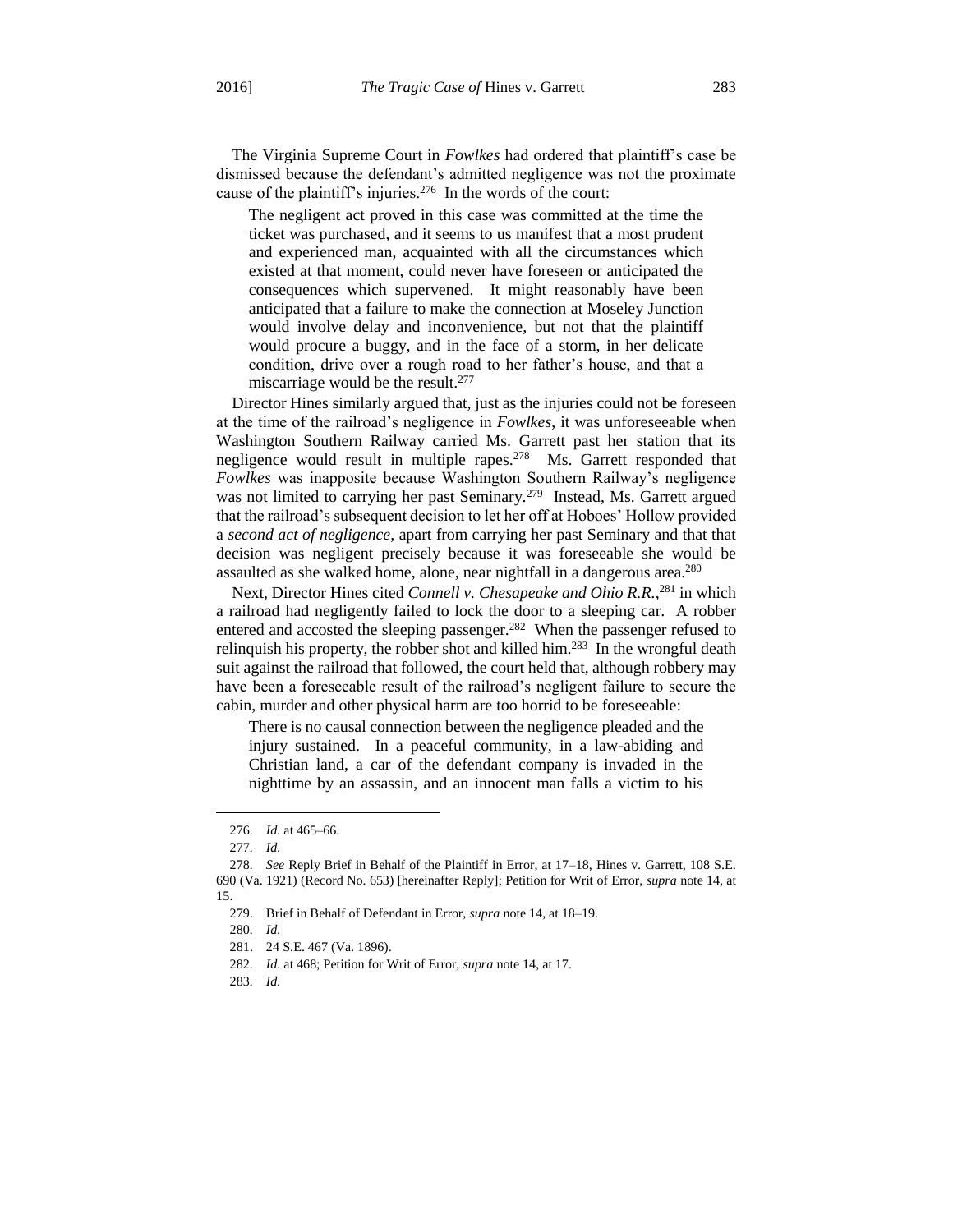murderous assault. Can it be said that, in leaving a door ajar, in permitting a stranger or passenger to enter, the defendants were guilty of negligence, when to hold them negligent would be to say that they should have expected the tragedy which gave rise to this action? To do so, would be to require of them more than human foresight as to the minds and motives of men, and make them indeed insurers of the safety of passengers, while under their care, against all dangers, however remotely connected with their acts of omission or commission. This view does not seem to have prevailed in those cases in which injuries to the person and not to the property of passengers, have been the subject of investigation.<sup>284</sup>

Director Hines argued that, as in *Connell*, it might have been foreseeable that Ms. Garrett be robbed while walking back along the tracks, but the multiple rapes were too horrid to be foreseeable.<sup>285</sup> He noted that while there was evidence of robberies in the area, the plaintiff was unable to produce any evidence of *rapes* in Hoboes' Hollow.<sup>286</sup>

In a similar vein, Director Hines invoked a famous New York case, *The Lusitania*, <sup>287</sup> where the court found that a steamship line was not liable for its passengers' deaths when Germany infamously sank its cruise liner.<sup>288</sup> He argued that *The Lusitania* stood for the proposition that when injuries result from an independent illegal act, such act severs the causal chain between the defendant's initial negligence and the plaintiff's injuries.<sup>289</sup> In support of his view that the rapes were unforeseeable at the time of the railroad's negligence, he noted that: the identities of both assailants remained unknown; neither assailant was employed by the railroad;<sup>290</sup> and the assaults took place in "broad daylight"<sup>291</sup> in a frequently traversed area<sup>292</sup> in plain view of nearby homes.<sup>293</sup>

In a time of renewed racial tension, it is a remarkable fact that Director Hines, a high-ranking government official, attached blatant racist legal significance to the fact that the plaintiff had testified that both her assailants were white. Hines argued that the rapes committed by white men were legally unforeseeable.<sup>294</sup> He maintained that "[t]hanks to our civilization, crimes like these are rare and

<sup>284</sup>*. Id.* at 469.

<sup>285.</sup> Petition for Writ of Error, *supra* note 14, at 17–19, 37.

<sup>286</sup>*. Id*. at 12–13.

<sup>287.</sup> 251 F. 715 (S.D.N.Y. 1918).

<sup>288</sup>*. Id.* at 731-32.

<sup>289.</sup> Petition for Writ of Error, *supra* note 14, at 26–27.

<sup>290</sup>*. See id.* at 12, 16–17, 19–21, 26–27.

<sup>291</sup>*. Id.* at 11, 17. However, it was, at most, minutes before sunset. *See supra* note 66 and accompanying text.

<sup>292.</sup> Petition for Writ of Error, *supra* note 14, at 7–8, 36.

<sup>293</sup>*. Id.* at 6–8, 17. The closest home was Mr. Cockrell's, approximately three hundred and sixty yards away. *Id.* at 8.

<sup>294</sup>*. Cf. id.* at 12–13.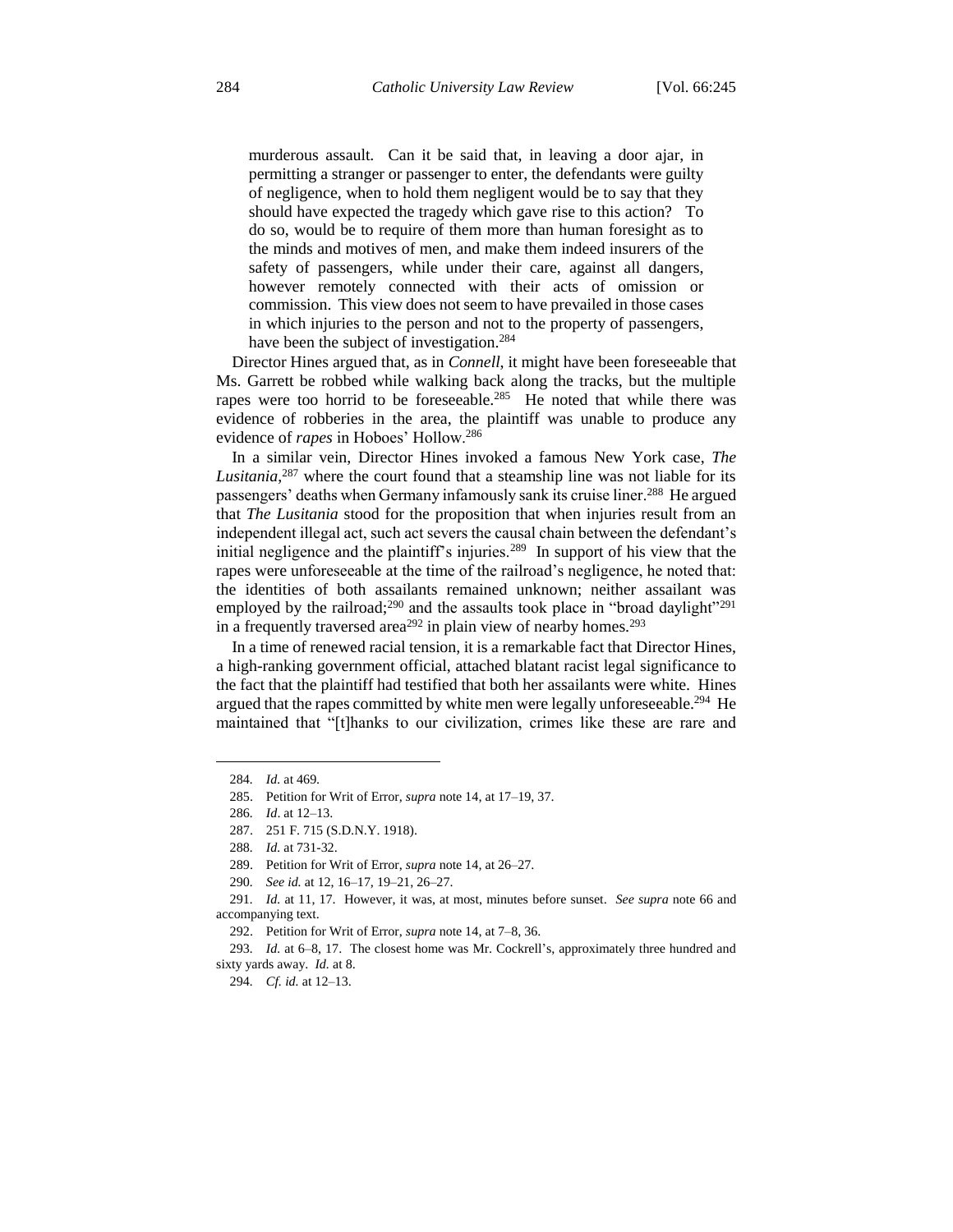usually confined to a race not long out of the jungles of Africa  $\dots$ <sup>295</sup> Thus, Director Hines implied that while a person of color may sexually assault a woman in the ordinary course of events, sexual predation by a white male was unforeseeable as a matter of law.

Ms. Garrett attempted to distinguished the *Connell* and *Lusitania* cases. She argued that the presumption in *The Lusitania* that a civilized nation would not engage in an illegal act of war $^{296}$  said nothing about the foreseeability of the ravishment of a young woman walking alone in Hoboes' Hollow.<sup>297</sup> Further, she noted that in *Connell*, the railroad's negligence was in exposing the passenger to robbery by failing to lock the door to his car.<sup>298</sup> The court in that case effectively held that the passenger's murder was not "within the risk" of the railroad's negligence.<sup>299</sup> By contrast, Ms. Garrett argued that letting her off near Hoboes' Hollow was a separate act of negligence from missing the Seminary Station stop, precisely because depositing her in Hoboes' Hollow exposed a single young woman to sexual assault.<sup>300</sup> Thus, an attack from the criminal denizens of Hoboes' Hollow was a much more a foreseeable consequence of the railroad's negligence than would be murder in a safe moving railway sleeping car.

In rebuttal, Director Hines claimed that the existence of possibly dangerous hoboes and tramps in the area was irrelevant because Ms. Garrett was not initially raped by a hobo, but by a soldier who jumped off the other side of the train.<sup>301</sup> Thus, the harm of the first rape was not within the risk created by allowing the plaintiff to disembark near Hoboes' Hollow.<sup>302</sup> If the plaintiff had sought damages solely for the second rape, which *was* likely committed by a tramp, Director Hines argued that too should be disallowed because the second rape would never have occurred without the soldier's first rape, itself an

<sup>295</sup>*. Id.* at 12. "Hoboes Hollow" was frequented by both black and white tramps, according to the trial testimony, but the aggressors in question were white. Transcript, *supra* note 24, at 92, 107.

<sup>296.</sup> The Lusitania, 251 F. 715, 732 (S.D.N.Y. 1918). Whether the sinking of the *Lusitania* was illegal depended in large part on whether Germany could reasonably believe that it was carrying military material. *See* Thomas A. Bailey, *The Sinking of the Lusitania*, 41 AM. HIST. REV. 54, 58–59 (1935).

<sup>297.</sup> Brief in Behalf of Defendant in Error, *supra* note 14, at 23-24. It was presumably to make the *Lusitania* case more relevant that the defendant emphasized that both rapes had been committed by white men, allegedly members of a civilized race from which such behavior could not be anticipated.

<sup>298</sup>*. Id.* at 19.

<sup>299.</sup> Connell v. Chesapeake & Ohio Ry. Co., 24 S.E. 467, 471 (Va. 1896); Sugarman, *supra* note 23, at 613.

<sup>300.</sup> Petition for Writ of Error, *supra* note 14, at 12–13.

<sup>301.</sup> Reply, *supra* note 278, at 35–36.

<sup>302.</sup> Palsgraf v. Long Island R.R. Co., 162 N.E. 99, 99 (N.Y. 1928); *see also* Michael I. Krauss, *Palsgraf: The Rest of the Story*, 9 GREEN BAG 2D 309, 309–310 (2006) (discussing Helen Palsgraf's low-profile background prior to her involvement in "the most famous torts case in American history").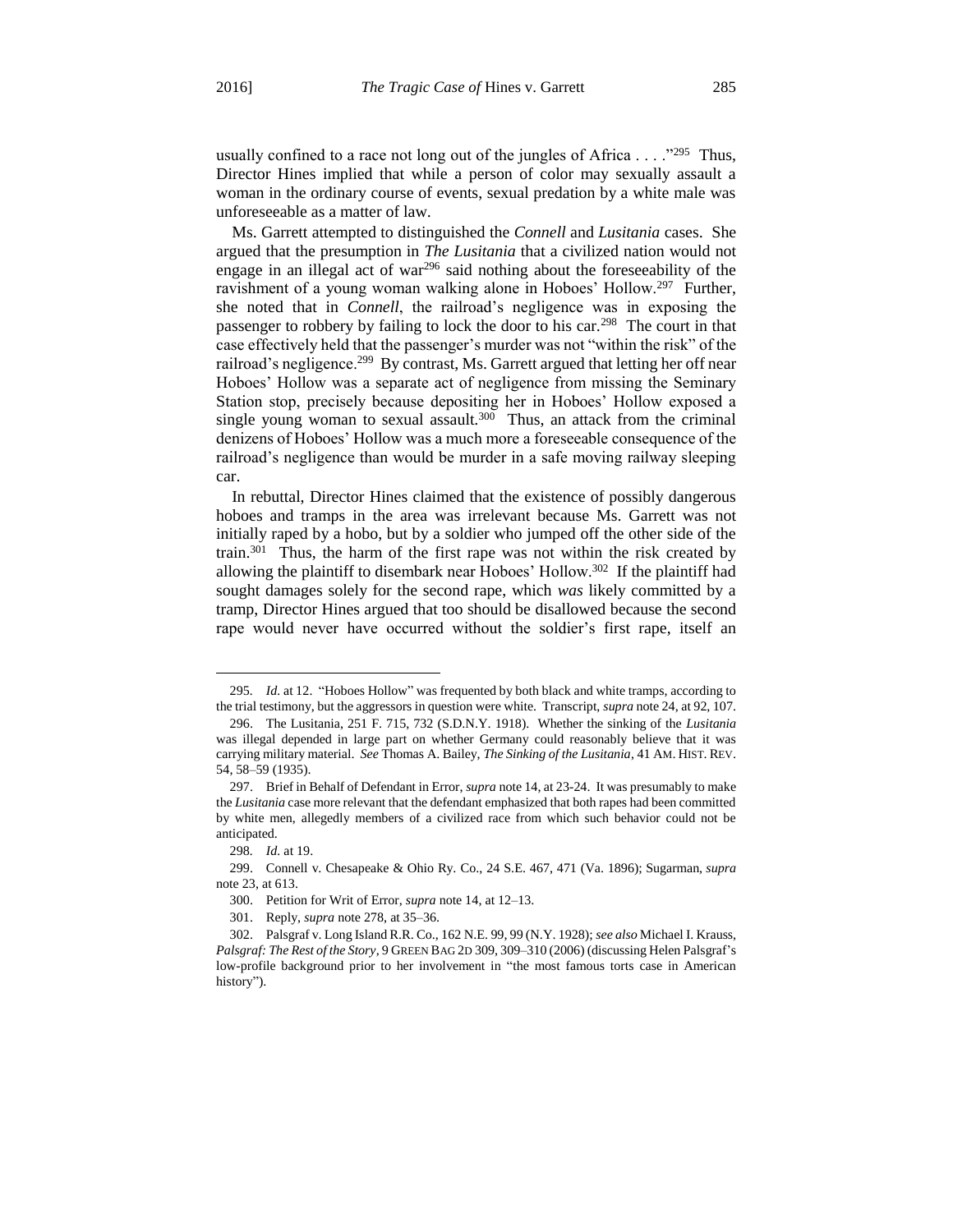unforeseeable intervening cause between the railroad's negligence and Ms. Garrett's injuries.<sup>303</sup>

#### VII. THE VIRGINIA SUPREME COURT'S DECISION

In a striking departure from prior Virginia common law, Justice Joseph Luthar Kelly,<sup>304</sup> rather summarily dismissed Director Hines' argument that subsequent felonious acts by an unknown third party break the chain of causation created by the defendant's negligence.<sup>305</sup> To circumvent his argument that the soldier's unforeseeable actions broke the chain, the court did not base its finding of negligence exclusively on the presence of tramps, but instead focused on the railroad's elevated duty of care, the plaintiff's age and sex, the secluded and unprotected character of the place,  $306$  the time of day, and the type of people who frequented the crossing. It explained that:

"[F]oreseeableness" [*sic*] . . . is not the measure of liability of the guilty party, though it may be determinative of the question of his negligence . . . . [Rather,] the guilty party is liable for all the consequences which naturally flow [from the negligent act], whether they were reasonably to have been anticipated or not, and in determining whether or not the consequences do naturally flow from the wrongful act or neglect, the case should be viewed retrospectively . . . looking at the consequences, were they so improbable or unlikely to occur that it would not be fair and just to charge a reasonably prudent man with them  $\ldots$ . The precise injury need not have been anticipated. It is enough if the act is such that the party ought to have anticipated that it was liable to result in injury to others.

*Id.* at 693–94 (citing Norfolk & W. Ry. Co. v. Whitehurst, 99 S.E. 568, 569 (Va. 1919)).

306*. Id.* at 694. The court specifically found that a carrier is bound to know the character of a place where it discharges passengers as a matter of law. *Id.* This holding implicitly overturns Judge Brent's ill-considered evidentiary holding in the trial court that the plaintiff must show specific instances of criminal conduct to demonstrate the carrier's actual knowledge about the area. *Id.* at 694–95 ("[I]t was not incumbent upon the plaintiff to show such knowledge. A carrier, in the discharge of the very high duty which it owes to its passengers, is bound to know the character of the place at which it wrongfully discharges them; and if the defendant wrongfully required the plaintiff to get off at a dangerous place without knowing it, it did so at its peril.").

<sup>303.</sup> Reply, *supra* note 278, at 34–35.

<sup>304.</sup> Judge Kelly joined the Virginia Supreme Court of Appeals in 1915 and assumed his position as president in 1920. *Judge Kelly Quits Bench in Virginia*, WASH. POST, Jan 11, 1924, at 2. He resigned from the court due to ailing health in January 1924, and became Division Counsel for the Southern Railway. Judge Kelly was succeeded as president of the court by Judge Frederick Wilmer Sims, who committed suicide less than one year later. By then Judge Kelly was in better health and he filled the court vacancy as an associate judge in March 1925. Unfortunately, his second term on the court was cut short. On April 14, 1925, Judge Kelly accidentally fell and fatally shot himself while descending his basement stairs in a hunt for rats. *Chief Judge Kelly Killed by Accident While Seeking Rats*, WASH. POST, Apr. 15, 1925, at 3.

<sup>305.</sup> Hines v. Garrett, 108 S.E. 690, 693, 695 (Va. 1921). Despite the court's announcement that it was adopting Ms. Garrett's theory of the case, it actually adopted the defendant's: namely, that the negligence at issue was in disembarking Ms. Garrett from the train near Cameron Crossing. Ms. Garrett argued consistently that the negligence at issue included passing the train station and then refusing to back up. The court announced the following rule on proximate causation and damages, and the legal difference between causing an unforeseeable result and causing unforeseeable damages: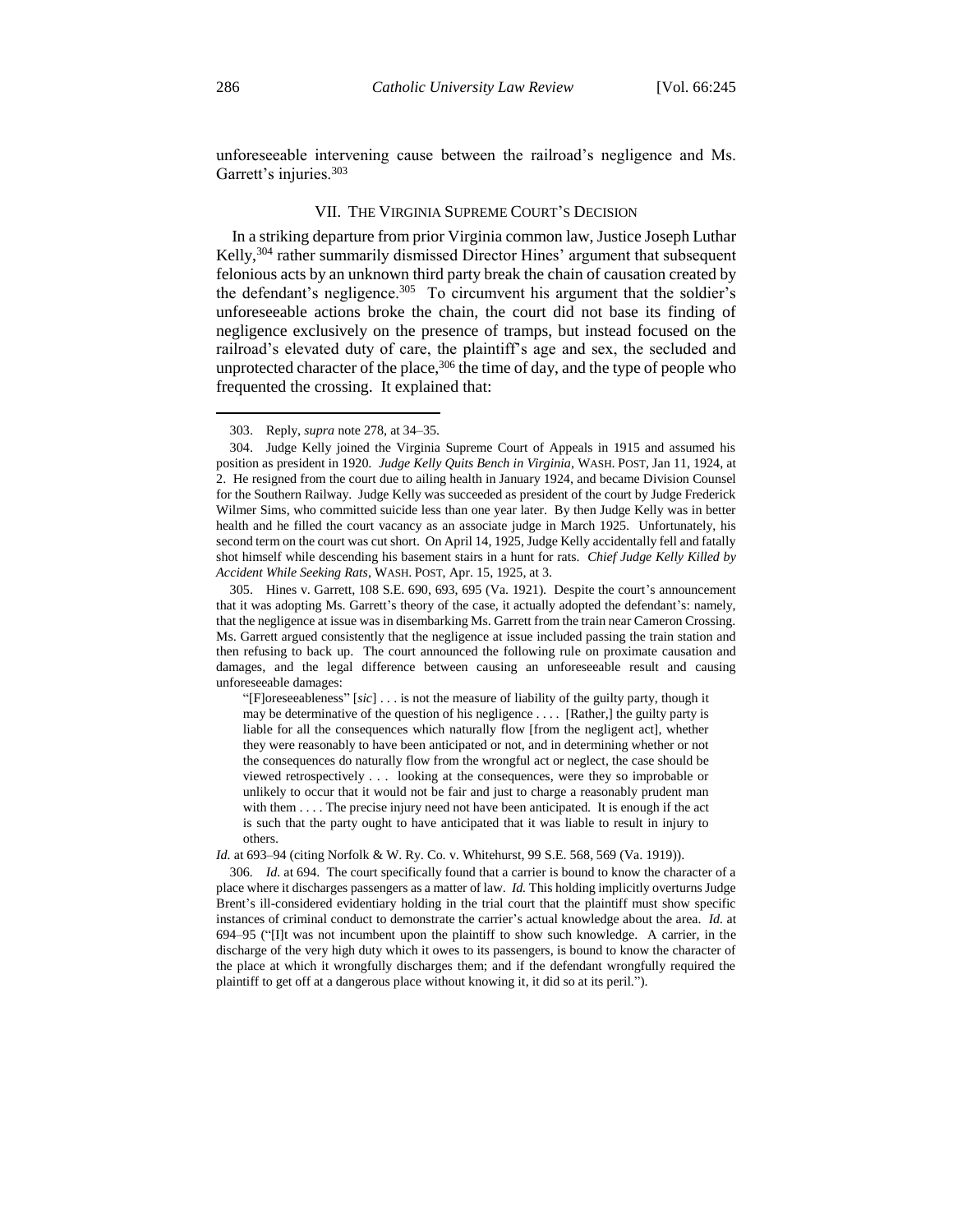[B]earing in mind the high degree of care due by a carrier to its passengers, and assuming the plaintiff did not voluntarily leave the train, but was coerced or persuaded to do so at an improper and dangerous place, the case, to say the least of it, was clearly one in which the jury might have properly found in her favor . . . . The consequences which overtook this young woman were sufficiently probable to charge any responsible party with the duty of guarding against them. No 18 year old girl should be required to set out alone, near nightfall, to walk along an unprotected route . . . infested by worthless, irresponsible and questionable characters known as tramps and hoboes; and no prudent man, charged with her care, would willingly cause her to do so.<sup>307</sup>

The court therefore recognized that criminal acts of third parties are ordinarily intervening causes.<sup>308</sup> However, in this case, it found an exception: the typical rule did not apply because the railroad's negligence consisted precisely of knowingly exposing Ms. Garrett to the type of harms that ultimately befell her.<sup>309</sup> Thus, the court agreed with Ms. Garrett that the case was unlike *Connell* and *Fowlkes* because in those cases the defendants could not reasonably anticipate that a murder or miscarriage would result from their negligence.<sup>310</sup> By contrast, the harm Ms. Garrett suffered was within the risk created by the railroad's negligence, and as a common carrier, the railroad owed her a duty to protect against that risk if she did not voluntarily disembark.<sup>311</sup>

This ruling, standing out among proximate cause rulings in Virginia, was a hard fought victory for Ms. Garrett. But her victory was pyrrhic. The court remanded the case to determine whether Ms. Garrett voluntarily left the train<sup>312</sup> and assigned the entire judicial cost of the appeal—a total of \$679.09 in addition to the cost of the transcript—to Ms. Garrett.<sup>313</sup>

#### VIII. AFTERMATH

In September 1921, Ms. Garrett's case was remanded to the Fairfax Circuit Court.<sup>314</sup> It sat untouched on the court's docket for many months,<sup>315</sup> likely because Ms. Garrett's primary attorney, C. Vernon Ford, suffered from an illness

<sup>307</sup>*. Id.* at 694.

<sup>308</sup>*. Id.*

<sup>309</sup>*. See id.* ("The very danger to which this unfortunate girl fell a victim is the one which would at once suggest itself to the average and normal mind as a danger liable to overtake her under these circumstances.").

<sup>310</sup>*. Id.* at 695.

<sup>311</sup>*. Id.*

<sup>312</sup>*. Id.*

<sup>313.</sup> 10 Fairfax Circuit Court Minute Book, *supra* note 19, at 369.

<sup>314</sup>*. Id.*

<sup>315</sup>*. See* Settlement Order Dec. 1, 1923, Hines v. Garrett, 108 S.E. 690 (Va. Cir. Ct. 1923).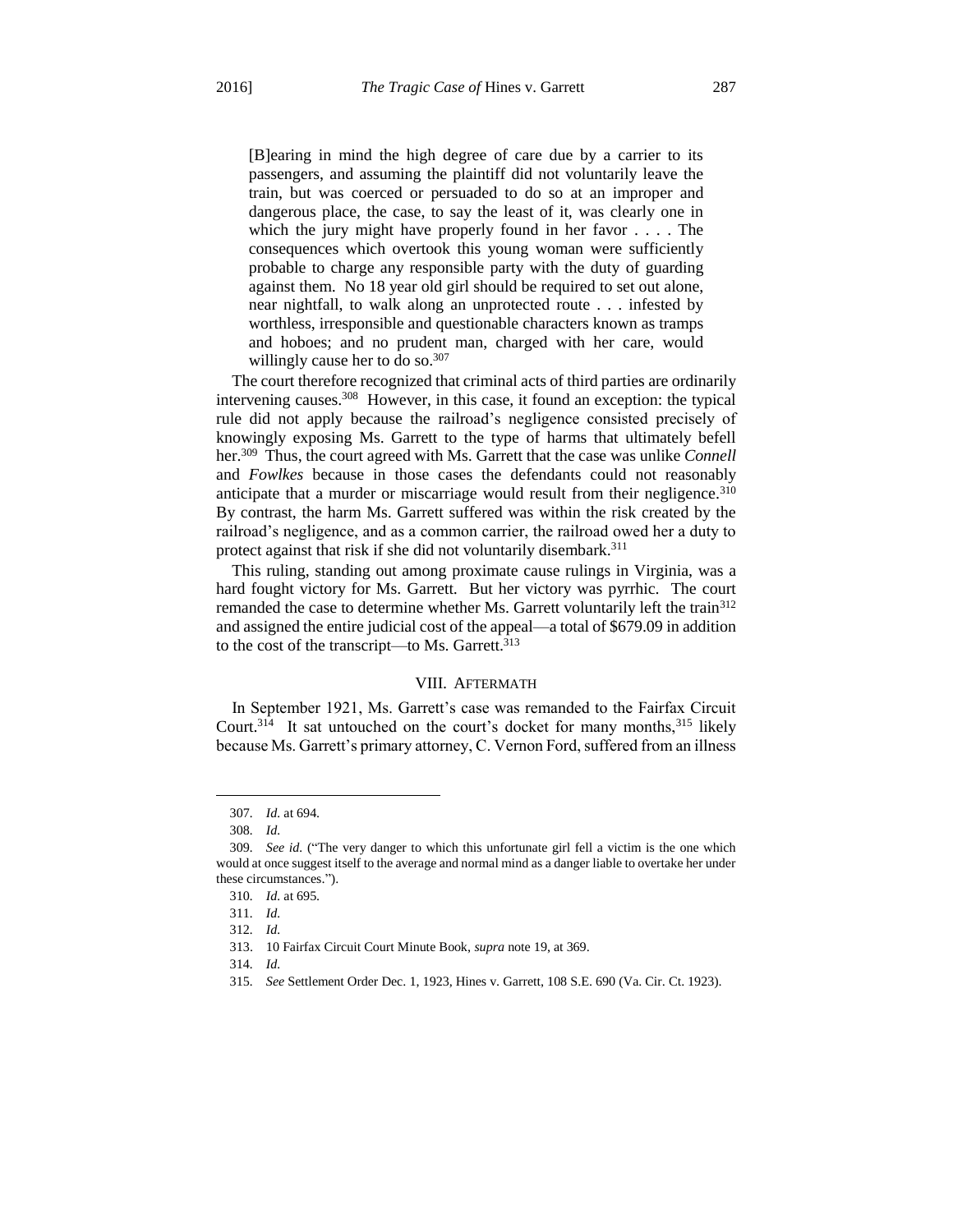that eventually took his life in April 1922.<sup>316</sup> His former assistant, Wilson Farr, had become Commonwealth Attorney for Fairfax County and had to work through Mr. Ford's extensive outstanding private and public legal affairs.<sup>317</sup> On December 1, 1923, perhaps after persuasion from Mr. Farr, Ms. Garrett settled for \$1,000.<sup>318</sup> Out of this sum, Ms. Garrett paid the above-mentioned court fees, attorney fees, doctor fees, and witness fees, which likely left her with nothing at all.<sup>319</sup>

After the case was resolved, Ms. Garrett's life moved forward. Undeterred by her victimization at the hands of a man in uniform, Ms. Garrett had married a soldier, Ellis Lee Eustace, in 1921.<sup>320</sup> They had their first son the following year and named him after his father.<sup>321</sup> Two year after the marriage, Ms. Garrett's stepfather, Charles Frinks, passed away while working as a janitor at the West End School in Alexandria.<sup>322</sup> Her mother, Rowena Frinks, lived until 1954.<sup>323</sup> In 1925, Julia May Eustace and her husband Ellis had their second child, Robert Powell Eustace.<sup>324</sup> [Careful readers will have noticed that the two Eustace children were named Robert and E. Lee.] In 1926, Ms. Garrett's husband, Ellis Eustace, Sr. died prematurely of a stomach ulcer.<sup>325</sup>

During World War II, Ms. Garrett's eldest son, E. Lee Eustace, Jr. enlisted in the Army as a skilled railroad brakeman.<sup>326</sup> He returned home safely, lived in Alexandria, and was employed by the Richmond, Fredericksburg and Potomac

<sup>316.</sup> C. Vernon Ford left behind descendants Mrs. Jack Zerbee, Ms. Agnes Ford, Ms. Josephine Ford, and (adopted daughter) Ms. Gertrude Ford. Obituary, *C.V. Ford Dead: A Good Citizen, Public Officer and Man Pays Nature's Debt*, FAIRFAX HERALD, Apr. 28, 1922, at 5.

<sup>317</sup>*. See* Hines v. Garrett, 108 S.E. 690, 691 (Va. 1921) (listing Wilson Farr as one of Ms. Garrett's attorneys).

<sup>318.</sup> Settlement Order Dec. 1, 1923, *supra* note 315.

<sup>319</sup>*. See* Order Oct. 10, 2921, Hines v. Garrett, 108 S.E. 690 (Va. 1921) (requiring Ms. Garrett to pay \$679.09 in court costs and attorney's fees).

<sup>320.</sup> VA. REG. OF MARRIAGES 1853–1935 (1921), *microformed on* Film Emulsion No. 09302110, Film Unit Ser. No. MRD2 K29-1030, Roll No. 134 (Genealogical Soc'y, Salt Lake City, Utah 1996).

<sup>321.</sup> U.S. DEP'T OF COM., BUREAU OF THE CENSUS, FORM 15-6, FIFTEENTH CENSUS OF THE UNITED STATES: 1930, POPULATION SCHEDULE, FAIRFAX CTY., VA. (1930).

<sup>322</sup>*. Obituary Index to the Alexandria (VA) Gazette 1916-1946*, ALEXANDRIA LIBRARY, https://www.alexandria.lib.va.us/custom/web/lhsc/genealogyresources/obits/f.html (last visited Oct. 28, 2016).

<sup>323.</sup> WESLEY PIPPINGER, 2 TOMBSTONE INSCRIPTIONS OF ALEXANDRIA VA 39 (1992).

<sup>324</sup>*. Robert Powell Eustace in the U.S., Social Security Applications and Claims Index, 1936- 2007*.

<sup>325.</sup> ALPHABETICAL INDEX, DEATH RECORDS, ALEXANDRIA, VIRGINIA, DATES INCLUDED 1912-1939, WORKS PROJECT ADMINISTRATION, STATEWIDE PUBLIC RECORDS PROJECT, OFFICIAL PROJECT 165-1-131-85 Record Location 221.

<sup>326</sup>*. Access to Archival Databases (AAD),* NAT'L ARCHIVES & REC. ADMIN.*, https://aad.archives.gov/aad/record-detail.jsp?dt=893&mtch=1&cat=all&tf=F&q=ellis +l+eustace&bc=&rpp=10&pg=1&rid=4104287 (last visited Oct. 28, 2016).*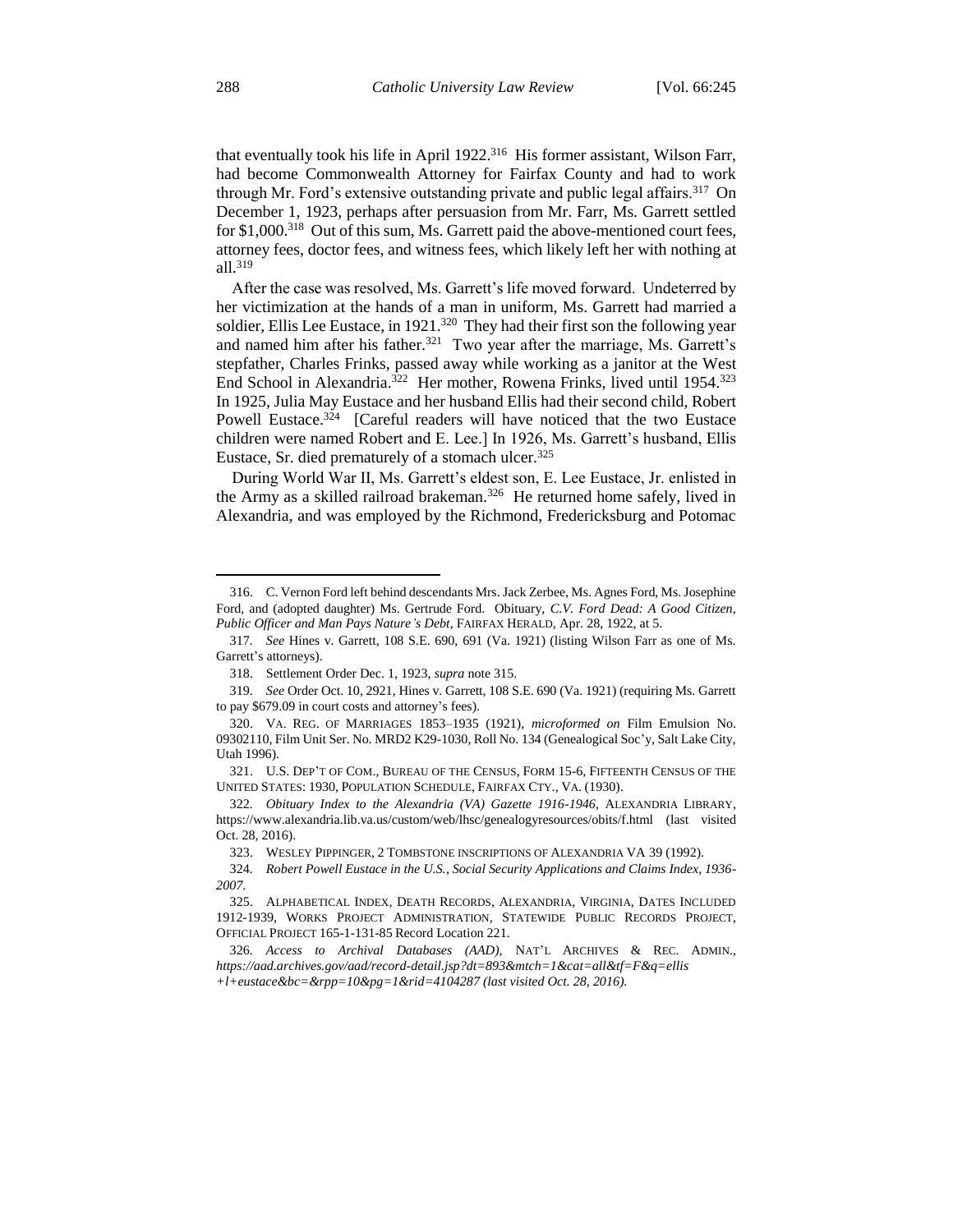l

Railroad at Potomac Yard. Robert Powell Eustace served in the Navy<sup>327</sup> and lived until 1998.<sup>328</sup> Meanwhile, Ms. Garrett remarried in the 1950's and became Julia May Deavers.<sup>329</sup> Records indicate she may have died in 1980.<sup>330</sup>

Wilson Farr, the Commonwealth's Attorney who in his private capacity settled Ms. Garrett's case for such a paltry sum, later became Mayor of Fairfax.<sup>331</sup> Before he died, Mr. Farr sold his farm to the Commonwealth of Virginia for use as a university. This farm is now the main campus of George Mason University.<sup>332</sup> The defendant's law firm, Barbour, Keith, McCandlish & Garnett, changed partners over the years, but still operates in the City of Fairfax as Mackall, Mackall & Gibb, 333 billing itself as "The Oldest Continuous Law Firm in Northern Virginia."<sup>334</sup>

On January 1, 1952, Ms. Garrett's childhood home became part of the City of Alexandria when it annexed part of Fairfax County.<sup>335</sup> Her old neighborhood on the Little River Turnpike is now part of Alexandria's Duke Street, and is home to a skateboard park, an assisted-living facility, and a McDonald's restaurant.<sup>336</sup> At the base of South Quaker Lane, at the former Seminary Station, there now sits a white metal radio shack with a bright blue sign reading Seminary. Cameron Crossing remains a railroad crossing in Cameron Run Park,

<sup>327</sup>*. Robert Powell Eustace in the U.S., Social Security Applications and Claims Index, 1936– 2007*.

<sup>328.</sup> The Social Security Death Index lists a Robert P. Eustace, born in Virginia in 1925, as dying in Japan on February 1, 1998*. Person Details for Robert P Eustace, "United States Social Security Death Index,"* Social Security Death Index. Social Security no. 223-98-9647.

<sup>329.</sup> ALEXANDRIA GAZETTE, June 8, 1951.

<sup>330.</sup> The Social Security Death Index lists Julia Deavers's last zip code as 22314, Old Town Alexandria, and her last benefit as 22302, Fairlington, in Arlington County Va. Social Security Death Index. Social Security Number 577-22-6779. However, the Julia Deavers listed has a birthdate of July 1, 1900, rather than sometime in 1902. The author believes this is a typographical error.

<sup>331.</sup> Michael Farr, *Virginia Farrs and Ratcliffe Families*, GENEALOGY.COM (July 1, 2013, 10:08 AM), http://www.genealogy.com/forum/surnames/topics/ratcliffe/978/.

<sup>332</sup>*. 1954–1958, Terra Incognita, Farr Tract Revisited*, GEO. MASON UNIV., http://ahistoryof mason.gmu.edu/exhibits/show/difficulties/contents/farr (last visited Oct. 28, 2016).

<sup>333.</sup> William Page Johnson, *The Old National Bank of Fairfax Building*, FARE FACS GAZETTE (Historic Fairfax City, Inc.), Winter 2004, at 2 (describing how the law firm Moore & McCandlish underwent numerous partner changes until it became Mackall, Mackall & Gibb).

<sup>334</sup>*. Douglas Mackall Receives Henry C. Mackall Award for Local History in McLean*, THE CONNECTION (Oct. 28, 2015), http://www.connectionnewspapers.com/news/2015/oct/28/dougmackall-receives-henry-c-mackall-award-local-/.

<sup>335</sup>*. Appeals Court Authorizes Alexandria To Double in Size by Adding Fairfax Land*, WASH. POST, Dec. 4, 1951, at 1, 14.

<sup>336</sup>*. Duke Street Skatepark*, LOCO SKATE PROJECT, http://www.theskateproject.org/ skateparks/duke-street/(last visited Oct. 28, 2016); *Duke Street (Duke 1)*, MCDONALD'S, https://mylocalmcds.com/dukestreet-va/ (last visited Oct. 28, 2016); *Sunrise of Alexandria*, SUNRISE SENIOR LIVING, http://www.sunriseseniorliving.com/communities/sunrise-of-alexandria/ overview.aspx (last visited Oct. 28, 2016).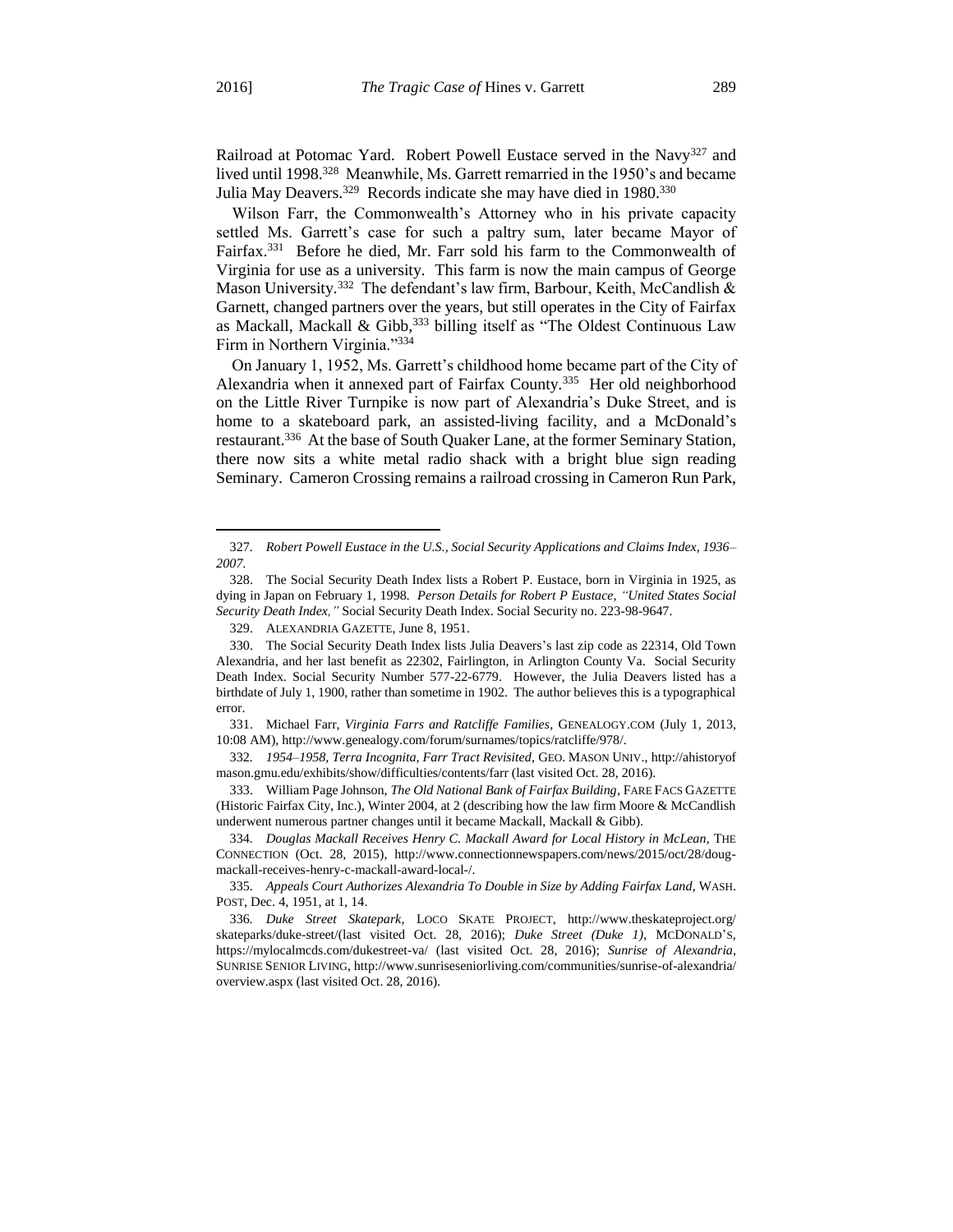which is the home of a mini-golf course and a water park.<sup>337</sup> On October 15, 2009, construction began to replace the fateful single-track Cameron Run Bridge that was originally built in 1904 with a new two-track bridge designed to facilitate more reliable Virginia Rail Express and Amtrak commuter trains.<sup>338</sup> The new bridge was completed on Memorial Day Weekend in June 2010.<sup>339</sup>

After *Hines v. Garrett*, the Virginia Supreme Court continued to analyze the implications of a subsequent criminal act on proximate causation by looking at the relationship between the parties and the duty owed.<sup>340</sup> Application of *Hines* is difficult, however, because of the broad multi-factor ruling the court issued, and because the court assumed that Ms. Garrett was a passenger throughout its proximate cause analysis without explaining the significance it attached to that  $fact.<sup>341</sup>$ 

In Virginia, *Hines* has primarily been interpreted as an instance of a "special relationship" giving rise to a heightened duty of care: the common carrier has a duty to protect passengers from reasonably foreseeable third-party criminal acts.<sup>342</sup> Since *Hines*, a similar special relationship has been found in an innkeeper/guest context<sup>343</sup> and employer/employee context,<sup>344</sup> but not for

339. John Fuller, *Grand Finale: Installation of the New CSX RF&P Bridge at Cameron Run (May 28-June 1, 2010)*, FULLERTOGRAPHY (June 3, 2010), http://fullertography.blogspot.com/ 2010/06/grand-finale-installation-of-new-csx-rf.html.

340*. See infra* notes 342–47.

<sup>337</sup>*. Cameron Run Regional Park, Waterpark, Mini Golf, Batting Cages and More in Alexandria*, NOVA PARKS, https://www.novaparks.com/parks/cameron-run-regional-park (last visited Oct. 28, 2016).

<sup>338.</sup> See *Alexandria Railroad Bridge Replacement*, CSX TRANSP., 9 (Nov. 5, 2009, 7:30 PM), https://www.alexandriava.gov/uploadedFiles/News/AlexBridgeReplacementPresentation05Nov0 9.pdf; Michael Lee Pope, *Whistle Stop*, ALEXANDRIA GAZETTE PACKET, 34 (Apr. 29, 2010), http://connectionarchives.com/PDF/2010/042810/Alexandria.pdf.

<sup>341</sup>*. Compare* Robert L. Rabin, *Enabling Torts*, 49 DEPAUL L. REV. 435, 439–40 (1999) (arguing that *Hines v. Garrett* held is an example of negligent enabling) *with* John C.P. Goldberg & Benjamin C. Zipursky, *Intervening Wrongdoing in Tort: The Restatement (Third)'s Unfortunate Embrace of Negligent Enabling*, 44 WAKE FOREST L. REV. 1211, 1238–40 (2009) (arguing that *Hines v. Garrett* is grounded in an affirmative duty created by the special relationship between passenger and railroad).

<sup>342.</sup> Hines v. Garrett, 108 S.E. 690, 694 (Va. 1921).

<sup>343</sup>*. See* Taboada v. Daly Seven, Inc., 626 S.E.2d 428, 434–35 (Va. 2006) (holding that a hotel guest could sue a hotel for negligence stemming from a criminal shooting him on hotel property because the hotel, due to the guest's reliance on its superior knowledge of the surroundings, had a special relationship with its guests and could be sued for the reasonably foreseeable actions of third parties).

<sup>344</sup>*. See* A.H v. Rockingham Publ'g Co., 495 S.E.2d 482, 485–87 (Va. 1998) (stating that employers have a special relationship with employees that makes employers liable for negligence stemming from reasonably foreseeable third-party actions, but holding a newspaper was not negligent for failing to inform a newspaper delivery boy of a local child molester's previous attacks because their infrequency and distance from where the delivery boy was molested made his molestation not reasonably foreseeable).